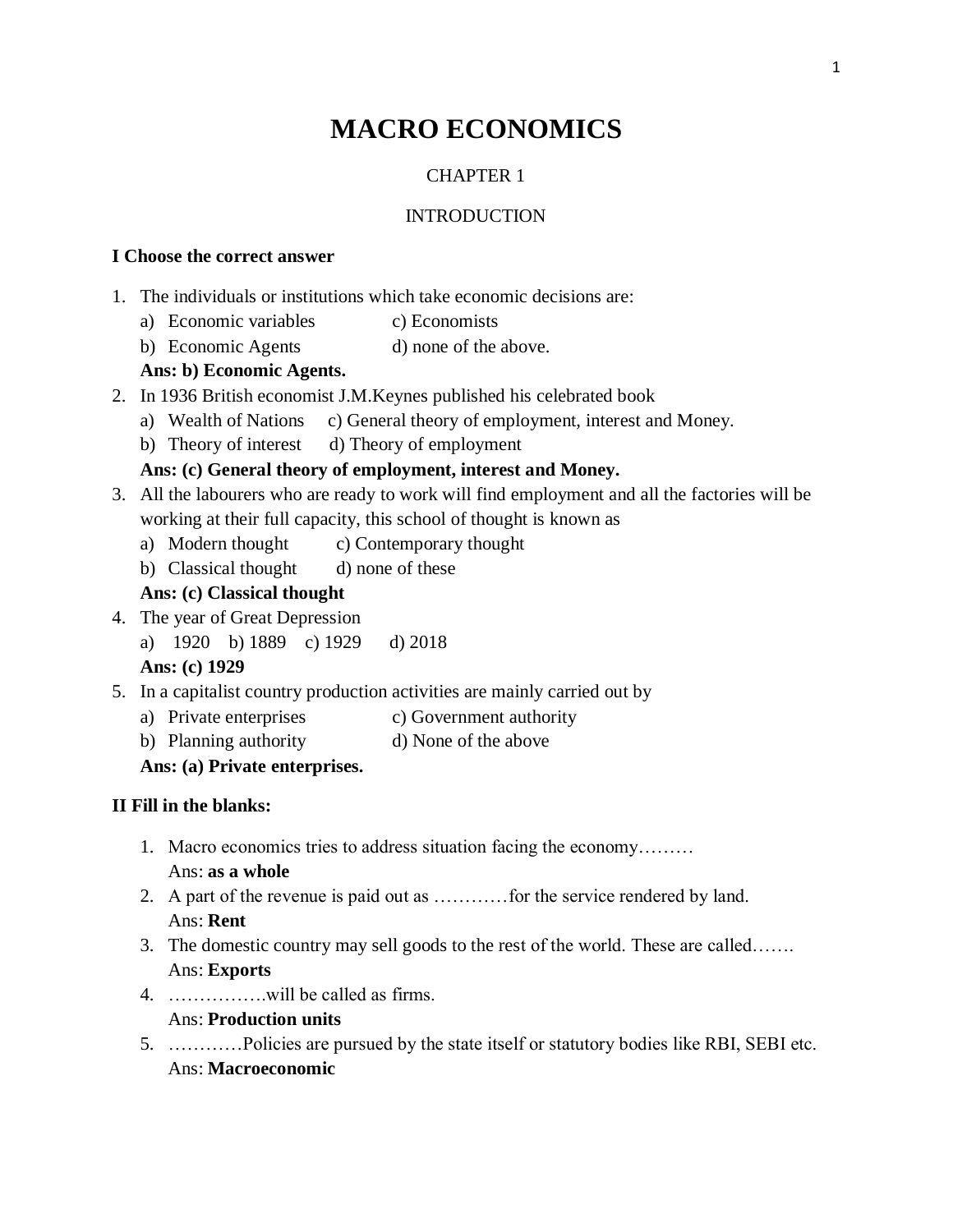### **III Answer the following questions in a sentence or word.**

### **1. Who are economic agents?**

Ans: Economic agents are those individuals or institutions which take economic decisions. They can be consumers, producers, Government, Corporation, Banks etc.

# **2. What does classical school of thought say?**

Ans: The classical school of thought says that all the labourers who are ready to work will find employment and all the factories will be working at their full capacity.

### **3. Give the meaning of imports.**

Ans: When the economy buys goods from the rest of the world, they are called imports.

# **4. Name the well known work of Adam Smith.**

Ans: An Enquiry into the Nature and Cause of the Wealth of Nations.

# 5. **What do you mean by wage rate?**

Ans: The price paid for purchase of labour services is called wage rate.

### **IV Answer the following questions in 4 sentences.**

- 1. What are the features of capitalistic economy? Ans: The important features of a capitalist of economy are as follows:
	- $\triangleright$  There is private ownership of means of productions.
	- $\triangleright$  Production takes place for selling the output in the market.
	- $\triangleright$  There is sale and purchase of labour services at a price which is called wage rate.
	- $\triangleright$  A typical capitalist enterprise has one or several entrepreneurs and exercise control over major decisions.
	- $\triangleright$  The entrepreneurs may themselves supply the capital needed or they may borrow the capital.

### **2. Name and write the meaning of two kinds of trade in external sector.**

Ans: The two kinds of Trade in external sector are exports and imports.

- ➢ A country may sell goods to the rest of the world Exports**.**
- $\triangleright$  A country may buy goods from other countries Imports.

### **3. Who are the macroeconomic decision makers?**

Ans: The macroeconomic decisions makers are State itself or statutory bodies like the Reserve Bank of India, Securities and Exchange Board of India and similar institutions. Each such statutory body will have one or more public goals to pursue as defined by law or the constitution of India itself.

### **V Answer the following questions in 12 sentences.**

**1. Briefly explain in what way Macro Economics is different from Micro Economics.**

Ans: The micro and macro economics are distinguished on the following grounds: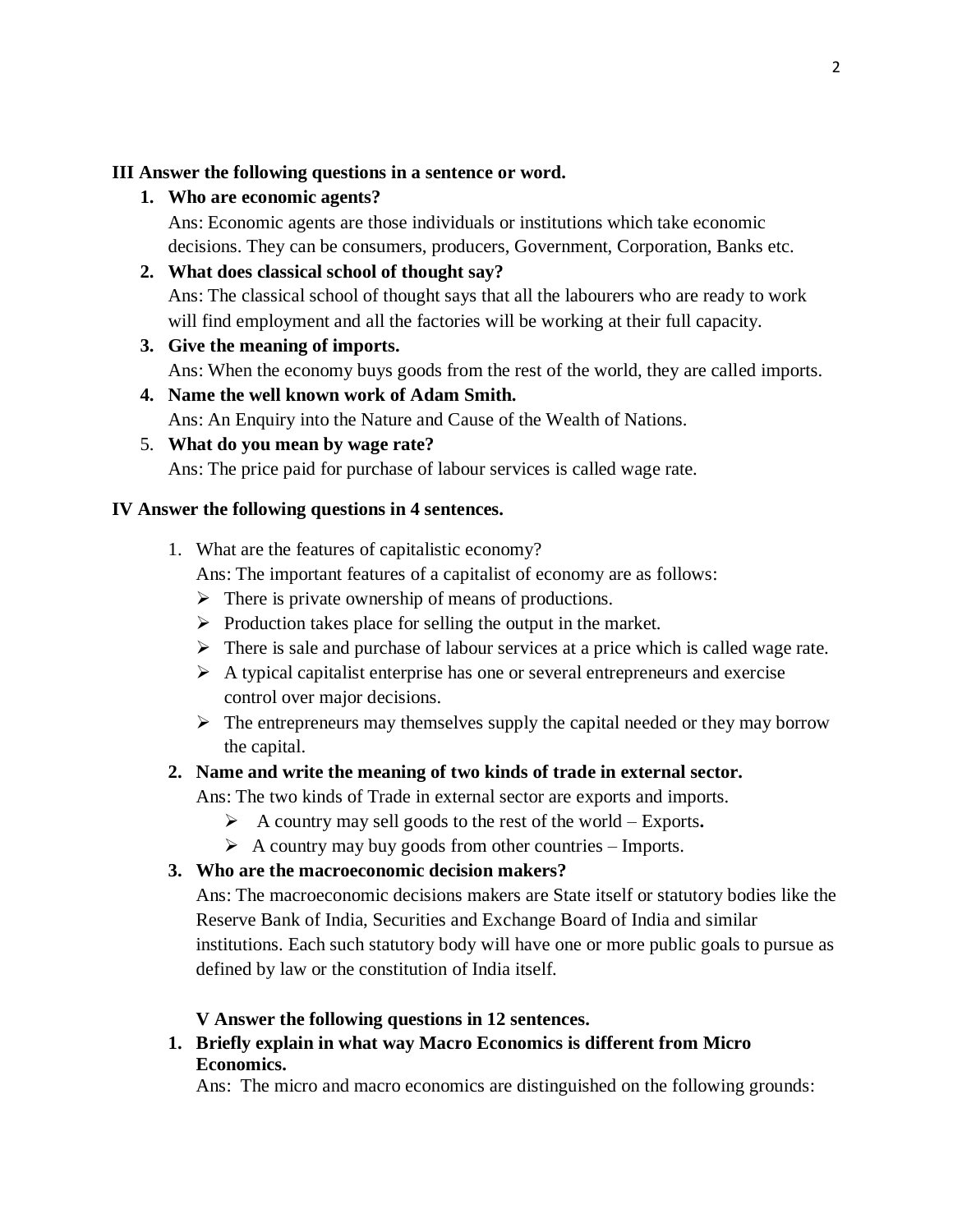#### **Scope:**

- Micro Economics study in individual units so its scope is narrow.
- Macro Economics study in aggregates, so its scope is wider.

#### **Method of study:**

- The Micro Economics follows slicing method as it studies individual unit.
- The Macro Economics follows lumping method as it studies in aggregates.

#### **Economic Agents:**

- In Micro Economics, each individual economic agent thinks about its own interest and welfare.
- In Macro Economics, economic agents are different among individual economic agents and their goal is to get maximum welfare of a country.

#### **Equilibrium:**

- Micro economics studies the partial equilibrium in the country.
- Macro Economics studies the general equilibrium in the economy.

#### **Domain:**

- Micro economics consists of theories like consumer's behaviour, production and cost, Rent, Wages, Interest, etc.
- Macro economics comprises of theory of income, output and employment, Consumption Function, Investment function, Inflation, etc.

#### **2. Explain the working of the economy of a capitalist country.**

**Ans:** Capitalist economy can be defined as an economy in which most of the economic activities have the following characteristics:

- **a)** There is private ownership of means of production.
- **b)** Production takes place for selling the output.
- **c)** There is sale and purchase of labour service at a price called wage rate.

In a capitalist country production activities are mainly carried out by capitalist enterprises. A typical capitalist enterprise has one or several entrepreneurs. Entrepreneurs are those who exercise control over major decisions and bear a large part of the risk associated with the firm. They may themselves supply the capital needed to run the enterprise or they may borrow the capital.

To carry out the production they also need natural resources. They need the most important element of human labour to carry out production. This is called as labour. After producing output with the help of land, labour and capital, the entrepreneur sells the product in the market to earn money called revenue. Part of the revenue is paid out as rent for land, interest for capital and wage for labour and keeps the rest of the revenue as profit.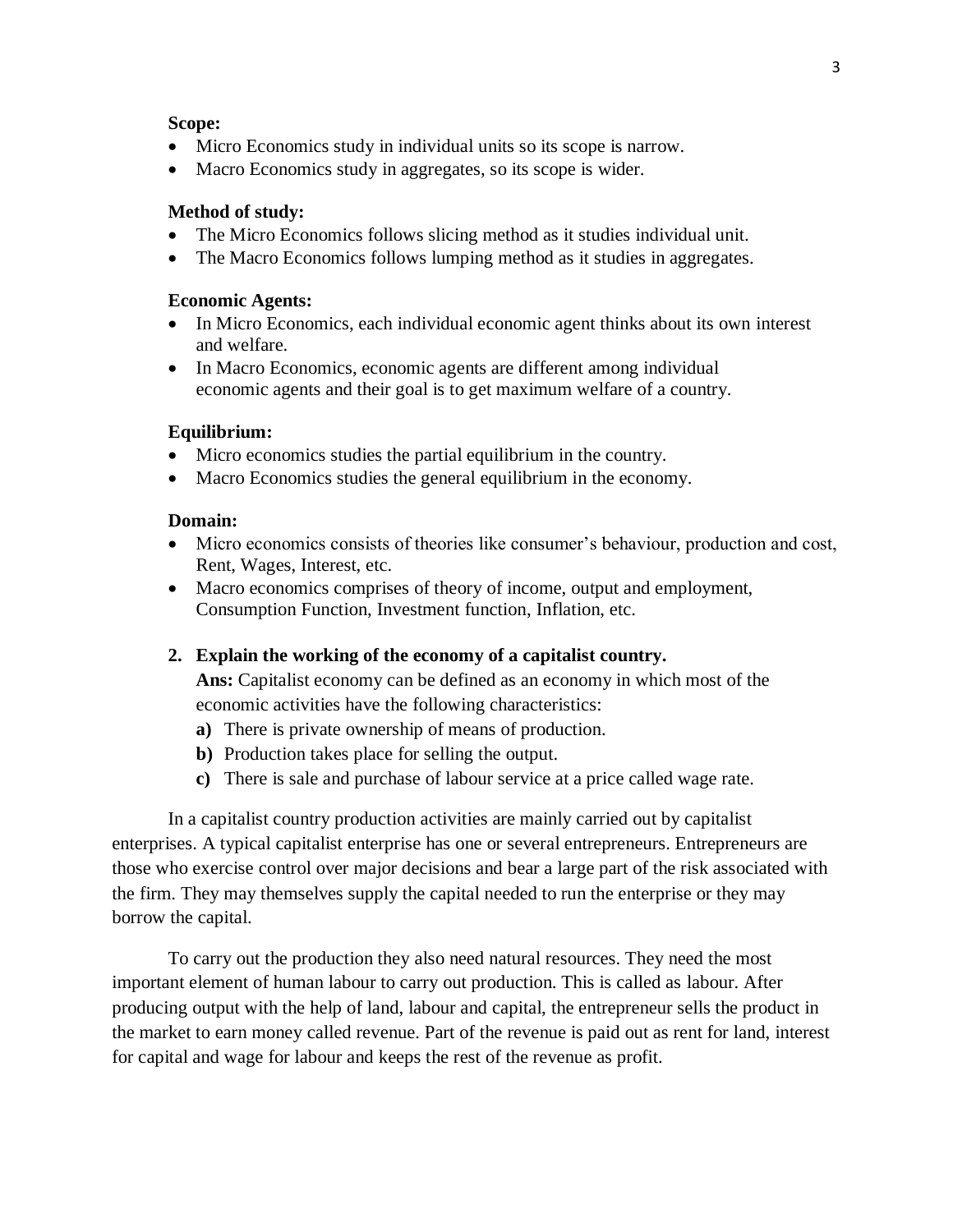Profits are often used by the producers in the next period to buy new machinery or to build new factories, so that production can be expanded. These expenses which raise productive capacity are examples of investment expenditure.

**3. Explain the role of the Government (State) and household sector in both developed and developing countries.**

Ans:

**Role of Government:** In both the developed and developing countries, apart from capitalist sector, there is the institution of State. The role of the state includes framing laws, enforcing them and delivering justice. The State here refers to the Government which performs various developmental functions for the society as whole. It undertakes production, apart from imposing taxes and spending money on building public infrastructure, running schools, providing health services etc. These economic functions of the state have to be taken into account when we want to describe the economy of the country.

**Role of Household sector:** By household we mean a single individual who takes decisions relating to her own consumption or a group of individuals for whom the decisions relating to consumption are jointly determined. Households consist of people. These people work in firms as workers and earn wages. They are the ones who work in government departments and earn salaries or they are the owners of firms and earn profits. Therefore, the market in which the firms sell their products could not have been functioning without the demand coming from the households. Further, they also earn rent by leasing land or earn interest by lending capital.

**\*\*\*\***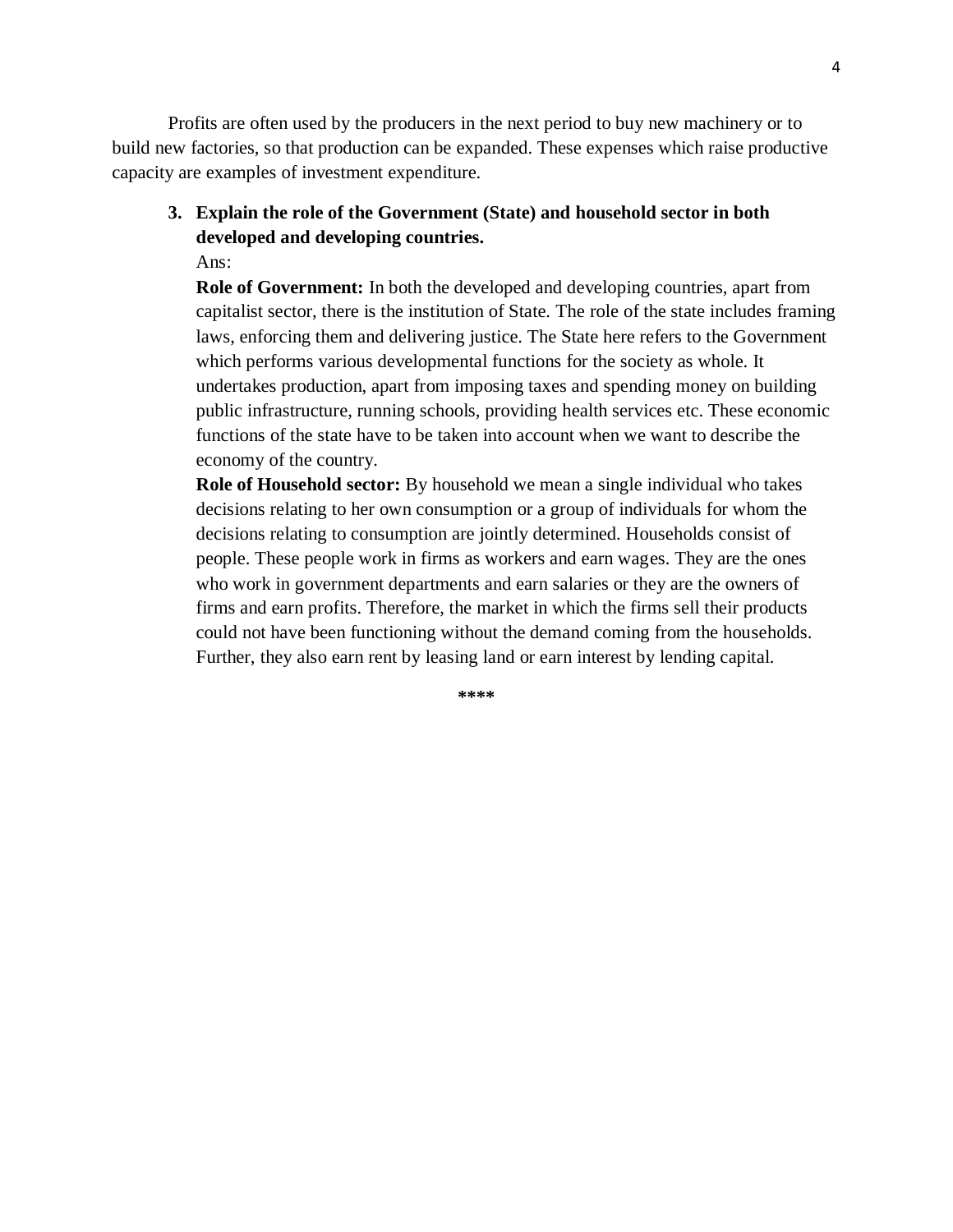# **CHAPTER 2**

# **NATIONAL INCOME ACCOUNTING**

#### **I Choose the correct answer**

|    | 1. The study of National income is related to |                                                                   |  |
|----|-----------------------------------------------|-------------------------------------------------------------------|--|
|    |                                               | a) Micro economics c) Both Micro & Macro                          |  |
|    |                                               | b) Macro Economics d) None of the above                           |  |
|    | Ans: (b) Macro Economics.                     |                                                                   |  |
|    | 2. NNP = $GNP -$                              |                                                                   |  |
|    | a) Deduction c) Investment                    |                                                                   |  |
|    | b) Depreciation d) None of the above          |                                                                   |  |
|    | Ans: (b) Depreciation                         |                                                                   |  |
|    |                                               | 3. The value of GDP at the current prevailing prices is           |  |
|    | a) Real GDP                                   | c) Nominal GDP                                                    |  |
|    | b) GDP at factor cost                         | d) NDP                                                            |  |
|    | <b>Ans: (c) Nominal GDP</b>                   |                                                                   |  |
|    |                                               | 4. By deducting undistributed profit from national income, we get |  |
|    |                                               | a) Personal Disposable income c) Private income                   |  |
|    | b) Personal income                            | d) Subsidies.                                                     |  |
|    | Ans: (b) Personal Income                      |                                                                   |  |
|    |                                               | 5. Measuring the sum total of all factor payments will be called  |  |
|    | a) Product method                             | c) Income method                                                  |  |
|    |                                               | b) Expenditure method d) None of the above                        |  |
|    | Ans: (c) Income Method                        |                                                                   |  |
|    | II Fill in the blanks                         |                                                                   |  |
|    |                                               | <b>1.</b> are defined at a particular point of time               |  |
|    | <b>Ans: Stocks</b>                            |                                                                   |  |
|    |                                               |                                                                   |  |
|    | <b>Ans: Final Good</b>                        |                                                                   |  |
| 3. |                                               | is an annual allowance for wear and tear of a capital good.       |  |
|    | <b>Ans: Depreciation</b>                      |                                                                   |  |
|    |                                               |                                                                   |  |

**4. ……………**is a stock variable.

# **Ans: Inventory**

**5.** Pollution is an example for …………..externalities **Ans: Negative**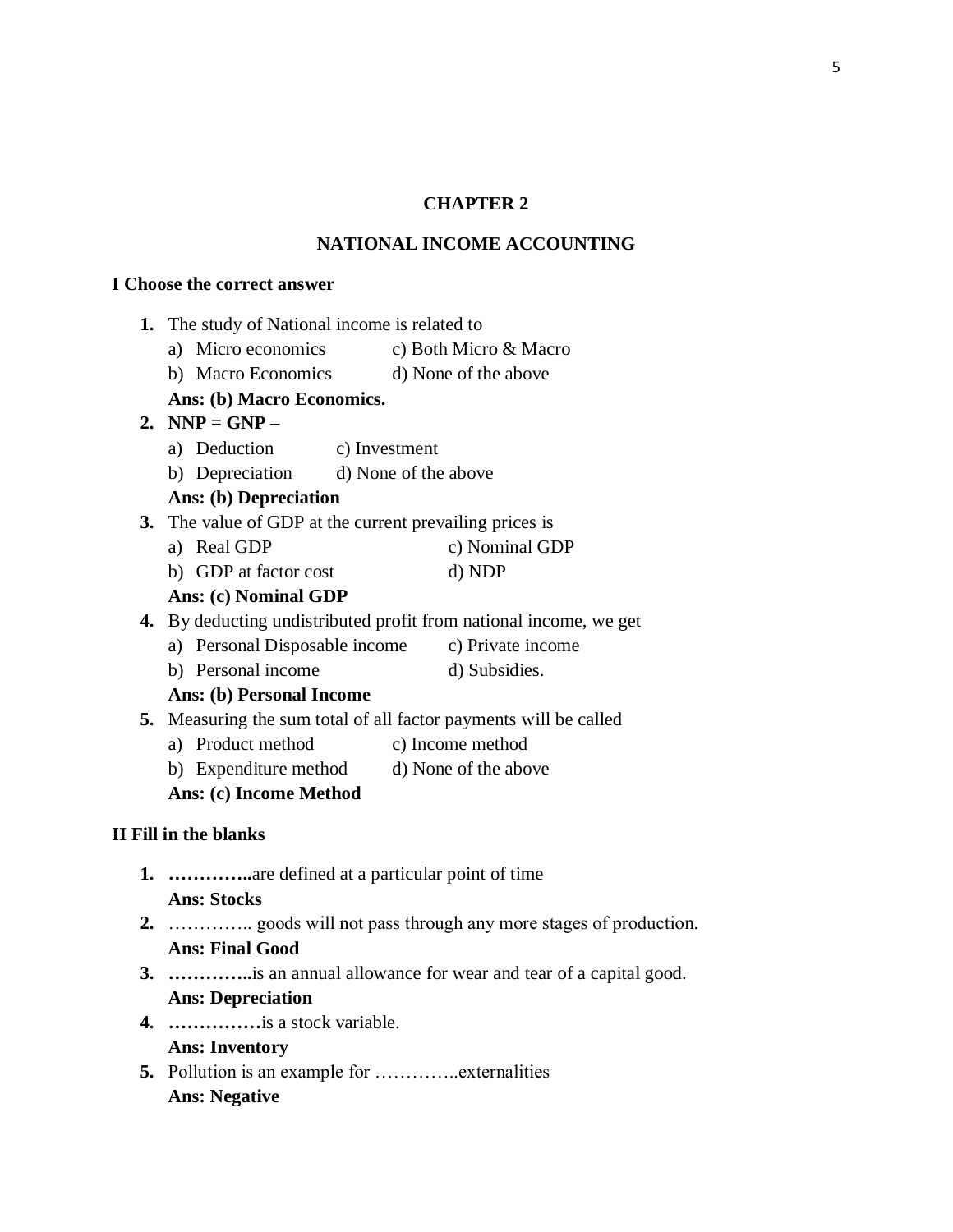**6.** The net contribution made by a firm is called its……… **Ans: value added.**

#### **III Match the following:**

| 1. Labour                            | a) Non-monetary exchange      |
|--------------------------------------|-------------------------------|
| 2. GDP                               | b) Personal disposable income |
| 3. Inventory                         | c) Gross domestic product     |
| 4. PDI                               | d) Stock variable             |
| 5. Domestic service                  | <b>Wages</b><br>e l           |
| $\sim$ $\sim$<br>$\bullet$ $\bullet$ |                               |

**Ans: 1 – e; 2 – c; 3 – d; 4 – b; 5 – a;**

#### **IV Answer the following questions in a sentence or word.**

#### **1. What do you mean by final goods?**

Ans: These are the goods which are meant for final use and will not pass through any more stages of production or transformations.

#### **2. Expand CPI.**

Ans: Consumer Price Index.

#### **3. Expand GNPMP**

Ans: Gross National Product at Market Prices.

#### **4. How do you get net value added?**

Ans: We obtain net value added by deducting the value of depreciation from Gross value added.

#### **5. Give the meaning of GDP.**

Ans: GDP (Gross Domestic Product) is the market value of all final goods and services produced within a domestic territory of a country measured in a year.

#### **6. Give the meaning of intermediate goods.**

Ans: These are the goods used by other producers as material inputs. These are used as raw material for production of other commodities. These are not final goods.

#### **7. What is depreciation?**

Ans: It is a deduction made from the value of gross investment in order to accommodate regular wear and tear of capital goods.

#### **8. How do we get personal disposable income?**

Ans: The personal Disposable Income is obtained by deducting personal tax paymens and non tax payments from Personal Income.

### **9. Write the equation of GVA at market prices.**

Ans: GVA at Market prices  $=$  GVA at basic prices  $+$  Net product taxes.

#### **10. What is GDP deflator?**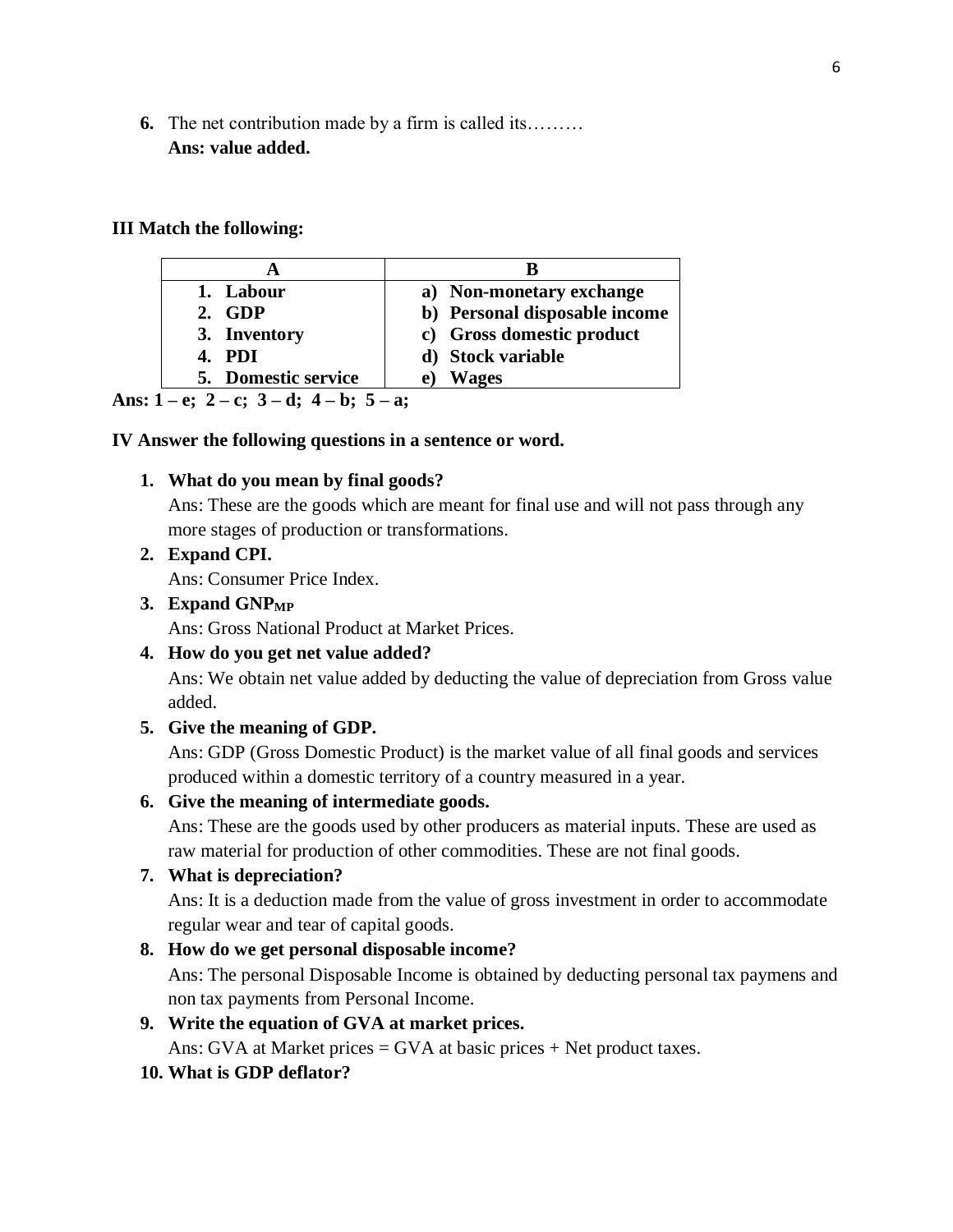Ans: It is the ratio of nominal GDP to real GDP i.e., GDP deflator =  $GDP/gdp$ ; where GDP is nominal Gross Domestic Product and 'gdp' stands for real Gross Domestic Product.

#### **V Answer the following questions in 4 sentences.**

#### **1. What are the four factors of production? Mention their rewards.**

Ans: The four factors of production are Land, Labour, Capital and Organisation. The rewards of these factors of production are as follows:

- Land gets Rent
- Labour gets wages
- Capital gets Interest.
- Organisation gets profit.

#### **2. Distinguish between stock and flow. Give example.**

#### Ans:

|   | <b>Stock</b>                                              | Flow                                                    |
|---|-----------------------------------------------------------|---------------------------------------------------------|
|   | $\triangleright$ It is that quantity of economic variable | $\triangleright$ It refers to that quantity of economic |
|   | which is measured at a particular point                   | variable measured over a period of                      |
|   | of time.                                                  | time.                                                   |
| ➤ | Example capital, inventory, wealth,                       | $\triangleright$ Example net investment, salary,        |
|   | foreign exchange reserves etc.                            | National Income etc.                                    |

#### **3. What is the difference between consumer goods and capital goods?**

#### Ans:

| <b>Consumer Goods</b>                                                                                                                                                                            | Capital Goods                                                                                     |
|--------------------------------------------------------------------------------------------------------------------------------------------------------------------------------------------------|---------------------------------------------------------------------------------------------------|
| • These are the goods which are $\bullet$<br>purchased for consumption by<br>ultimate consumers.<br>process.<br>Example food, clothes, services like $\bullet$<br>implements etc.<br>recreation. | These are the durable goods<br>which are used in the production<br>Examples are machinery, tools, |

# **4. Mention 3 methods of measuring GDP (national income).**

#### Ans:

The three methods of measuring GDP are

- a) Product or Value Added Method
- b) Expenditure Method and
- c) Income Method.

#### **5. What do you mean by externalities? Mention its two types.**

Ans: Externalities refer to the benefits or harms a firm or an individual causes to another for which they are not paid or penalized. They do not have any market in which they can be bought and sold.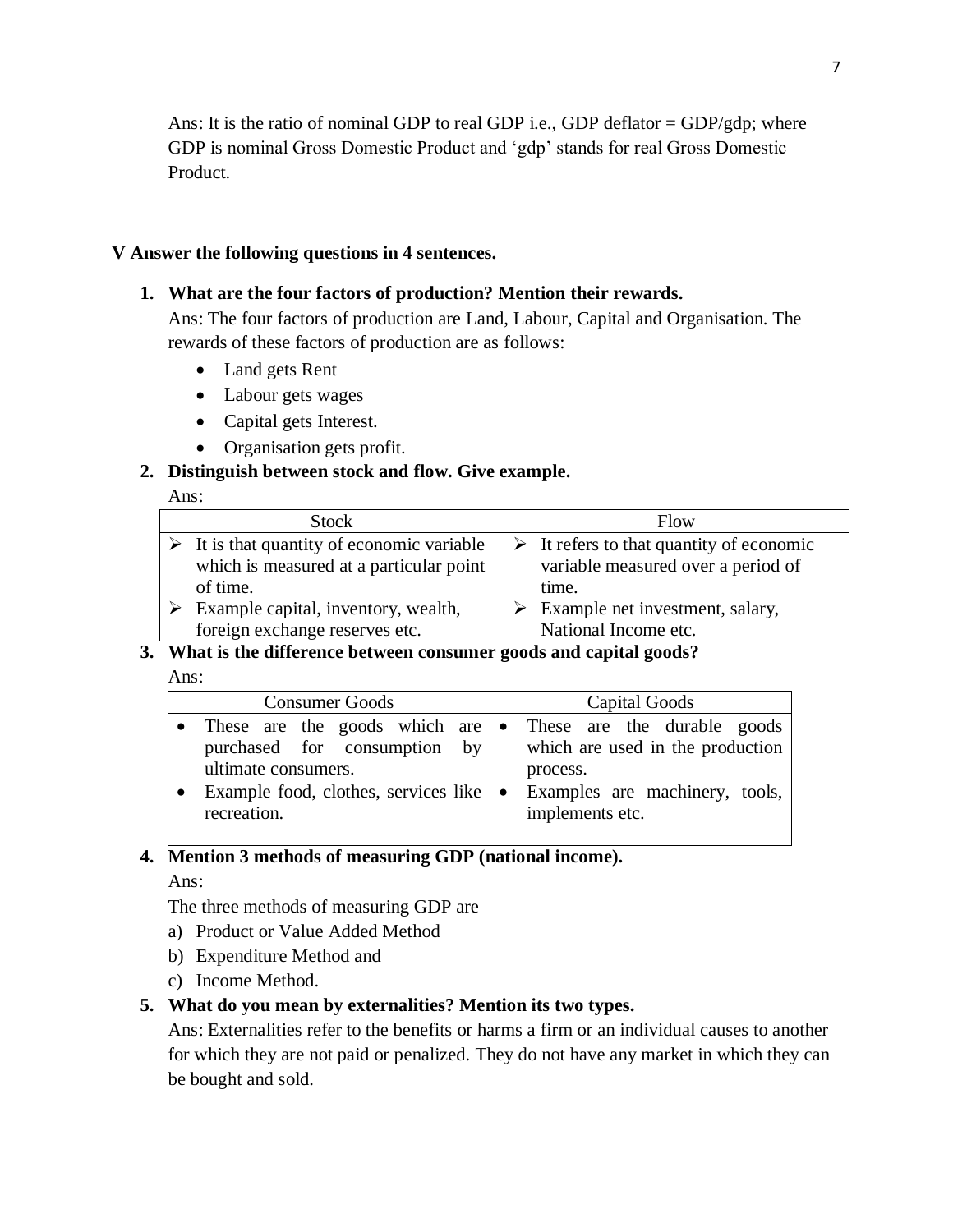The two types of externalities are Positive Externalities and Negative Externalities.

#### **6. Write the equation of GDPMP and GDPFC**

Ans: The equations of GDP and Market prices (GDP<sub>MP</sub>) and GDP at Factor cost (GDP<sub>FC</sub>) are as follows:

 $GDP<sub>MP</sub> = C + I + G + X - M$ . where, C-Consumption Expenditure, I-Investment Expenditure;  $G - Government's Consumption$  and Investment Expenditure;  $X - Exports$ and M- Imports.

 $GDP_{FC} = GDP_{MP} - NIT$ . (NIT is Net Indirect Taxes).

#### **7. Write the difference between nominal and real GDP.**

Ans:

| Nominal GDP                                        | Real GDP                                                   |
|----------------------------------------------------|------------------------------------------------------------|
| $\triangleright$ It is the value of GDP at current | $\triangleright$ It is evaluated at constant set of prices |
| prevailing prices.                                 | i.e., by keeping base year's price index.                  |
| $\triangleright$ It is not reliable                | $\triangleright$ It is reliable.                           |
| $\triangleright$ It does not give real picture of  | $\triangleright$ It gives real picture of economic         |
| economic development of a country.                 | development of a country.                                  |
|                                                    |                                                            |

#### **VI Answer the following questions in 12 sentences.**

#### **1. Write a short note on the concept of final good.**

Ans: The final goods are those goods which are meant for final use and will not pass through any more stages of production or transformations. They are called final goods because, once they have been sold they pass out of the active economic flow. However, they may undergo transformation by the action of the ultimate purchaser.

 In fact, many final goods are transformed during their consumption. For instance, Tea leaves purchased by the consumer are not consumed in that form – they are used to make drinkable tea, which is consumed. Similarly most of the items that enter our kitchen are transformed through the process of cooking. But cooking at home is not an economic activity, even though the product involved undergoes transformation. Home cooked food is not sold to the market. However, if the same cooking or tea was done in hotel where the cooked product would be sold to customers, then the same items are not considered as final goods and would be counted as inputs to which economic value addition can take place.

Thus, it is not in the nature of the good but in the economic nature of its usage that a good becomes a final good.

#### **2. Explain the circular flow of income of an economy.**

Ans: The circular flow of income of an economy can be explained with the help of following assumptions:

- a) Existence of two sectors viz., household sector and producers.
- b) Households are the owners of the factors of production.
- c) Households receive income by selling the factor services.
- d) There are no savings.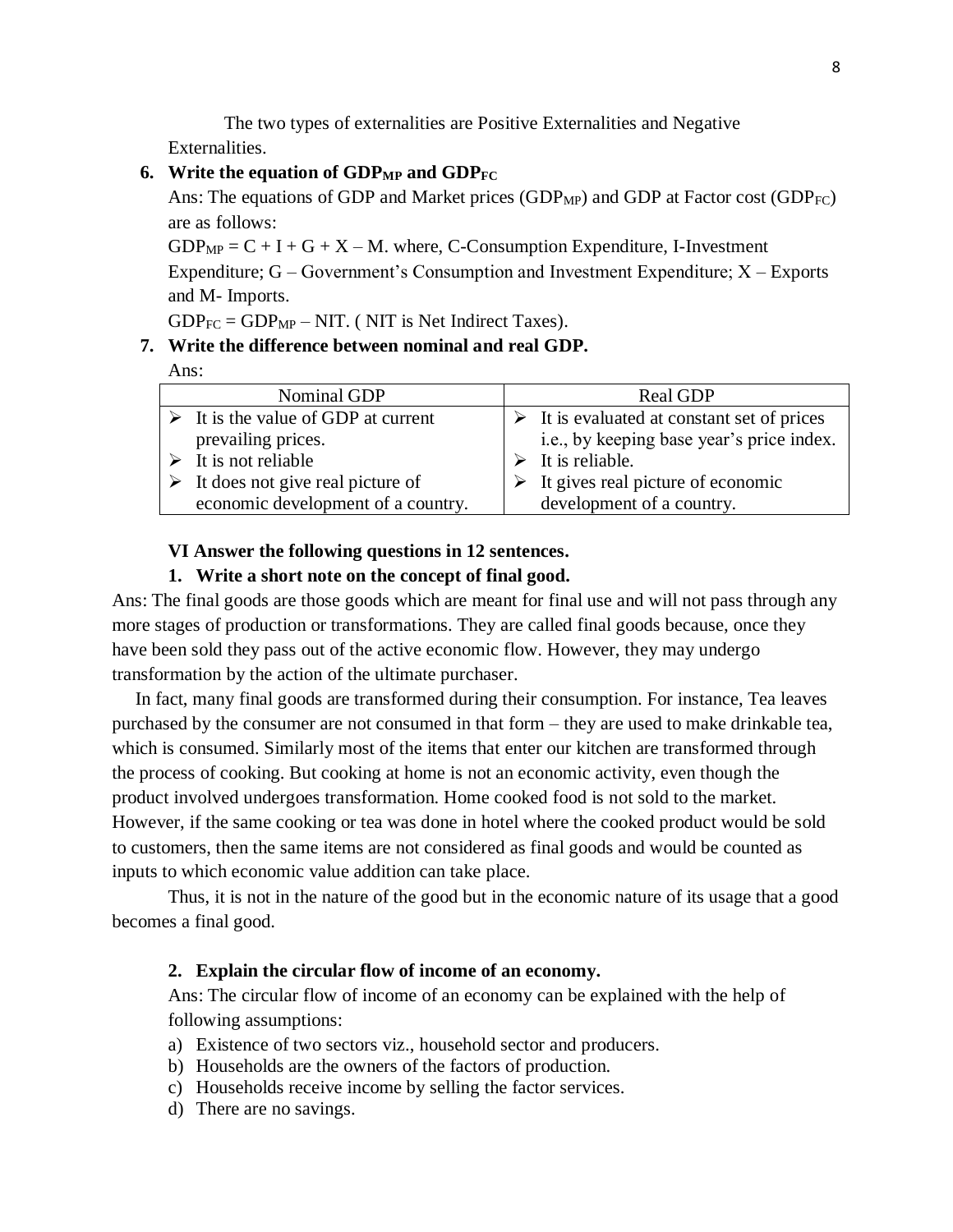- e) The firms produce goods to the households.
- f) The economy is a closed economic system( where no Government or external trade or savings)

The circular flow of income in a simple economy can be illustrated with the help of following chart.



In the above chart, the uppermost arrow, going from the households to the firms, represents the spending by the households to buy goods and services produced by the firms. The second arrow going from the firms to the households is the counterpart of the arrow above. It stands for the goods and services which are flowing from the firms to the households. Thus the two arrows on the top represent the goods and services market – the arrow above represents the flow of payments for the goods and services, the arrow below represents the flow of goods and services.

The two arrows at the bottom of the diagram similarly represent the factors of the production market. The lower most arrow going from the households to the firms symbolizes the services that the households re rendering to the firms. Using these services the firms are producing the output. The arrow above this, going from the firms to the households, represents the payments made by the firms to the households for the services provided by the households.

Thus, When the income is spent on the goods and services produced by the firms, it takes the form of aggregate expenditure received by the firms. Since the value of expenditure must be equal to the value of goods and services, we can measure the aggregate income by calculating the aggregate value of goods and services produced by the firms. This is clearly shown above in the form of circular flow of income.

#### **3. Write a note on externalities.**

Ans: An externality is a cost or benefit conferred upon second or third parties as a result of acts of individual production and consumption. But the cost or benefit of an externality cannot be measured in money terms because it is not included in market activities.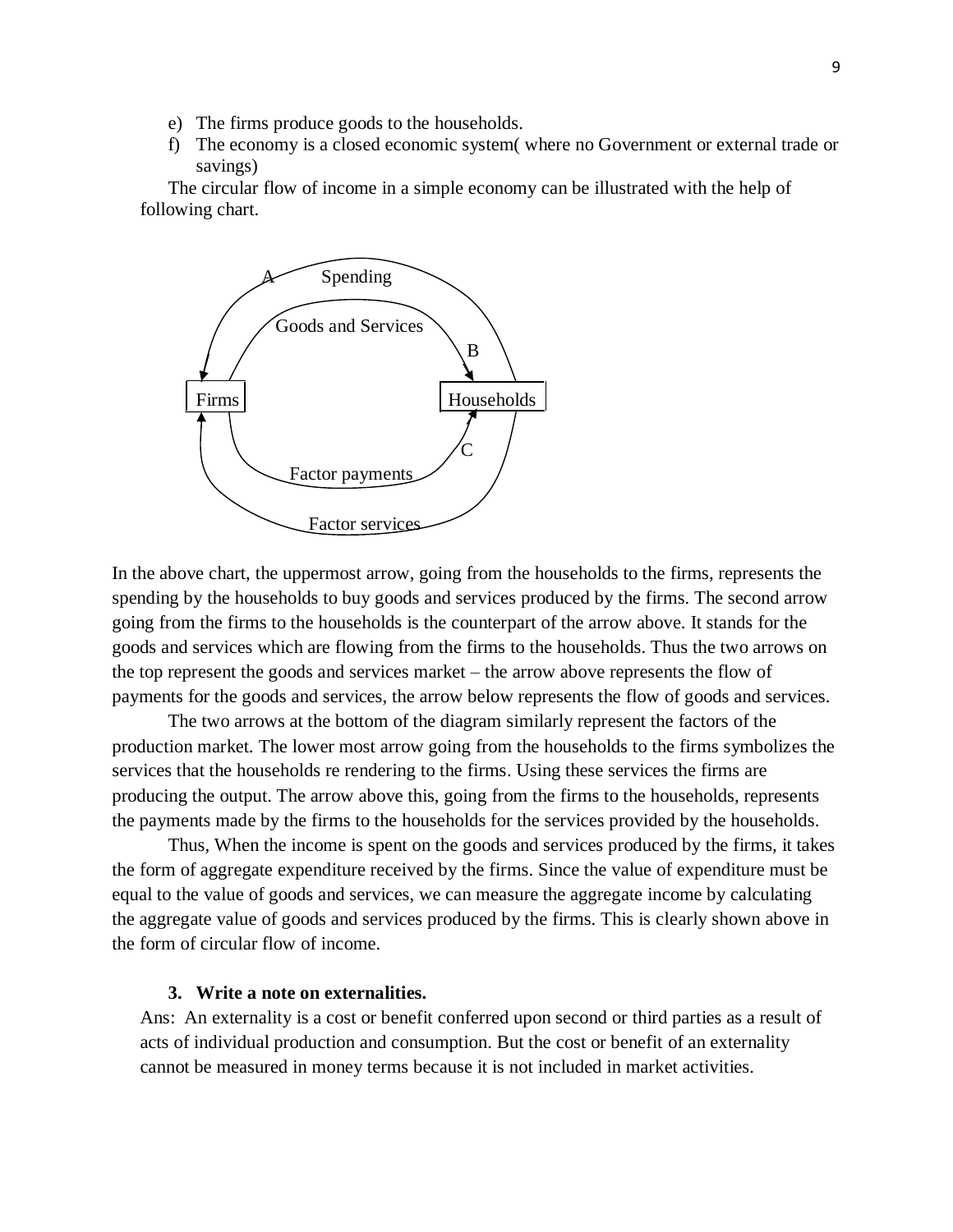In other words, Externalities refer to the benefits or harms a firm or an individual causes to another for which they are not paid or penalized. They do not have any market in which they can be bought and sold.

There are two types of externalities viz.,

- Positive Externalities and
- Negative Externalities.

For example, let us imagine that there is chemical fertilizer industry. It produces the chemical fertilizers required for agriculture. The output of the industry is taken for counting GDP of an economy. This is positive externality.

While carrying out the production the chemical fertilizer industry may also be polluting the nearby river. This may cause harm to the people who use the water of the river. Hence their health will be affected. Pollution also may kill fish and other organisms of the river. As a result, the fishermen of the river may lose their livelihood. Such harmful effects that the industry is inflicting on others, for which it will not bear any cost are called negative externalities.

#### **4. Illustrate unplanned accumulation and decumulation with an example**

Ans: Change in inventories may be planned or unplanned. In case of unexpected fall in sales, the firm will have unsold stock of goods which it had not anticipated. Hence there will be unplanned accumulation of inventories. If there is unexpected increase in the sales there will be unplanned decumulation of inventories.

This can be explained with the help of following illustration:

Suppose a firm produces T Shirts. It starts the production year with an inventory of 200 T Shirts. During the coming year it expects to sell 2000 T shirts. Hence, it produces 2000 T shirts, expecting to keep an inventory of 200 T Shirts at the end of the year. However, during the year, the sales of T Shirts became low unexpectedly. The firm is able to sell only 1200 T Shirts. This means that the firm is left with 800 unsold T Shirts. The firm ends the production year with 800 + 200=1000 T shirts. The unexpected increase of inventories by 800 T shirts is an example for unplanned accumulation of inventories.

On the other hand, if the sales had been more than 2000 we would have unplanned decumulation of inventories. For instance, if the sales had been 2100, then not only the production of 2000 T shirts will be sold, the firm will have to sell 100 T shirts out of the inventory. This 100 (T shirts) unexpected reduction in inventories is an example of unexpected decumulation of inventories.

**5. Explain the examples of planned accumulation and decumulation of inventories.** Ans: Inventories are the unsold goods, unused raw materials or semi-finished goods which a firm a firm carries from a year to the next year. Change in inventories may be planned or unplanned. A planned change in inventories is the change in the stock of inventories which has occurred in a planned way. The planned accumulation and decumulation of inventories are explained with example as follows: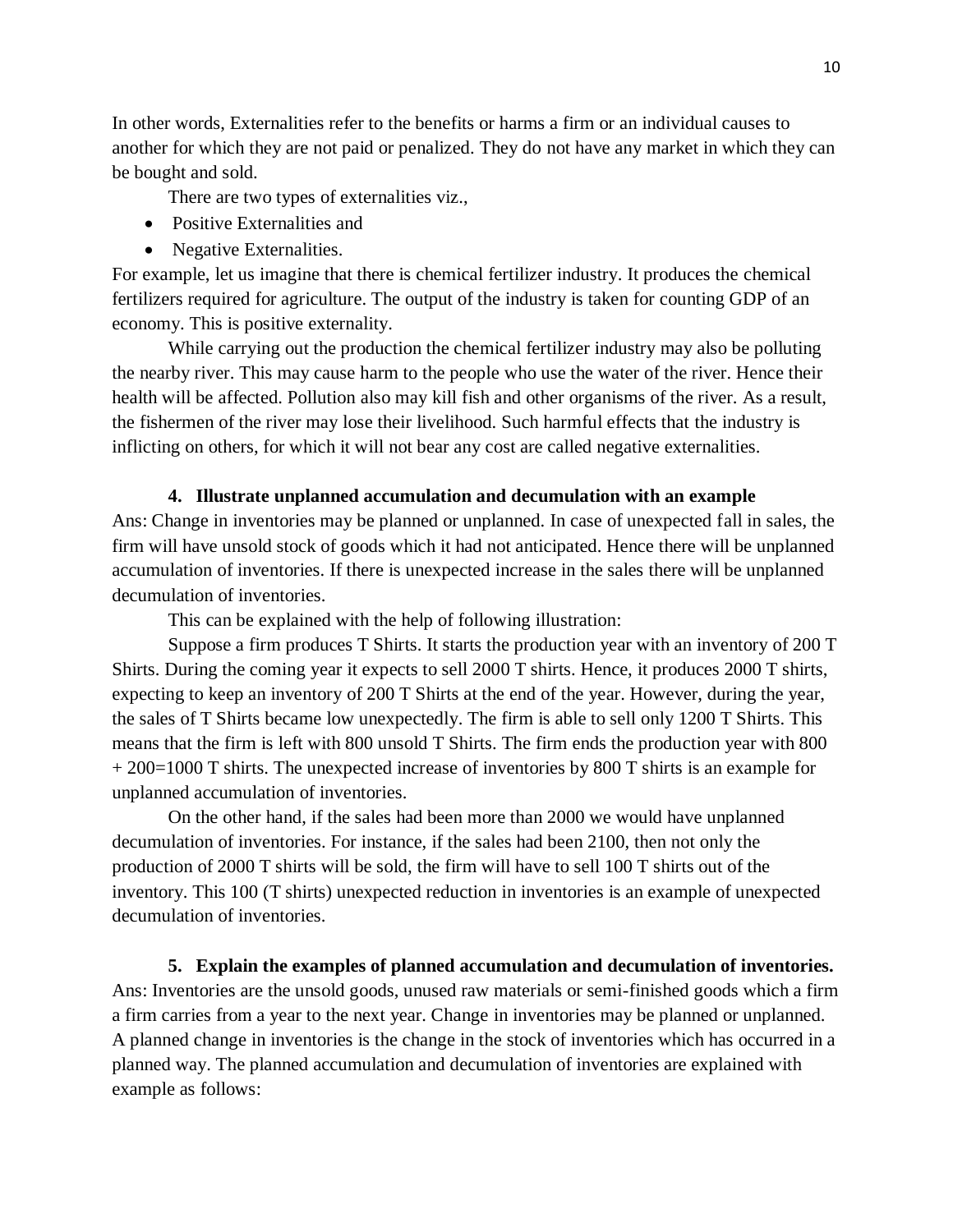Suppose a firm wants to increase the inventories from 200 T shirts to 400 T shirts during the year. Expecting sales of 2000 T shirts during the year, the firm produces  $2000 + 200 = 2200$ T shirts. If the sales are actually 2000 T shirts, the firm ends up with a rise of inventories. The new stock of inventories is 400 T shirts, which was planned by the firm. This is planned accumulation of inventories.

On the other hand, if the firm had wanted to reduce the inventories from 200 to 50, the it would produce  $2000 - 150 = 1850$  T shirts. This is because it plans to sell 150 T shirts out of the inventory of 200 T shirts it started with. Then the inventory at the end of the year becomes 200 –  $150 = 50$  T shirts, which the firm wants. If the sales turn out to be 2000 T shirts as expected by the firm, the firm will be left with the planned reduced inventory (decumulation) of 50 T Shirts.

These are the two instances of planned accumulation and planned decumulation of inventories.

#### **VII Answer the following questions in 20 sentences.**

#### **1. Explain the macro economic identities.**

**Ans:** The macroeconomic identities are as follows:

a) **Gross Domestic Product (GDP):** Gross Domestic Product measures the aggregate production of final goods and services taking place within the domestic economy during a year. But the whole of it may not accrue to the citizens of the country. It includes GDP at Market prices and GDP at Factor cost.

GDP at market price is the market value of all final goods and services produced within a domestic territory of a country measured in a year. Here everything is valued at market prices. It is obtained as follows:

 $GDP_{MP} = C + I + G + X - M$ 

GDP at factor cost is gross domestic product at market prices minus net indirect taxes. It measures money value of output produced by the firms within the domestic boundaries of a country in a year.

 $GDP_{FC} = GDP_{MP} - NIT.$ 

b) **Gross National Product:** It refers to all the economic output produced by a nation's normal residents, whether they are located within the national boundary or abroad. It is defined as GDP plus factor income earned by the domestic factors of production employed in the rest of the world minus factor income earned by the factors of production of the rest of the world employed in the domestic economy. Therefore,

 $GNP = GDP + Net factor income from abroad$ 

c) **Net National Product (NNP):** A part of the capital gets consumed during the year due to wear and tear. This wear and tear is called depreciation. If we deduct depreciation from GNP the measure of aggregate income that we obtain is called Net National Product. We get the value of NNP evaluated at market prices. So,

 $NNP = GNP - Depreciation$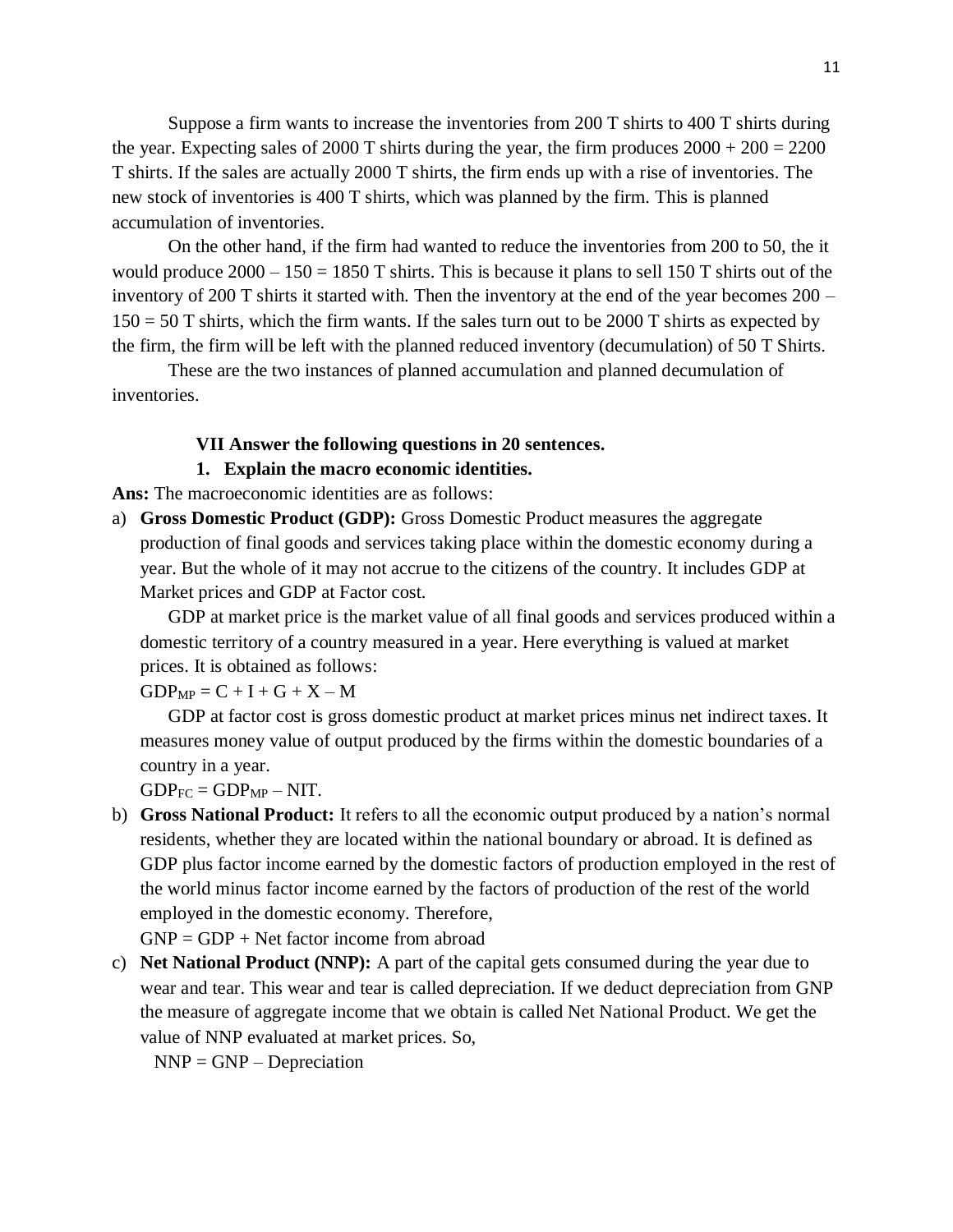- d) **Net National Product (NNP) at factor cost:** The NNP at factor is the sum of income earned by all factors in the production in the form of wages, profits, rent and interest etc., belong to a country during a year. It is also known as National income. We need to add subsidies to NNP and deduct indirect taxes from NNP to obtain NNP at factor cost.  $NNP_{FC} = NNP$  at market prices – indirect taxes + subsidies.
- e) **Personal Income (PI):** It refers to the part of National income (NI) which is received by households. It is obtained as follows:  $PI = NI - Undistributed Profits - Net interest payments made by the households - Corporate$ 
	- tax + Transfer payments to the households from the Government and firms.
- f) **Personal Disposable Income (PDI):** If we deduct the personal tax payments (income tax) and Non-tax payments (fines, fees) from Personal Income, we get PDI. Therefore,  $PDI = PI - Personal tax payments - Non-tax payments.$

### **2. Briefly explain the expenditure method of measuring GDP.**

Ans: Expenditure method is the alternative way to calculate the GDP by looking at the demand side of the products. Here the aggregate value of the output in the economy by expenditure method will be calculated in the following way.

In this method we add the final expenditures that each firm makes. Final expenditure is that part of expenditure which is undertaken not for intermediate purposes. If the baker buys Rs.50 worth of wheat from the farmers is considered as intermediate good and the final expenditure received by the baker is 200. Then the aggregate value of output of the economy is  $Rs.200 + Rs.50 = Rs.250.$ 

Let us assume that firm *i* makes the final expenditure on the following accounts:

- $\triangleright$  Final consumption expenditures on the goods and services by households, denoted as  $C_i$
- $\triangleright$  Final investment expenditure incurred by the firms on capital goods, denoted as  $I_i$
- $\triangleright$  The expenditure that the Government makes on the final goods and services produced by the firm, denoted as G*<sup>i</sup>*
- ➢ The export revenues that firm *i* earns by selling its goods and services abroad, denoted as X*i.*

Now the total final consumption, investment, government and export expenditures received by the firm *i***.** Now GDP according to the expenditure method is expressed as follows:

 $GDP = \sum_{i=1}^{N} RV_i = C + I + G + X - M$ 

 $\sum_{i=1}^{N} RV_i$  is the sum of final consumption -C, investment -I, government - G and exports -X expenditures (M-imports) received by all the firms in the economy.

# **3. Explain a numerical example to show that all the three methods of estimating GDP gives us the same answer.**

**Ans:** The three methods of calculating GDP viz., Product or Value Added Method, Expenditure method and Income Method, give us the same answer. This can be explained with the help of numerical example as follows: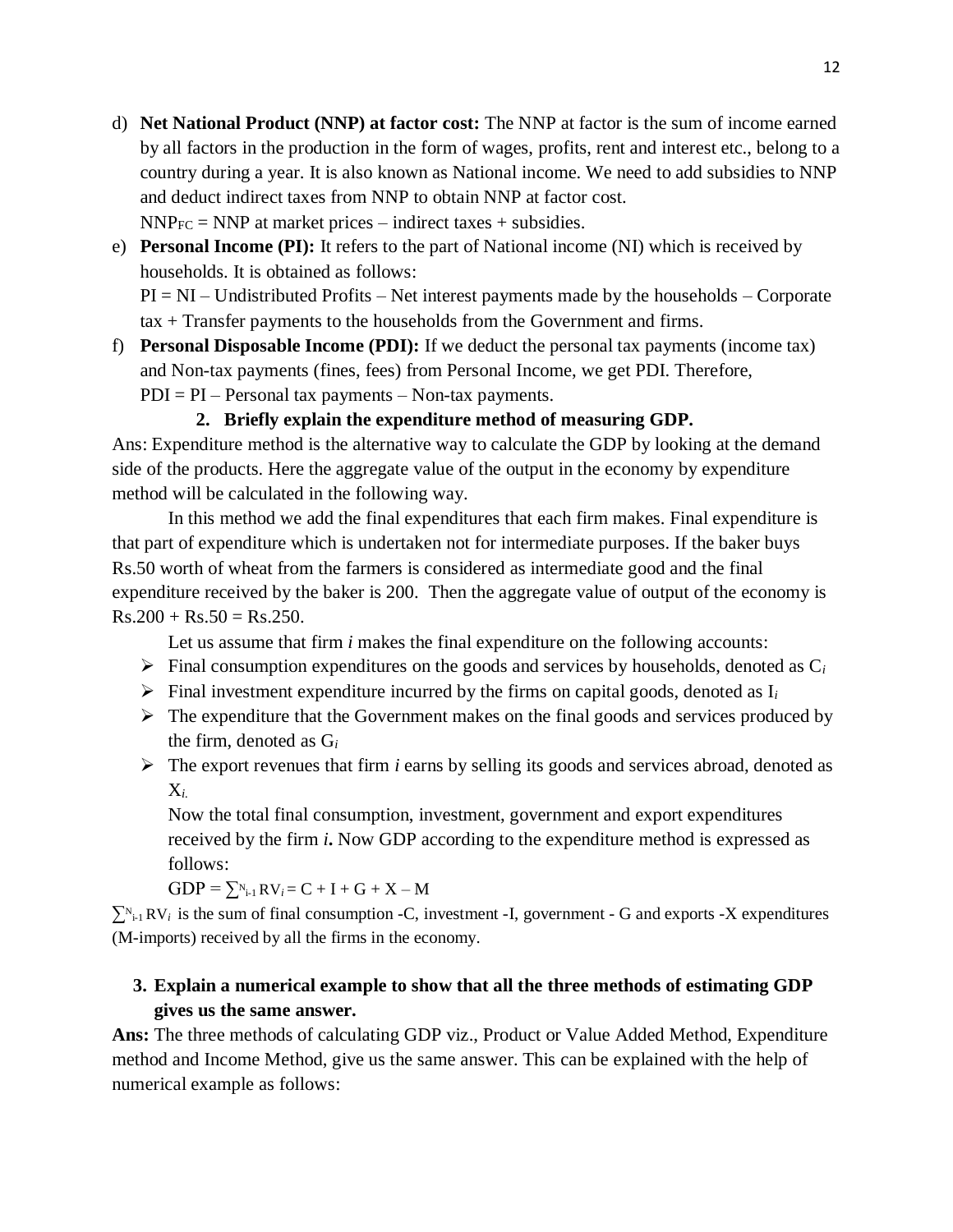Let us imagine, there are two firms X and Y. Suppose X use no raw material and produces cotton worth Rs.50. X sell its cotton to firm Y, who uses it to produce cloth. Y sells the cloth produced to consumers for Rs.200.

 $\triangleright$  **GDP in the phase of product or the value added method**: Here the value added  $=$ 

Sales – Intermediate goods. Thus  $VA_x = 50 - 0$ 

 $VA<sub>Y</sub> = 200 - 50 = 150.$ 

Thus GDP =  $VA_X + VA_Y = 50 + 150 = 200$ .

GDP distribution for firms X and Y

| <b>Particulars</b>       | Firm X | <b>Firm Y</b> |
|--------------------------|--------|---------------|
| Sales                    |        | 20G           |
| Intermediate consumption |        |               |
| Value added              |        |               |

- ➢ **GDP in the phase of Expenditure Method:** Under this method, GDP is the sum of final expenditure/s on goods and services for end use. In the above case, final expenditure is expenditure by consumers on cloth. Therefore,  $GDP = 200$ .
- ➢ **GDP in the phase of Income Method:** Under this method, GDP is obtained by adding factor payments. Let us imagine firm X, from Rs.50 received gives Rs.30 as wages and keeps the remaining Rs.20 as its profits. Similarly, firm Y gives Rs.100 as wages and keeps Rs.50 as profits. It can be stated in the following table:

| <b>Particulars</b> | Firm X | Firm     | <b>Total</b>       |
|--------------------|--------|----------|--------------------|
| Wages              | 30     | $\Omega$ | $\mathcal{U}$<br>. |
| $projit^-$         |        | 51       |                    |

Now the GDP by income method = total of factor payments (incomes) which is equal to total wages received (workers of Firms X and Y) and total profits earned (by Firms X and Y). Thus GDP = Wages + Profits i.e., GDP =  $130 + 70 = 200$ .

Thus all the three methods of estimating GDP give us the same answer.

# **4. Write down some of the limitations of using GDP as an index of welfare of a country.**

Ans: Gross Domestic Product (GDP) is the sum total of value of goods and services created within the geographical boundary of a country in a particular year. It gets distributed among the people as incomes except retained earnings. So we consider that higher level of GDP of a country is an index of greater well being of the people of that country. Welfare of a country means well being of entire population of the country. But there are certain limitations of suing GDP as an index of welfare of a country. They are as follows:

**a) Distribution of Gross Domestic Product (GDP):** Generally, the rise in GDP will not represent increase in the welfare of the country. If the GDP of the country is rising, the welfare may not rise as a consequence. This is because the rise in Gross Domestic Product may be concentrated in the hands of very few individuals or firms. For the remaining, the income may in fact might have decreased. In such a situation the welfare of the entire country cannot be said to have improved.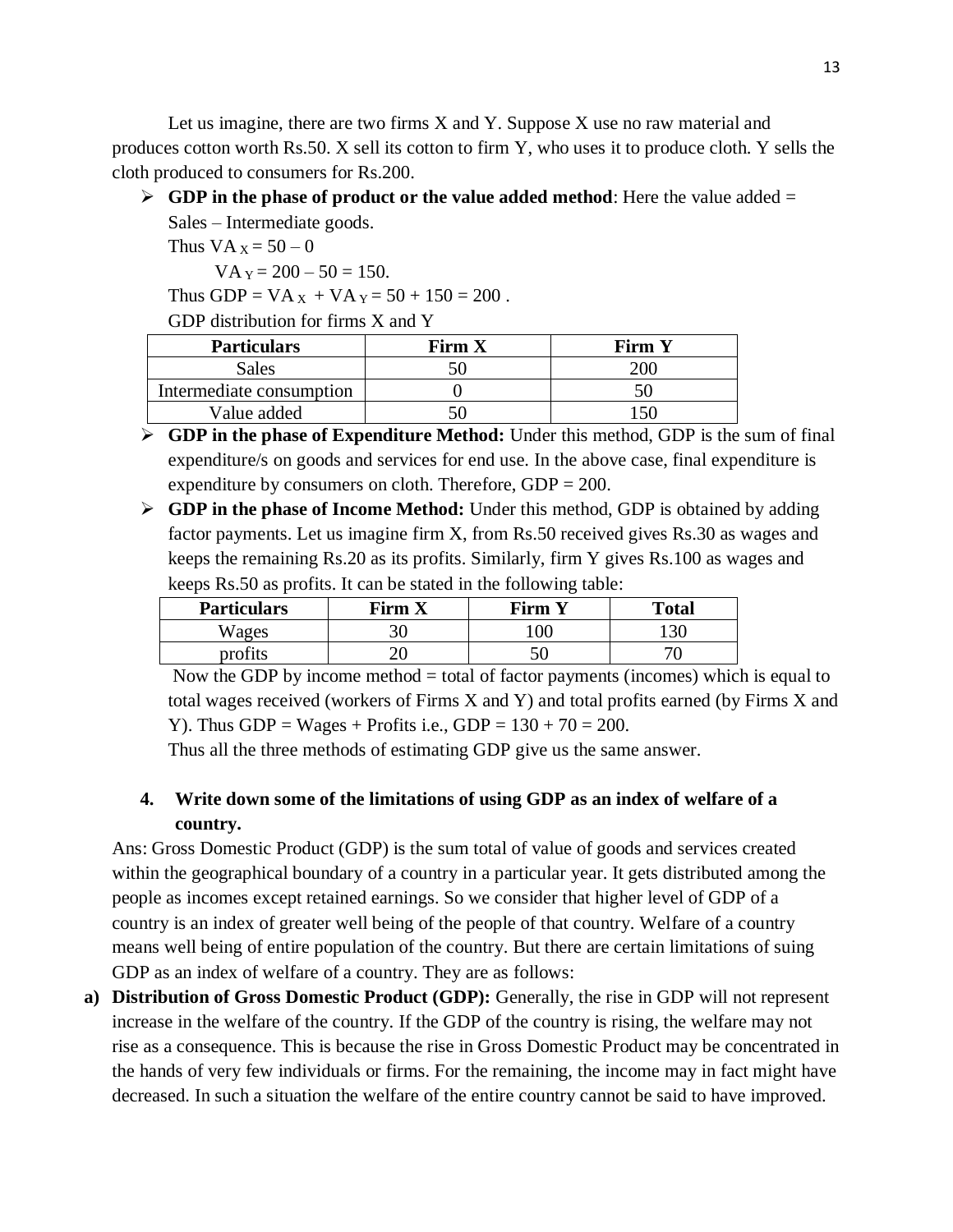- **b) Non-monetary exchanges:** Some of the activities in a country are not evaluated in terms of money. For instance, the domestic services of housewife are not paid for. The exchanges which take place in the informal sector without the help of money are called barter exchanges. In barter exchanges goods are directly exchanged against each other. As money is not used here, these exchanges are not registered as part of economic activity. In India, because of many remote areas, these kinds of exchanges still take place and they are generally not counted in the GDP. Therefore, Gross Domestic Product calculated in the standard manner may not give us a clear indication of welfare of a country.
- **c) Externalities:** An externality is a cost or benefit conferred upon second or third parties as a result of acts of individual production and consumption. In other words, externalities refer to the benefits or harms, a firm or an individual causes to another for which they are not paid or penalized. These do not have any market in which they can be bought and sold. But the cost or benefit of an externality cannot be measured in money terms because it is not included in market activities. For example, the pleasure one gets from his neighbour's garden is an external benefit and external cost is environmental pollution caused by industries. Both are excluded from national income estimates.
- **d) Leisure and work:** One of the important things that affect the welfare of a society is leisure. But is not included in GDP. For example, longer working hours may make people unhappy because their leisure is reduced. On the contrary, shorter working hours per week may increase leisure and make people happy.
- **e) Manner of production:** The economic welfare also depends on the manner of production of goods and services. If goods are produced by child labour or by exploitation of workers, then the economic welfare cannot increase.

\*\*\*\*\*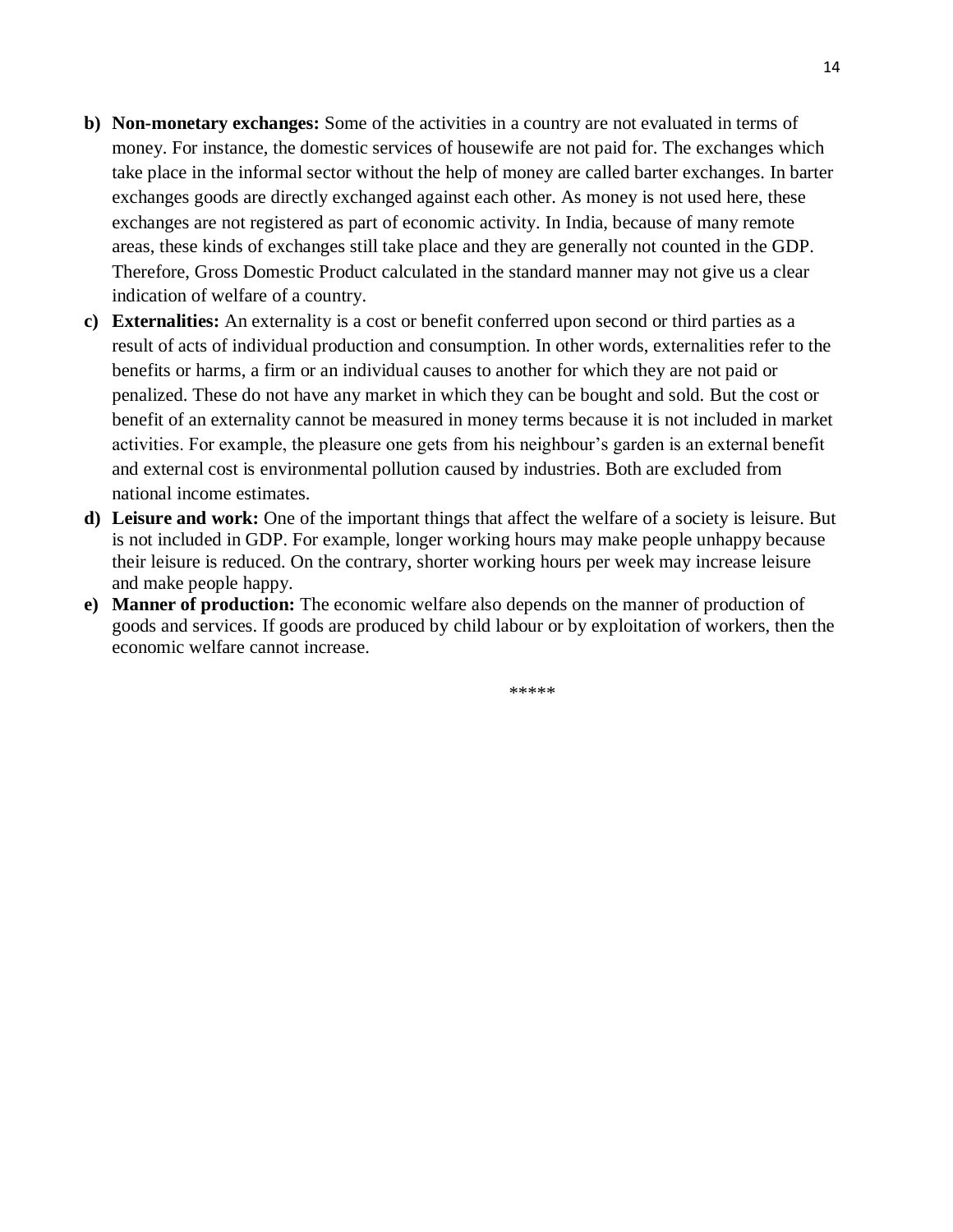#### **CHAPTER – 3**

#### **MONEY AND BANKING**

#### **I Choose the correct answer**

- 1. The main function of money is
	- a) Saving c) Expenditure
	- b) Medium of exchange d) Investment

### **Ans: (c) Medium of Exchange**

- 2. The bank which acts as monetary authority of India
	- a) RBI c) RRB
	- b) NABARD d) IDBI

### **Ans: (a) RBI**

- 3. The banks which are a part of the money creating system of the economy are
	- a) Bankers c) RBI
	- b) Commercial banks d) None of the above.

### **Ans: ((b) Commercial Banks**

- 4. The rate at which the RBI lends money to commercial banks against securities
	- a) Bank rate c) Reverse Repo rate
	- b) Repo rate d) None of the above

### **Ans: (a) Bank Rate**

- 5. The important tool by which RBI influences money supply is
	- a) Open market operations c) Closed market operation
	- b) Money operation d) None of the above

### **Ans: (a) Open market operation**

### **II Fill in the blanks**

- 1. Economic exchanges without the use of money are referred to as ………. Ans: Barter system
- 2. …………….is the only institution which can issue currency in India. Ans: RBI
- 3. …………issues coins in India Ans: Government of India
- 4. The principal motive for holding money is to carry out …………. Ans: Transactions
- 5.  $M_1$  and  $M_2$  are known as  $\dots\dots\dots\dots$ Ans: Narrow money.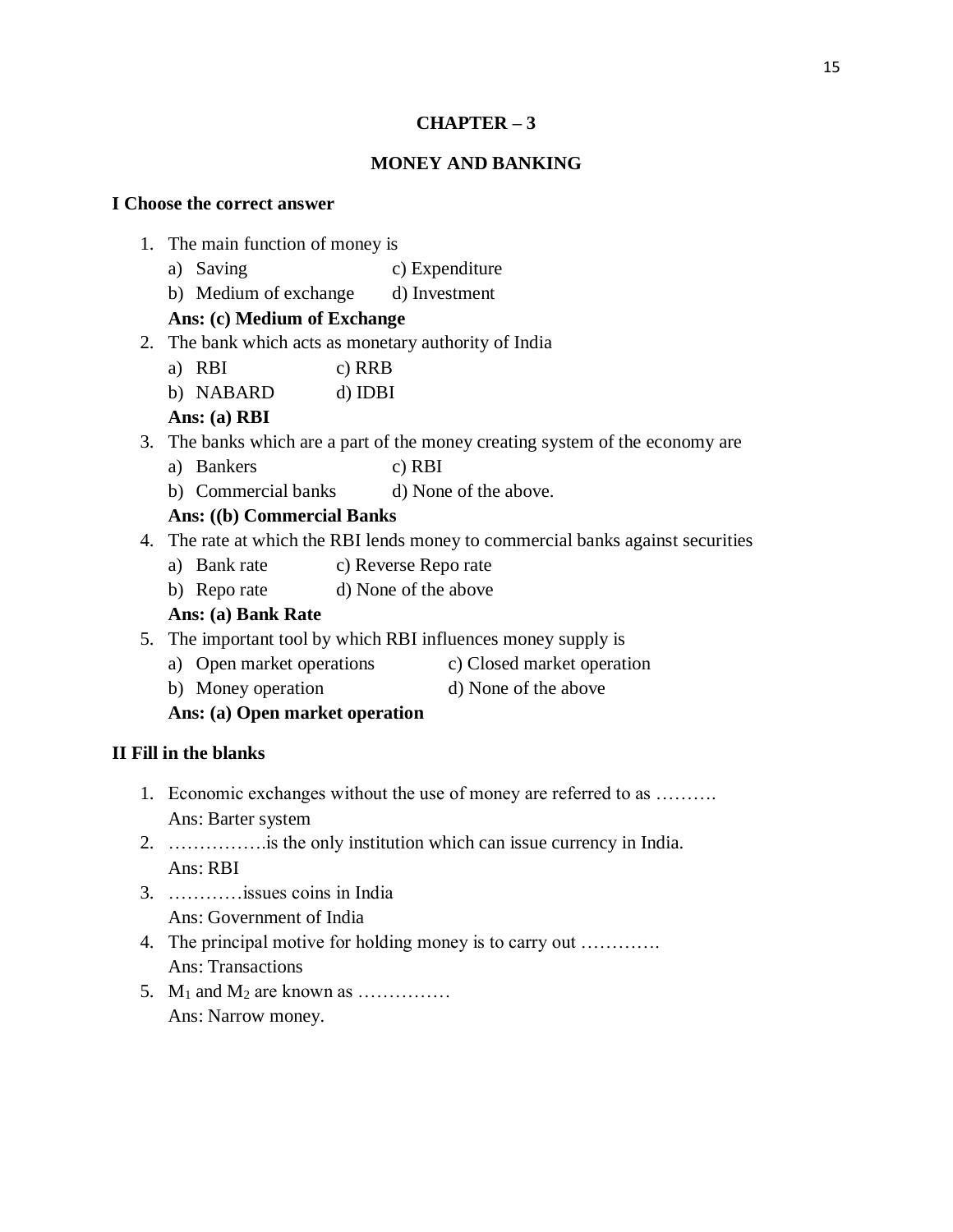### **III Match the following:**

| <b>SLR</b>                                             | a) Government of India       |  |  |
|--------------------------------------------------------|------------------------------|--|--|
| 2. Circulation of coin                                 | b) Statutory Liquidity Ratio |  |  |
| 3. Money                                               | c) Broad Money               |  |  |
| 4. $M_3$ and $M_4$                                     | d) Repo                      |  |  |
| 5. Repurchase agreement                                | e) Medium of Exchange        |  |  |
| Ans: $1 - b$ ; $2 - a$ ; $3 - e$ ; $4 - c$ ; $5 - d$ ; |                              |  |  |

### **IV Answer the following questions in a sentence/word.**

### 1. **What do you mean by barter system?**

Ans: The economic exchanges without the mediation of money, is called Barter system.

### 2. **Give the meaning of money.**

Ans: Money is the commonly accepted medium of exchange. According to F.A.walker 'Money is what money does'.

### **3. What is time deposit?**

Ans: These are the deposits in which money deposited is fixed for a period of time and cannot be withdrawn before stipulated time. High rate of interest is paid. Interest rate depends on the duration of money deposited.

### **4. What is Fiat money?**

Ans: Fiat Money is the money which does not have any intrinsic value. Intrinsic value is the value of metal or paper which is equal to face value of coin or currency note.

### **5. Write the meaning of high powered money.**

Ans: The total liability of the monetary authority of the country – RBI, is called high powered money. It consists of currency (coins and notes in circulation with the public and vault cash of commercial banks) and deposits held by the Government of India and commercial banks with RBI.

### **6. Expand CRR.**

Ans: Cash Reserve Ratio.

### **7. What is bank rate?**

Ans: Bank Rate is the rate at which the RBI gives loans to the commercial banks.

### **V Answer the following questions in 4 sentences.**

### **1. Mention any two functions of money**

Ans: The two functions of Money are

- Medium of exchange
- Measure of value

### **2. Give the meaning of CRR and SLR.**

Ans: The Cash Reserve Ratio (CRR) is a certain percentage of bank deposits which a commercial bank is required to keep as cash reserves with itself.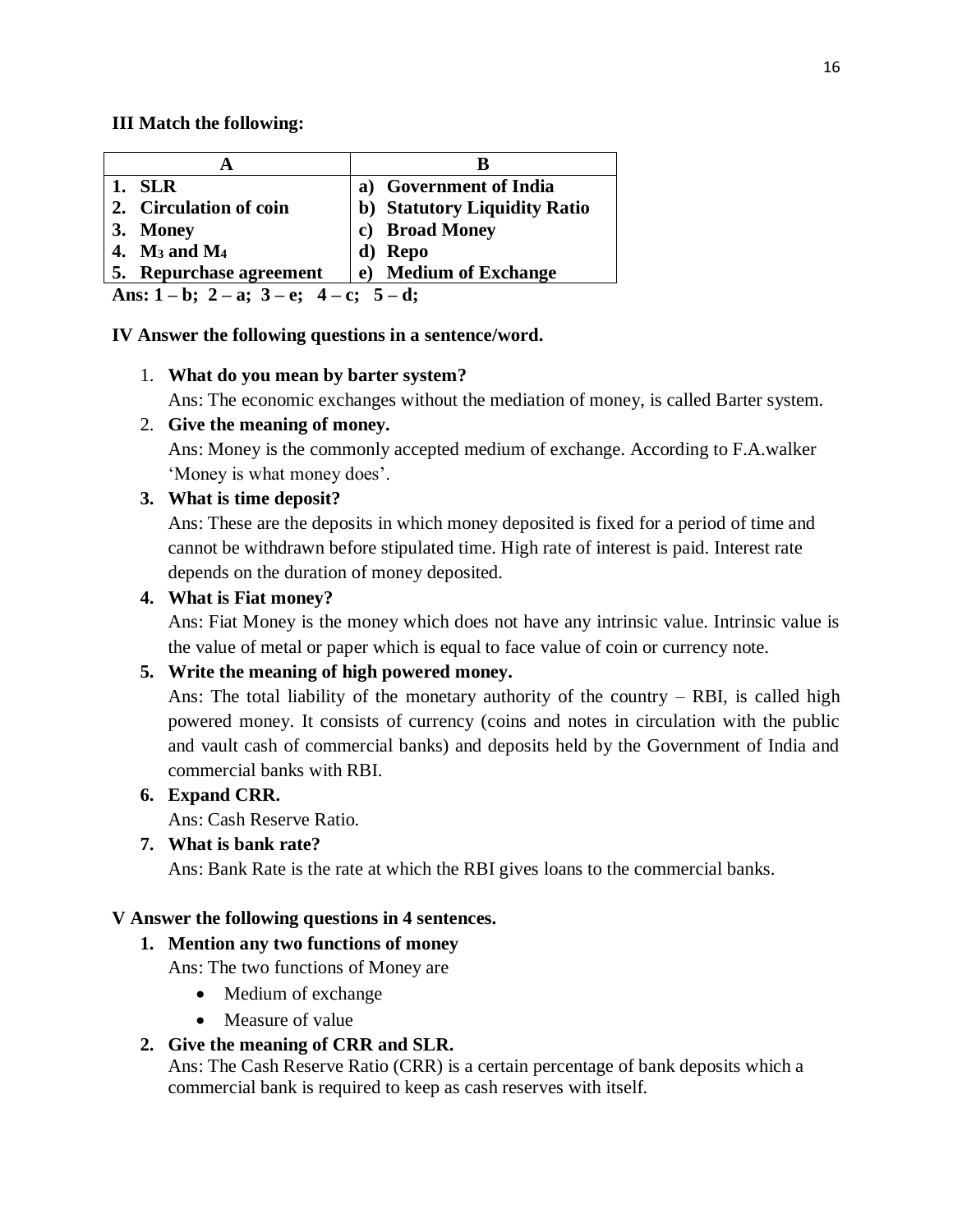The Statutory Liquidity Ratio (SLR) refers to the ratio of deposits which the commercial banks have to maintain a certain percentage of their total deposits and time deposits with themselves in the form of liquid assets, as per the directions of RBI.

**3. State the credit control instruments of RBI.**

Ans: There are two instruments of RBI to control credit viz., Quantitative techniques and Qualitative techniques.

The quantitative techniques include Bank rate, Open market operations, CRR and SLR. The qualitative techniques include Credit rationing, margin requirements, moral suasion, publicity, direct action and issue of directives.

### **4. Mention the two motives of demand for money.**

Ans: The two motives of demand for money are as follows:

- The transaction Motive
- The Speculative Motive.

# **5. How does bank rate influence money supply?**

Ans: The RBI can influence money supply by changing the rate at which it gives loans to the commercial banks. This rate is called as Bank Rate. By increasing the bank rate, loans taken by commercial banks become more expensive which reduces the reserves held by the commercial bank and hence decreases money supply. A fall in the bank rate can increase the money supply.

# **6. What role of RBI is known as 'Lender of Last Resort'?**

Ans: When commercial banks need more funds in order to be able to create more credit, they may go to market for raising such funds or go to the RBI. The RBI provides them funds through various instruments. This role of RBI, that of being ready to lend to banks at all times is said to be the lender of last resort.

### **VI Answer the following questions in 12 sentences.**

### **1. Briefly explain the functions of money.**

Ans: The functions of money are as follows:

- **a) Medium of Exchange**: Money plays an important role as a medium of exchange. It facilitates exchange of goods for money. It has solved the problems of barter system. Money has widened the scope of market transactions. Money has become a circulating material between buyers and sellers.
- **b) Measure of Value/Unit of account:** The money acts as a common measure of value. The values of all goods and services can be expressed in terms of money.
- **c) Store of value:** People can save part of their present income and hold the same for future. Money can be stored for precautionary motives needed to overcome financial stringencies. Money solves one of the deficiencies of barter system i.e., difficulty to carry forward one's wealth under the barter system.
- **d) Transfer of value:** Money acts as a transfer of value from person to person and from place to place. As a transfer of value, money helps us to buy goods, properties or anything from any part of the country or the world. Further, money earned in different places can be brought or transferred to anywhere in the world.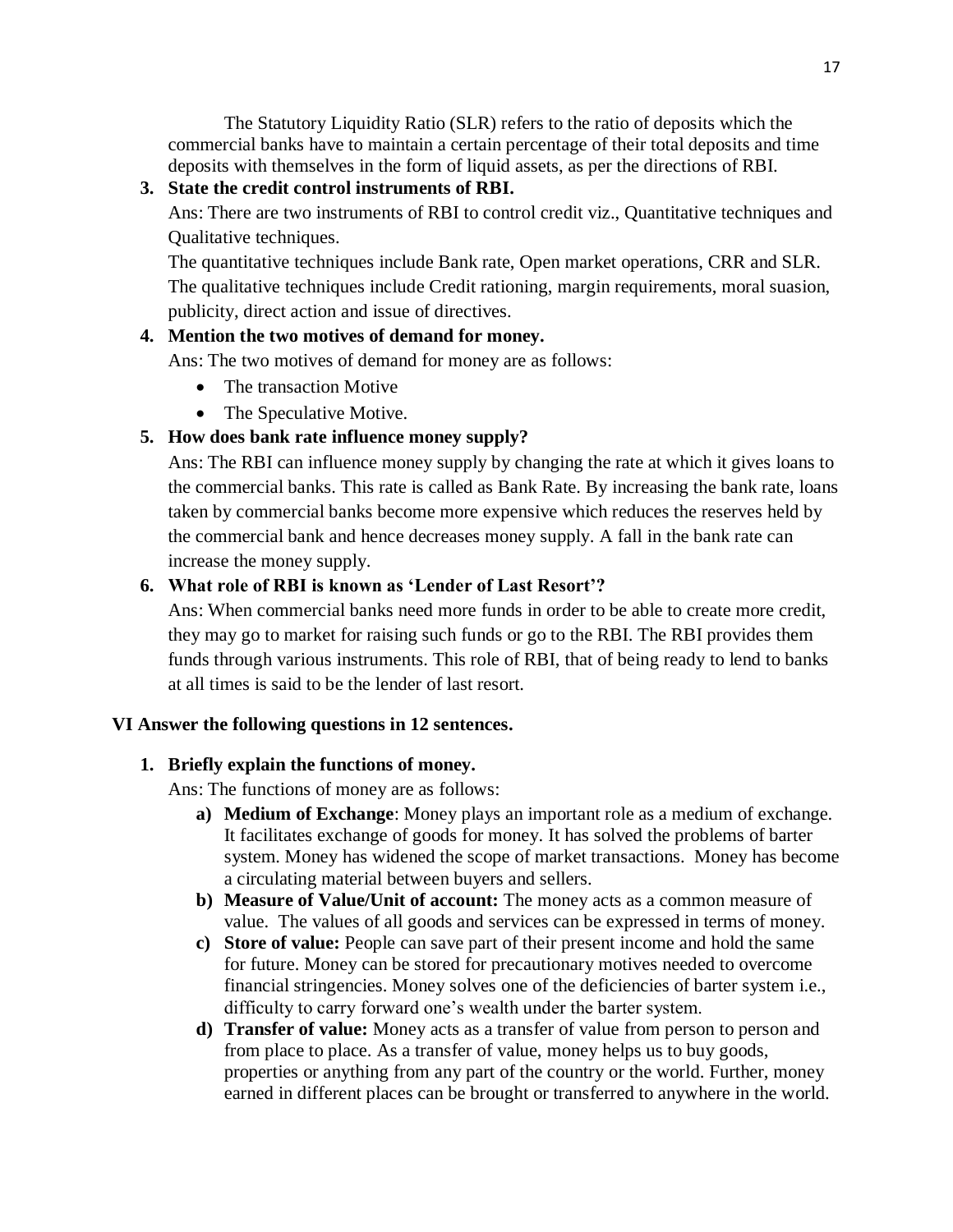#### **2. Briefly explain the functions of RBI.**

Ans: The main functions of RBI are as follows:

- **a) Printing and issuing currency notes**-It has complete authority of printing and issuing currency notes in the country. RBI issue all denominations of currency notes (Rs.2, Rs.10, Rs.20, Rs.50, Rs.100, Rs.500 and Rs.2000) except one rupee note, which is issued by finance ministry, Government of India. The minimum reserve system of note issue was followed by RBI after 1956.
- **b) Lender of last resort**: RBI provides financial assistance to commercial banks like giving credit, discounting bills, giving advances, etc during their financial crisis and helps the banks as a lender of last resort.
- **c) Controls credit creation activities of commercial banks**-The credit provided by all commercial banks is controlled by RBI. RBI implements both Quantitative and qualitative techniques to control the credit generated by commercial banks. The quantitative measures to control credit are Bank rate policy, Open market operations, Repo and Reverse Repo rates, Cash reserve ratio and Statutory liquidity ratio.
- **d) Controls money market** RBI is the leader of money market. All the activities and components of money market like commercial banks and financial institutions are controlled and directed by RBI.

### **3. Write a note on legal definitions of money.**

Ans: The total stock of money in circulation among the public at a particular point of time is called money supply. The legal definitions of money are defined as follows:

- $M1 = CU + DD$  (CU currency notes held by the public; DD is net demand of the public held by the banks.
- $M2 = M1 +$  Savings deposits with Post office savings banks
- $M3 = M1 + Net$  time deposits of commercial Banks
- $M4 = M3 + Total \text{ deposits with post office savings organizations.}$

M1 and M3 are narrow money. M3 and M4 are broad money.

# **4. Write the meaning of transaction motive and speculative motive of demand for money and liquidity trap.**

Ans:

• **Transaction Motive:** Transaction motive demand for money refers to holding money to carry out transactions. If we receive our income weekly and make payments on the first day of every week, we need not hold any cash balance throughout the rest of the week. But our expenditure patterns do not normally match our receipts. People earn incomes at discrete points in time and spend it continuously throughout the interval.

The Transaction demand for money is represented as follows:

 $M^d$ **T** = **k**. **T** 

Where, T is the total value of transactions in the economy ovr unit period and k is a position fraction.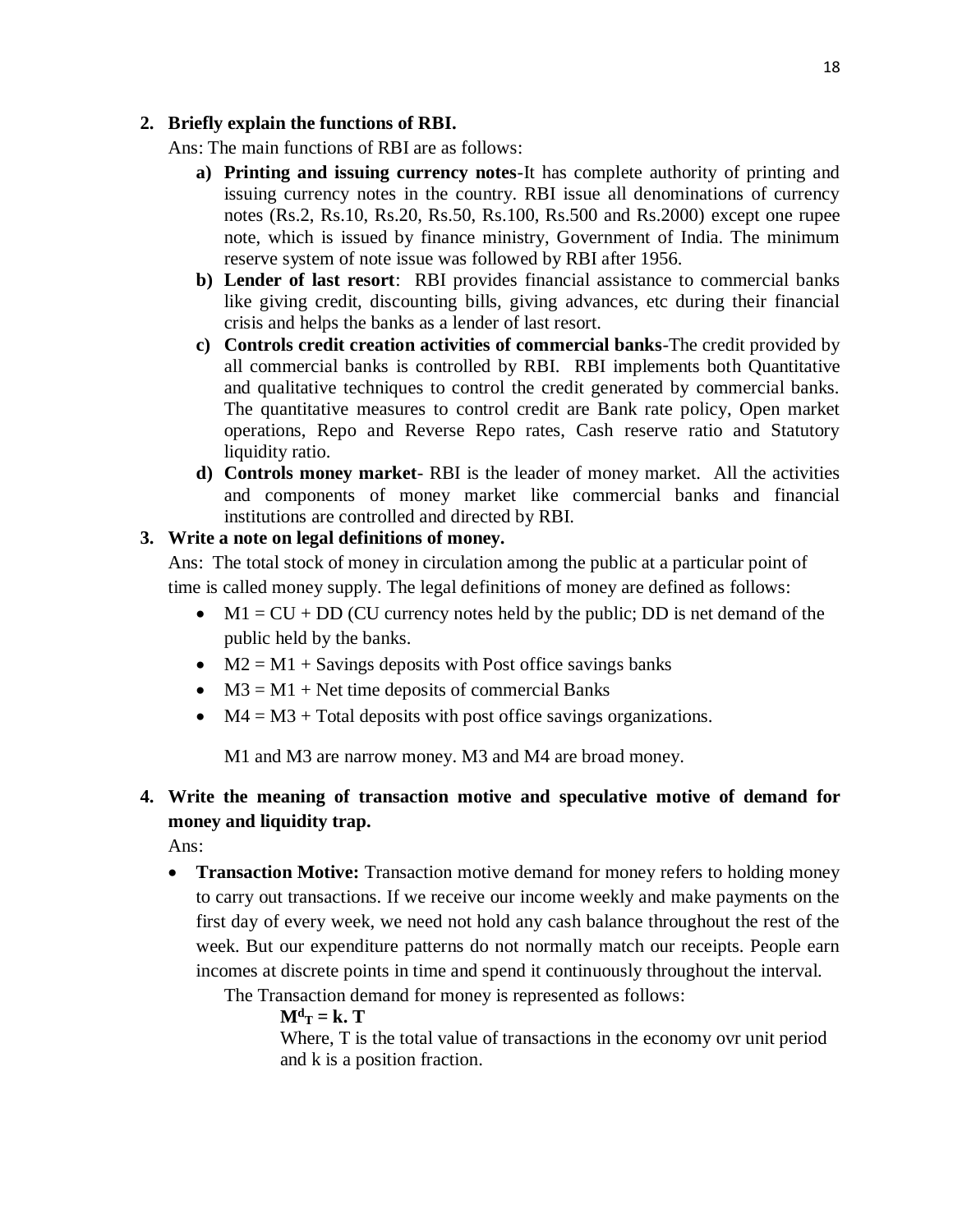• **Speculative Motive:** Some people hold cash to invest on shares, debentures, gold, immovable properties etc. The speculative demand for money refers to the demand for money that people hold as idle cash to speculate with the aim of earning capital gains and profits. The speculative demand for money can be written as follows:

$$
M^d{}_s = \frac{r_{\text{max}} - r}{r - r_{\text{min}}}
$$

Where, r is the market rate of interest and  $r_{\text{max}}$  and  $r_{\text{min}}$  are the upper and lower limits of r, both positive constants. It clearly states that as r decreases from  $r_{\text{max}}$  to  $r_{\text{min}}$ , the value of speculative demand for money decreases from zero to infinity.

### **VII Answer the following questions in 20 sentences**

# **1. Explain the functions of money?. How does money overcome the short comings of a barter system?**

Ans: The functions of Money are broadly classified as follows:

- Primary Functions
- Secondary Functions
- Contingent Functions

### **I Primary Functions:**

The primary functions of money are as follows:

- **e) Medium of Exchange**: Money plays an important role as a medium of exchange. It facilitates exchange of goods for money. It has solved the problems of barter system. Barter exchanges become extremely difficult in a large economy because of the high costs people would have to incur looking for suitable persons to exchange their surpluses. It helps the people to sell in one place and buy in another place. Money has widened the scope of market transactions. Money has become a circulating material between buyers and sellers.
- **f) Measure of Value/Unit of account:** The money acts as a common measure of value. The values of all goods and services can be expressed in terms of money. As a measure of value, money performs following functions:
	- The value of all goods and services measured and expressed in terms of the money.
	- Rate of exchange of goods and services expressed in money.
	- Facilitates the maintenance of accounts.
	- It facilitates price mechanism.
	- It makes goods and services comparable in terms of price.

For instance, when we say that the value of a book is Rs.500 we mean that the book can be exchanged for 500 units of money where a unit of money is rupee in this case. If the price of a pencil is Rs.5 and that of a pen is Rs.10 we can calculate the relative price of a pen with respect to a pencil i.e., a pen is worth 10/5=2 pencils.

**II Secondary Functions:** The secondary functions of money are as follows:

**a) Store of value:** People can save part of their present income and hold the same for future. Money can be stored for precautionary motives needed to overcome financial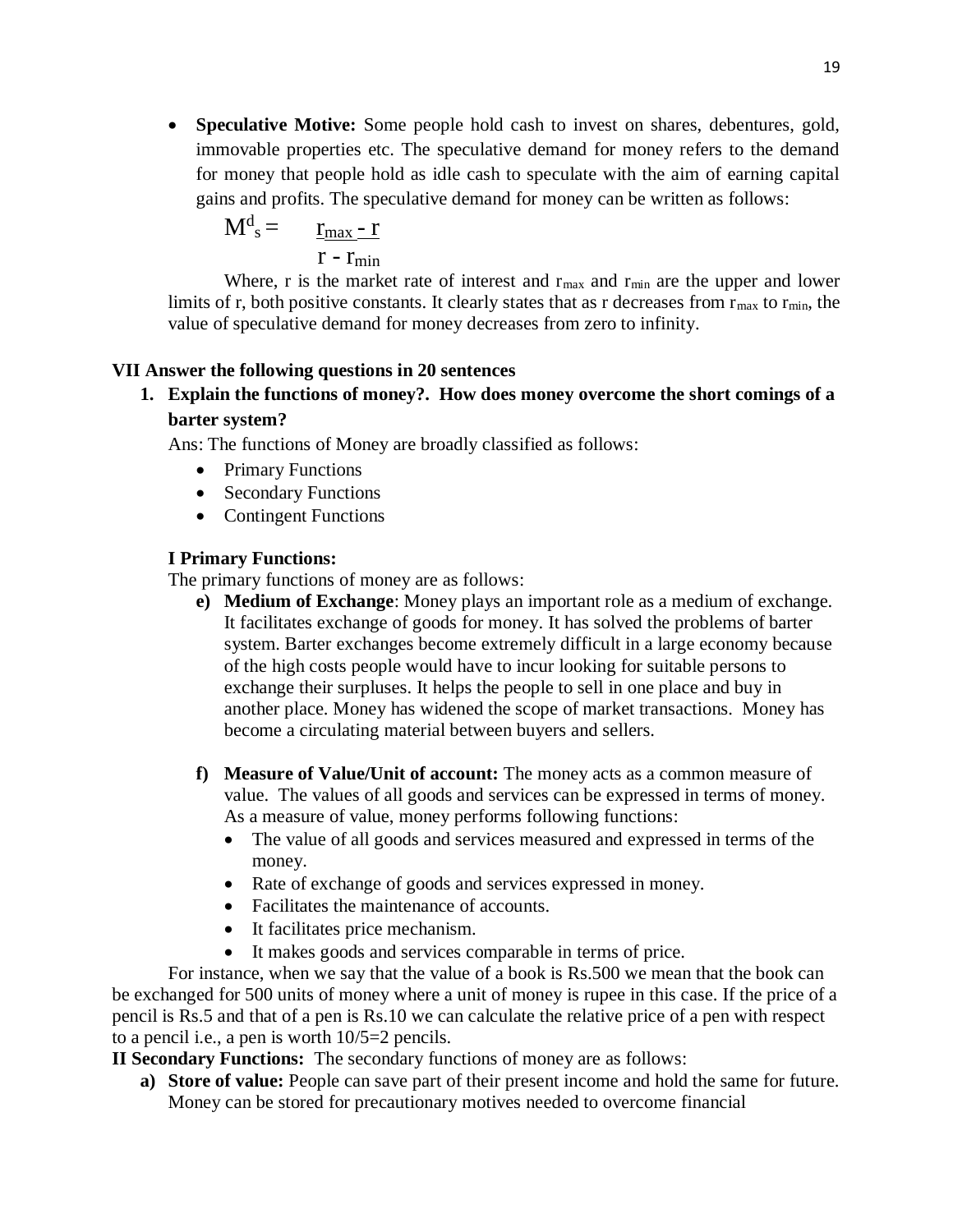stringencies. Money solves one of the deficiencies of barter system i.e., difficulty to carry forward one's wealth under the barter system.

For instance, we have an endowment of wheat which we do not wish to consume today entirely. We may regard this stock of surplus wheat as an asset which we may wish to consume or even sell off, for acquiring other commodities at some future date. But wheat is a perishable item and cannot be stored beyond a certain period. Also, holding the stock of rice required a lot of space. We may have to spend considerable time and resources looking for people with a demand for wheat when we wish to exchange our stock for buying other commodities. This problem can be solved if we sell our wheat for money. Money is not perishable land its storage costs are also less.

- **b) Standard of deferred payments:** All the credit transactions are expressed in terms of money. The payment can be delayed or postponed. So, money can be used for delayed settlement of dues or financial commitments.
- **c) Transfer of value:** Money acts as a transfer of value from person to person and from place to place. As a transfer of value, money helps us to buy goods, properties or anything from any part of the country or the world. Further, money earned in different places can be brought or transferred to anywhere in the world.

**III Contingent Functions of Money:** Other than Primary and Secondary functions, money also performs other functions which are as follows:

- **a) Basis of Credit:** Money serves as a basis of the credit. The modern credit system exists only because of existence of money.
- **b) Distribution of National Income:** Money helps in distribution of national income. The reward paid to factors of production in the form of rent, wages, interest and profit are nothing but the distribution of National Income at factor prices.
- **c) Provides Liquidity and Uniformity:** Money provides liquidity to all kinds of assets both moveable and immovable. Money can be converted into any type of asset and all assets can be converted into money.
- **d) Helps in consumers' and producers' equilibrium:** All goods and services are expressed in terms of money. The consumer attains equilibrium when the price of a product is equal to his marginal utility. Similarly, the producers reach equilibrium if they get maximum satisfaction. Both consumers and producers try to achieve equilibrium with the help of money.
- **2. Write the story of gold smith Lala on the process of deposit and loan (credit) creation by commercial banks.**

Ans: Once there was a goldsmith named Lala in a village. In this village, people used gold and other precious metals in order to buy goods and services. These metals were acting as money. People in the village started keeping their gold with Lala for safe keeping. In return for keeping their gold, Lala issued paper receipts to people of the village and charged a small fee from them. Slowly, over time, the paper receipts issued by Lala began to circulate as money. This means that instead of giving gold for purchasing wheat, some would pay for wheat or shoes or any other good by giving the paper receipts issued by Lala. Thus, the paper receipts started acting as money since everyone in the village accepted these as a medium of exchange.

Let us imagine that Lala had 100 kgs of gold, deposited by different people and he had issued receipts corresponding to 100 kgs of gold. At this time Ramu comes to Lala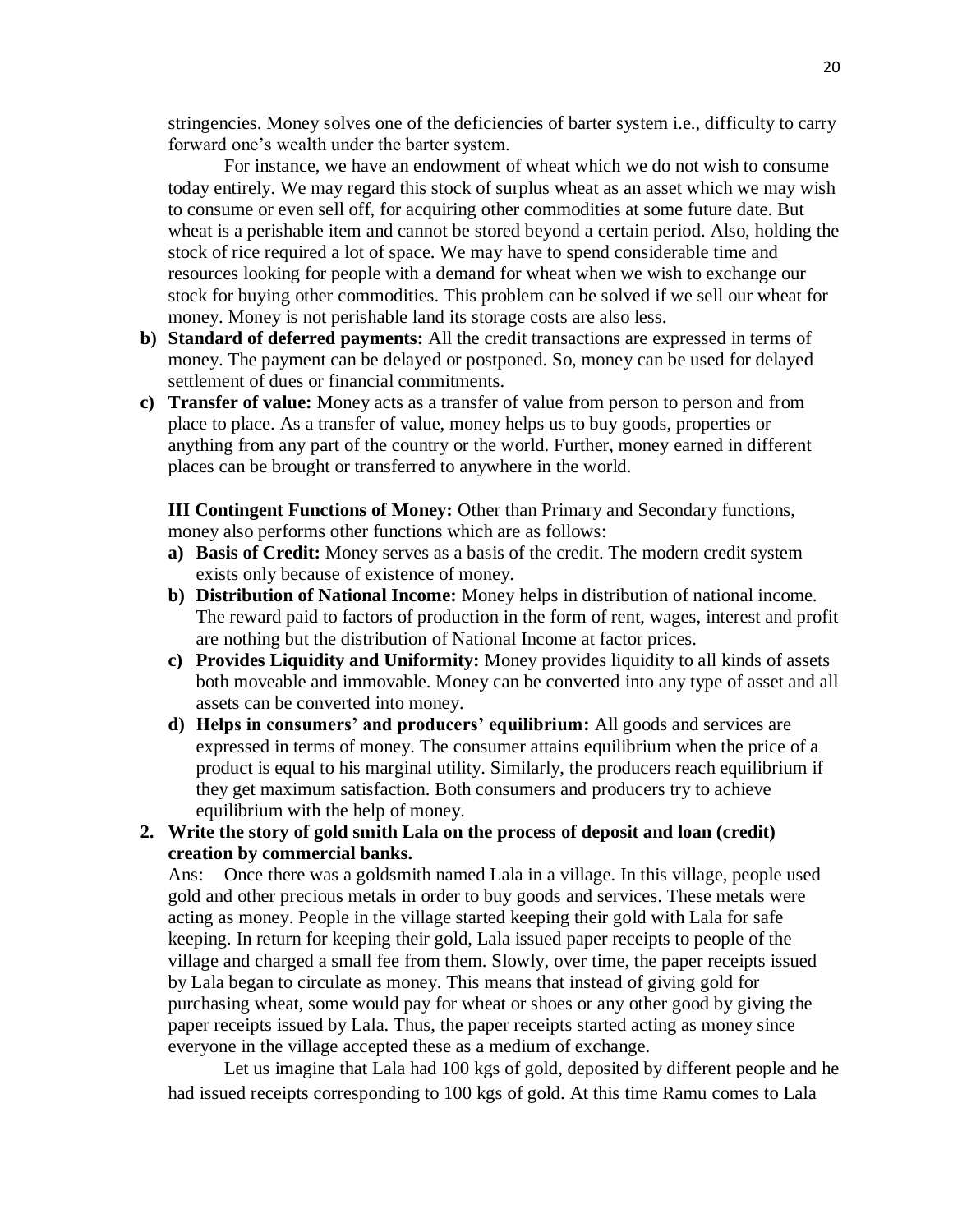and asks for a loan of 25 kgs of gold. Now Lala can decide that everyone with gold deposits will not come to withdraw their deposits at the same time and so he may as well give the loan to Mr.Ramu and charge ;him for it. If Lala gives the loan of 25 kgs of gold, Ramu could also pay Mr.Ali with these 25 kgs of gold and Ali could keep the 25 kgs of gold with Lala in return for a paper receipt. In effect, the paper receipts, acting as money, would have increased to 125 kgs now. It seems that Lala has created money out of thin air. The modern banking system works precisely the way Lala behaves in this example.

#### **3. Explain the open market operation.**

Ans: The open market operations as one of the tools of RBI to control money supply, refers to buying and selling of bonds issued by the Government in the open market. This purchase and sale is entrusted to the RBI on behalf of the Government.

When RBI buys a Government bond in the open market, it pays for it by giving a cheque. This cheque increases the total amount of reserves in the economy and thus increases the money supply. Similarly, selling of a bond by RBI to private individuals or institutions leads to reduction in quantity of reserves and money supply.

There are two types of open market operations. They are as follows:

- a) **Outright:** Outright open market operations are permanent in nature. When the RBI buys the securities, it is without any promise to sell them later. Similarly, when the RBI sells these securities, it is without any promise to buy them later. As a result, the injection/absorption of the money is of permanent nature.
- b) **Repo:** This is another type of operation in which the RBI buys the security with agreement of purchase on particular date and price. This is called repo. The interest rate at which the money is lent in this way is called repo rate.

Similarly, instead of outright sale of securities the RBI may sell the securities through an agreement which as a specification about the date and price at which it will be repurchased. This type of agreement is called reverse repo. The rate at which the money is withdrawn in this manner is called the reverse repo rate.

The RBI conducts repo and reverse repo operations at various maturities like overnight, 7 days, 14 days etc. These types of operations have now become the main tool of monetary policy of the RBI.

#### **4. Requirement of reserves acts as a limit to money (credit) creation. Explain.**

Ans: The RBI decides a certain percentage of deposits which every bank must keep as reserves. This is done to ensure that no bank is over lending. This is a legal requirement and is binding on the banks. This is called the CRR (Cash Reserve Ratio).

Apart from the CRR, banks are also required to keep some reserves in liquid form in the short term. This ratio is called SLR (Statutory Liquidity Ratio). The statutory requirement of the reserve ratio acts as a limit to the amount of credit that banks can create.

For example, let us assume that Canara Bank starts with a deposit of Rs.1000 made by Mr.X. The reserve ratio is 20%. Thus Canara Bank has Rs.800 (1000 –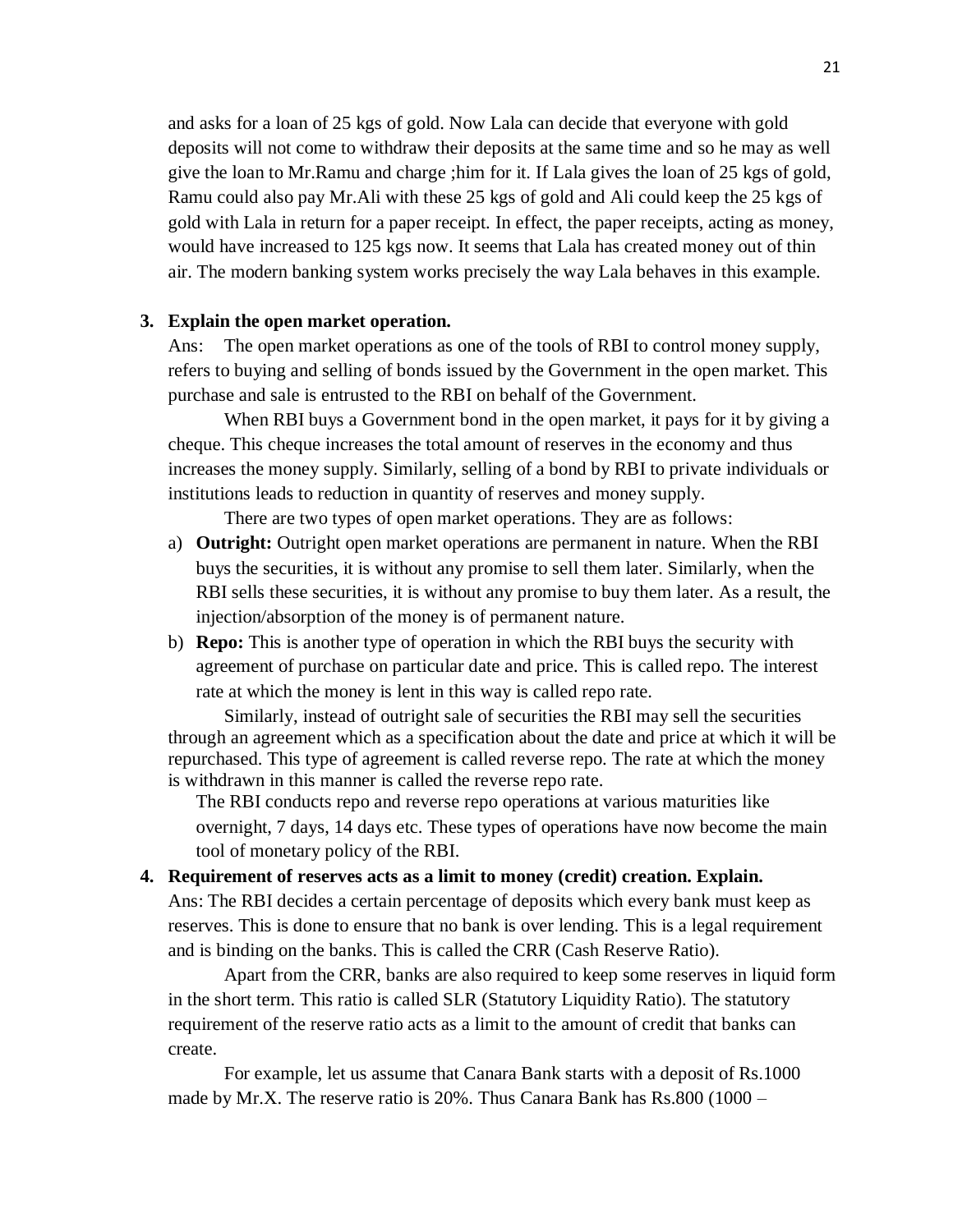200=800.i.e.,20% of 1000 is deducted) to lend and the bank lends out of Rs.800 to Mr.Y, which is shown in the bank's deposits in the next round as liabilities, making a total of Rs.1800 as deposits. Now Canara bank is required to keep 20% of 1800 i.e., 360 as cash reserves. The bank had started with Rs.1000 as cash. Since it is required to keep only Rs.360 as reserves it lends Rs.640 (1000-360=640). The bank lends out Rs.640 to Mr.Z. This in turn shows up in the bank, as deposits. The process keeps repeating itself till all the required reserves become Rs.1000. The required reserves will be Rs.1000 only when the total deposits become Rs.5000. This is because, for deposits of Rs.5000, cash reserves would have to be Rs.1000 (20% of  $5000 = 1000$ )

| Round<br>Deposit in Bank |      | <b>Required Reserve</b> | Loan made by Bank |
|--------------------------|------|-------------------------|-------------------|
| 1000                     |      | 200                     | 800               |
|                          | 1800 | 360                     | 640               |
|                          |      |                         |                   |
|                          |      |                         |                   |
|                          |      |                         |                   |
|                          |      |                         |                   |
| Last                     | 5000 | 000                     | 4000              |

The process is illustrated in the following table:

In the above table, the first column lists each round. The second column depicts the total deposits with the bank at the beginning of each round. 20% of these deposits need to be deposited with the RBI as required reserves ( $3<sup>rd</sup>$  column). What the bank lends in each round gets added to the deposits with the bank in the  $2<sup>nd</sup>$  round.  $4<sup>th</sup>$ column indicates the loans made by the banks.

#### **VII Assignment and project oriented questions**

#### **1. Write a note on Demonetisation.**

Ans: Demonetisation was a new step taken by the Government of India on 8<sup>th</sup> November, 2016. It was introduced to tackle the problem of corruption, black money, terrorism and circulation of fake currency in the economy. Old currency notes of Rs.500 and Rs.1000 were no longer legal tender. New currency notes in denomination of Rs.500 and Rs.2000 were introduced. The public were advised to deposit old currency notes in their bank account till  $31<sup>st</sup>$  of March 2016 without any declaration and upto  $31<sup>st</sup>$  March 2017 with the RBI with declaration.

In order to avoid a complete breakdown and scarcity of cash, Government allowed exchange of Rs.4000 old currency notes with new currency restricting to a person per day. Further till  $12<sup>th</sup>$  December 2016, old currency notes were acceptable as legal tender at petrol pumps, Government hospitals and for payment of Government dues like taxes, power bills etc.

This initiative had both appreciation and criticism. There were long queues outside banks and ATM centres. There was acute shortage of currency notes and had adverse effect on economic activities. But now, normalcy has returned.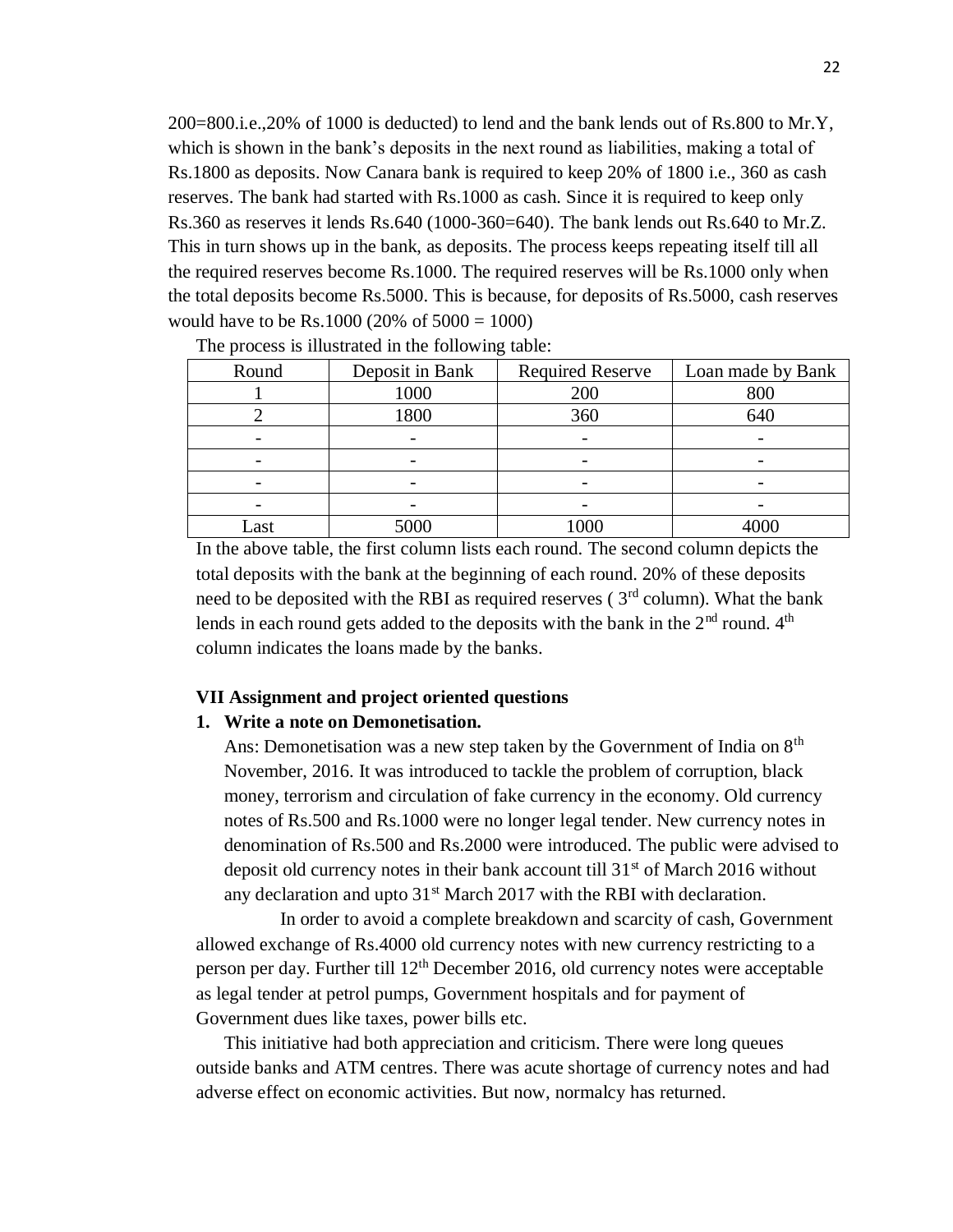The demonetization also has positive effects. It improved tax compliance as a large number of people were bought in the tax ambit. The savings of individual were channelized into the formal financial system. As a result, banks have more resources at their disposal which can be used to provide more loans at low rate of interest.

Demonetisation helps in curbing black money, reducing tax evasion and corruption will decrease. It also help in tax administration in another way, by shifting transaction out of the cash economy into the formal payment system. Now a days, households and firms have started to shift from cash payment to electronic payments.

**\*\*\*\***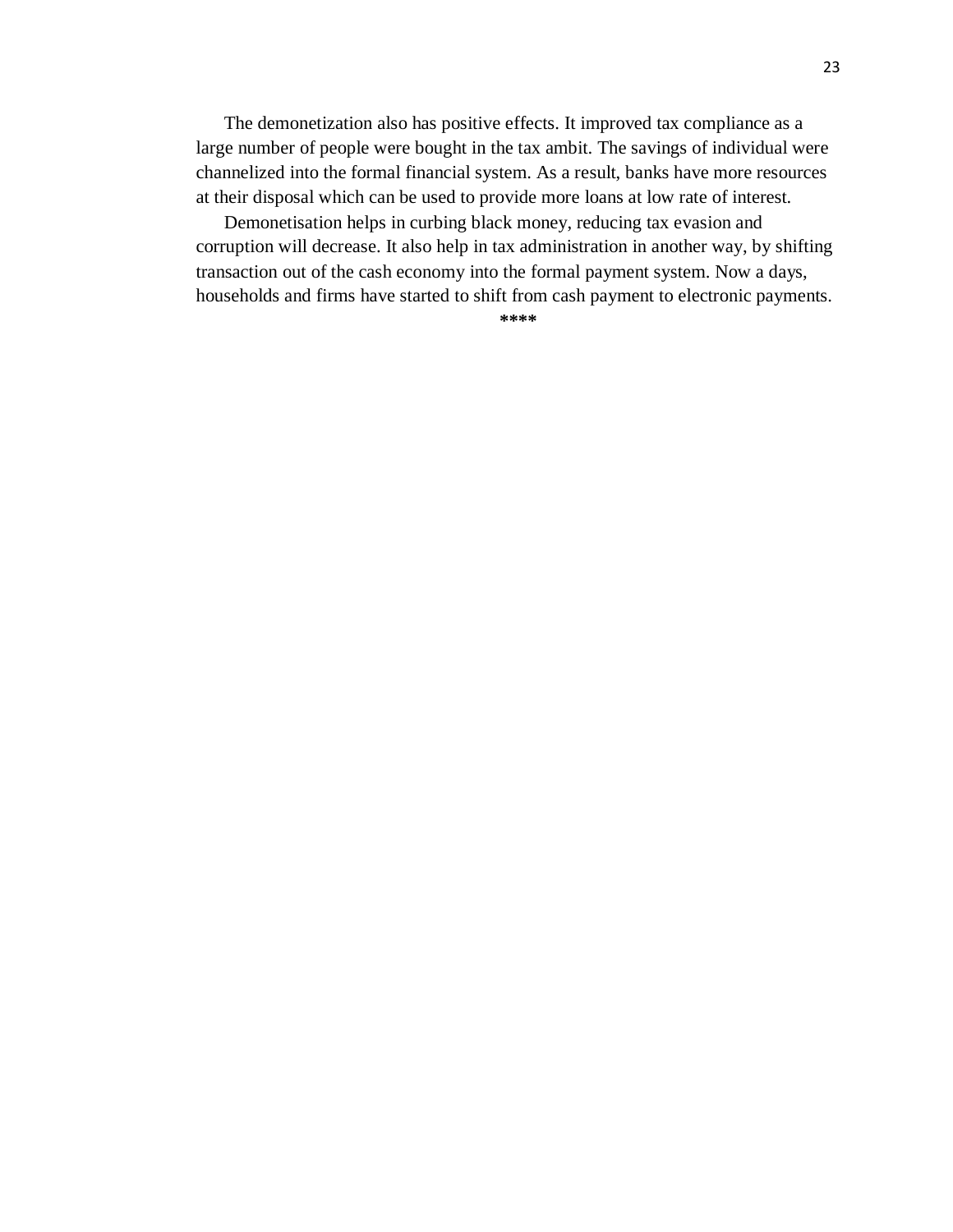### **CHAPTER – 4**

#### **DETERMINATION OF INCOME AND EMPLOYMENT**

#### **I Choose the correct answer**

- 1. Consumption which is independent of income is called
	- a) Induced consumption b) Autonomous consumption
	- b) Wasteful consumption c) Past consumption

### **Ans: (b) Autonomous consumption**

- **2.** Value of MPC lies between a) 1 and 2 b) 0 and 1 c) 2 and 4 d) 0 and 0.5 **Ans: (b) 0 and 1**
- **3.** The point where ex-ante aggregate demand is equal to ex-ante aggregate supply will be a) Equilibrium b) disequilibrium c) Excess demand d) Excess supply **Ans: (a) Equilibrium**
- **4.** Easy availability of credit encourages
	- a) Savings b) Investment c) Rate of interest d) None of the above **Ans: (b) Investment**
- **5.** In the situation of excess demand
	- a) Demand is less than the level of output (c) Supply is less than the level of output
	- b) Demand is more than the level of output (d) Supply is more than the level of output

**Ans: (b) Demand is more than the level of output.**

### **II Fill in the blanks**

- 1. cY shows the dependence of consumption on ……… **Ans: Income.**
- **2.** Savings is that part of income that is ……….. **Ans: Not consumed.**
- **3.** Average propensity to consume (APC) is the consumption per unit of ……….. **Ans: Income**
- **4. ……….**is defined as addition to the stock of physical capital. **Ans: Investment**
- 5. Size of the multiplier depends on the value of …………… **Ans: marginal propensity to consume (c)**
- **6.** I is a positive constant which represents the ……..investment in the economy. **Ans: Autonomous**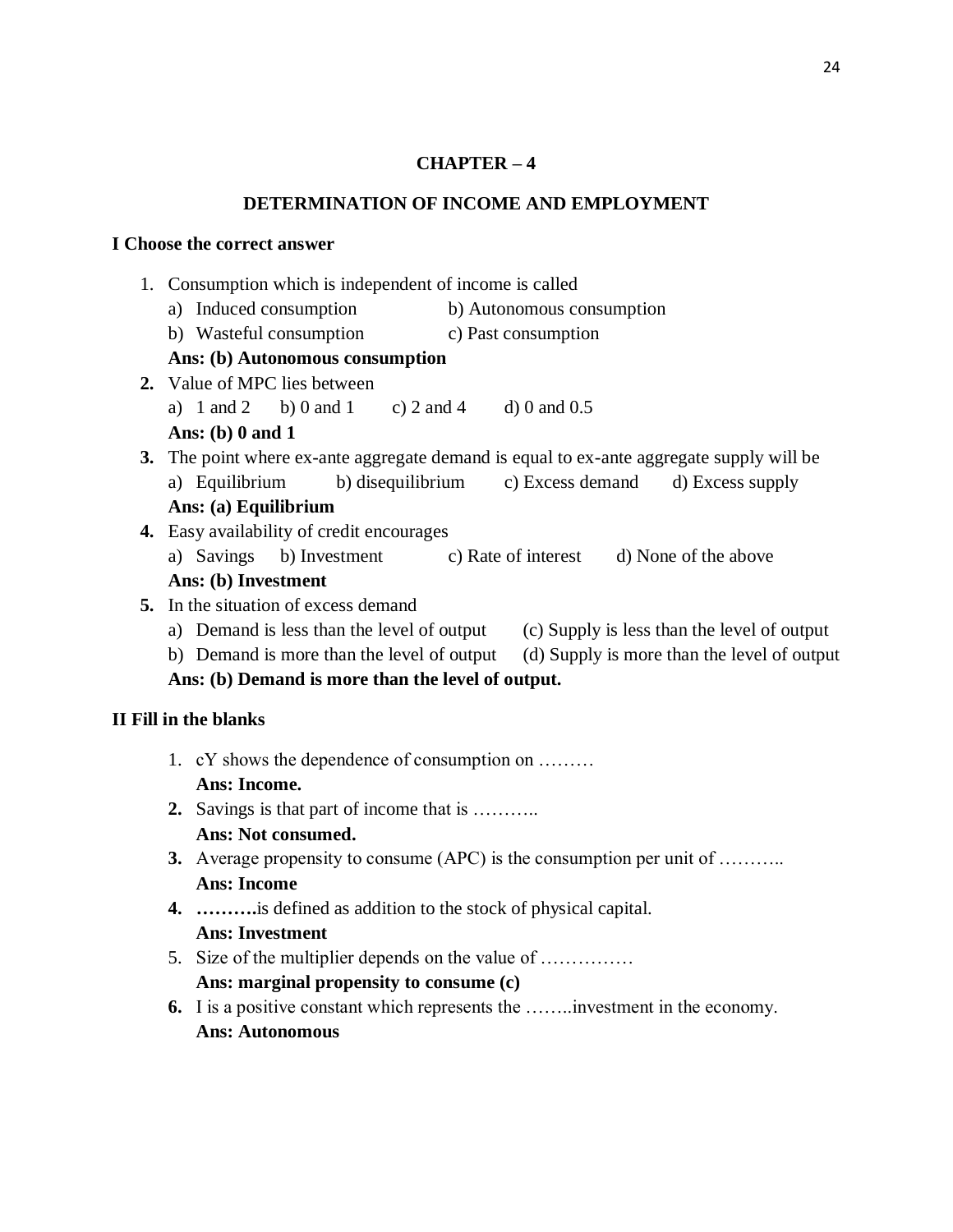#### **III Match the following**

| 1. Savings                              | a) APC (Average propensity to consume          |  |  |
|-----------------------------------------|------------------------------------------------|--|--|
| 2. Raw material                         | b) $C+I+cY$                                    |  |  |
| 3. Consumption per unit of income       | c) Intermediate good                           |  |  |
| 4. Aggregate demand for final goods     | d) Leads to rise in the prices in the long run |  |  |
| 5. Excess demand                        | e) $Y - C$                                     |  |  |
| Ans: 1-(e); 2-(c); 3-(a); 4-(b); 5-(d); |                                                |  |  |

**IV Answer the following questions in a sentence/word**

#### 1. **Write the meaning of autonomous consumption.**

Ans: The consumption which is independent of income is called as autonomous consumption.

### **2. Give the meaning of Marginal Propensity to Save (MPS)**

Ans: It is the change in savings per unit change in income. It is denoted by 'S' and is equal to 1-c.

### **3. Define Average Propensity to Save.**

Ans: It is the consumption per unit of income. It is obtained by dividing consumption by income i.e., c/y. where c is consumption and y is income.

### **4. Write the meaning of full employment level of income.**

Ans: Full employment level of income is that level of income where all the factors of production are fully employed in the production process.

#### 5. **Mention two fiscal variables which influence aggregate demand.**

Ans: The two fiscal variables which influence aggregate demand are as follows:

a) Tax. b) Government Expenditure.

### **6. Write the formula of MPC.**

Ans: It is the change in consumption per unit change in income. Its formula is  $MPC = \Delta C/\Delta Y = c$ 

#### **V Answer the following questions in 4 sentences**

#### **1. Write the meaning of excess demand and deficient demand.**

Ans: If the equilibrium level of output is more than the full employment level, it is due to the fact that the demand is more than the level of output produced at full employment level. This situation is called excess demand.

If the equilibrium level of output is less than the full employment of output, it is due to fact that demand is not enough to employ all factors of production. This situation is called deficient demand.

### **2. Give the meaning of investment multiplier. Write its formula.**

Ans: Investment multiplier is the ratio of the total increment in equilibrium value of final goods output to the initial increment in autonomous expenditure. Its formula is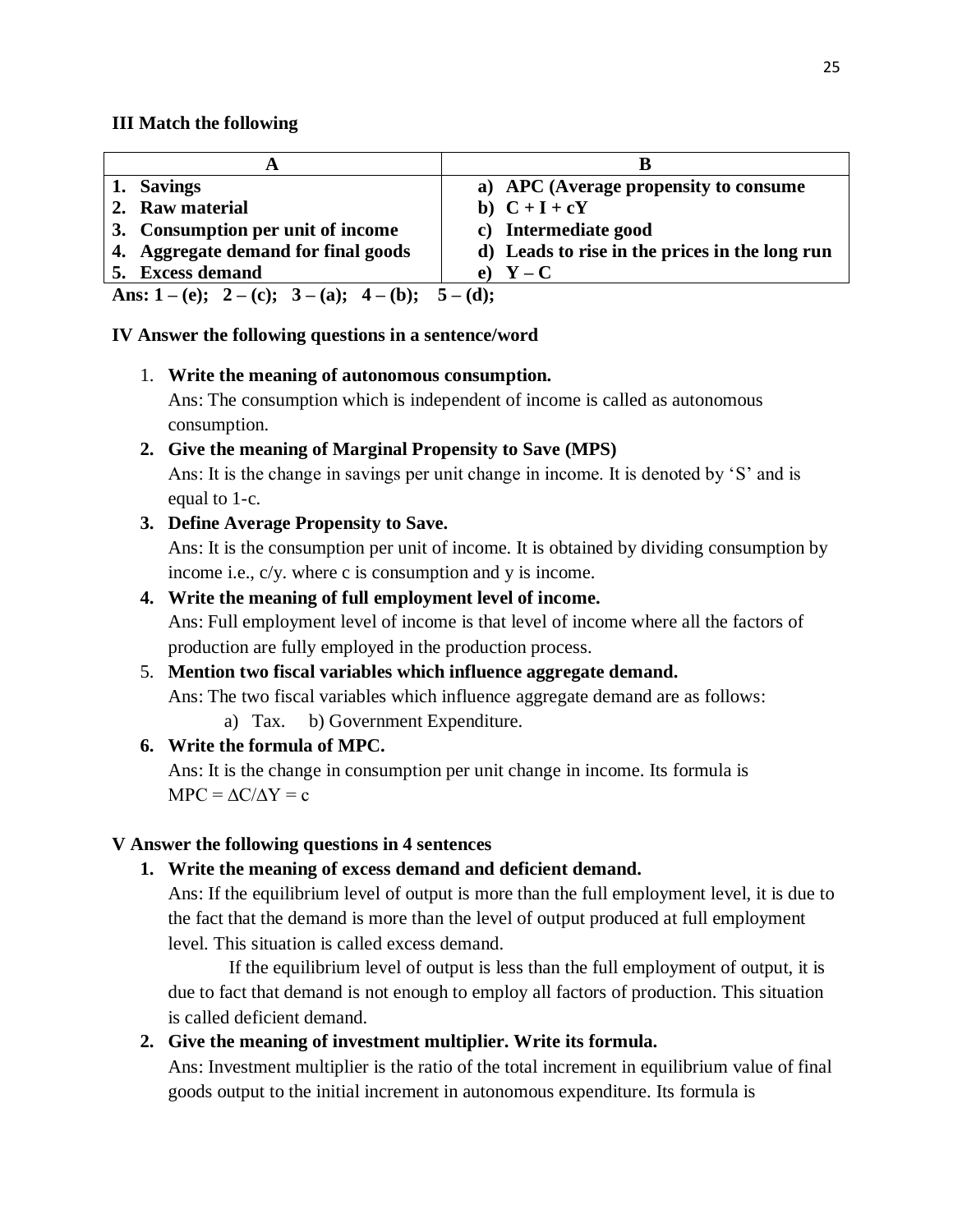Investment Multiplier =  $\Delta Y/\Delta A = 1/1$ -c.

Where  $\Delta Y$  is the total increment in final goods output,  $\Delta A$  is initial increment in autonomous expenditure; c is size of the multiplier

### **3. Give the meaning of paradox of thrift.**

Ans: As people become more thrifty, they end up saving less or same as before in aggregate, known as Paradox of thrift.

In other words, If all the people of the economy increase the proportion of income they save, total value of savings in the economy will not increase – it will either decrease or remain unchanged. This result is known as the Paradox of Thrift.

### **4. What are the factors which cause change in aggregate demand?**

Ans: The factors which cause change in aggregate demand are as follows:

- Change in consumption
- Change in investment

#### **VI Answer the following questions in 12 sentences.**

**1. Give the meaning of Aggregate demand function. How can it be obtained graphically?**

Ans: The aggregate demand function shows the total demand at each level of income. Graphically it means the aggregate demand function can be obtained by vertically adding the consumption and investment function.



The aggregate demand is obtained by vertically adding the consumption and investment functions. The aggregate demand function is parallel to the consumption i.e., they have the same slope of 'c'

#### **2. Briefly explain consumption function.**

Ans: The consumers demand can be expressed by the equation  $C = \hat{C} + cY$ , where  $\hat{C}$  is autonomous expenditure and c is the marginal propensity to consume. The consumption function can be shown as follows:

The consumption function can be graphically expressed as follows: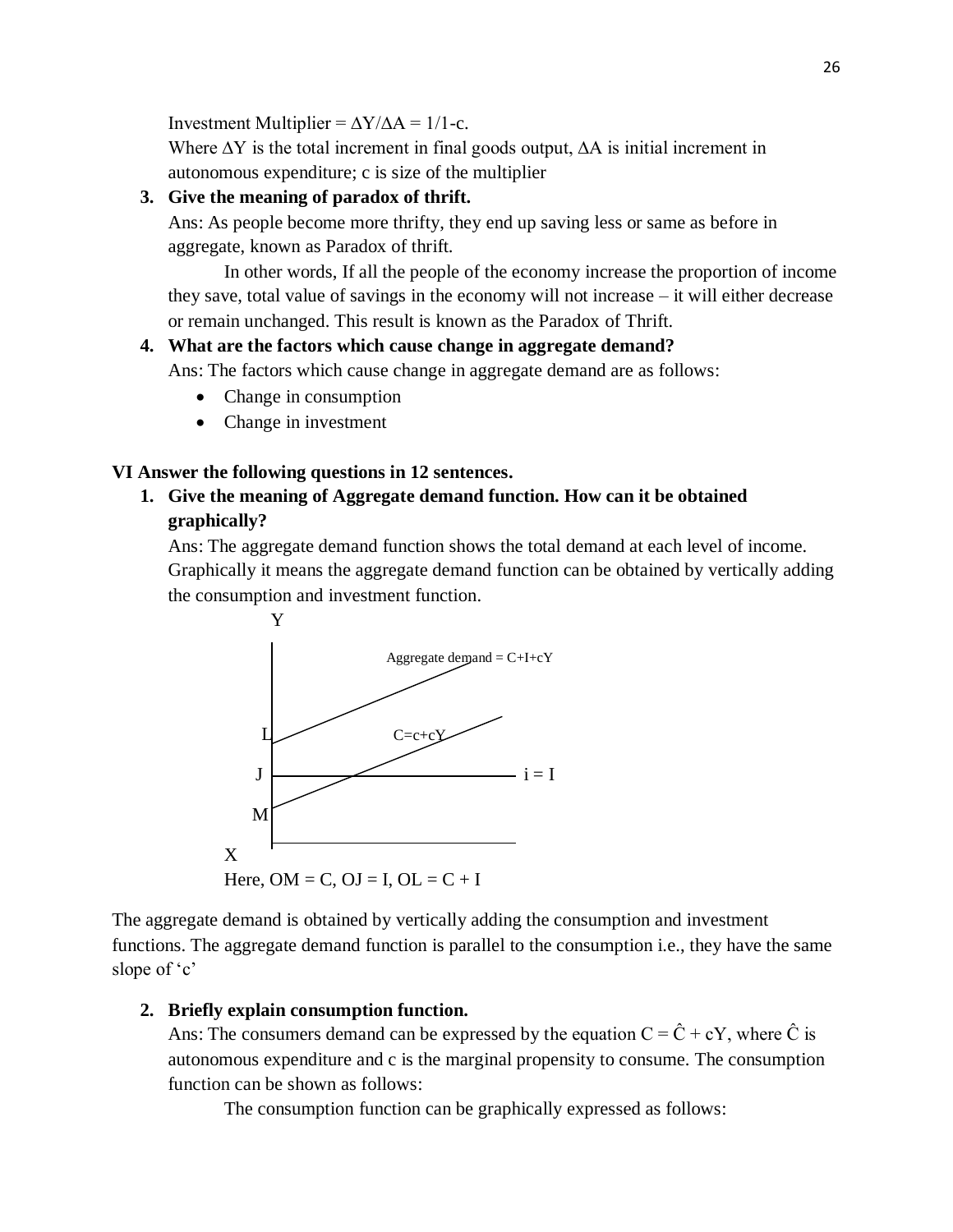

In the above diagram  $\hat{C}$  is the intercept of the consumption. 'c' is slope of consumption function equals α.

### **3. Explain the consumption and investment function with the help of graphs.** Ans: In a two sector model, there are two sources of final demand. The first is consumption and the second is investment. The investment function was shown as  $I = I$ .

Graphically, this is shown as a horizontal line at a height equal to Ї above the horizontal axis.



In this model, I is autonomous which means, it is the sasme no matter whatever is the level of income.

The consumers demand can be expressed by the equation  $C = \hat{C} + cY$ , where  $\hat{C}$  is autonomous expenditure and c is the marginal propensity to consume. The consumption function can be shown as follows:

The consumption function can be graphically expressed as follows: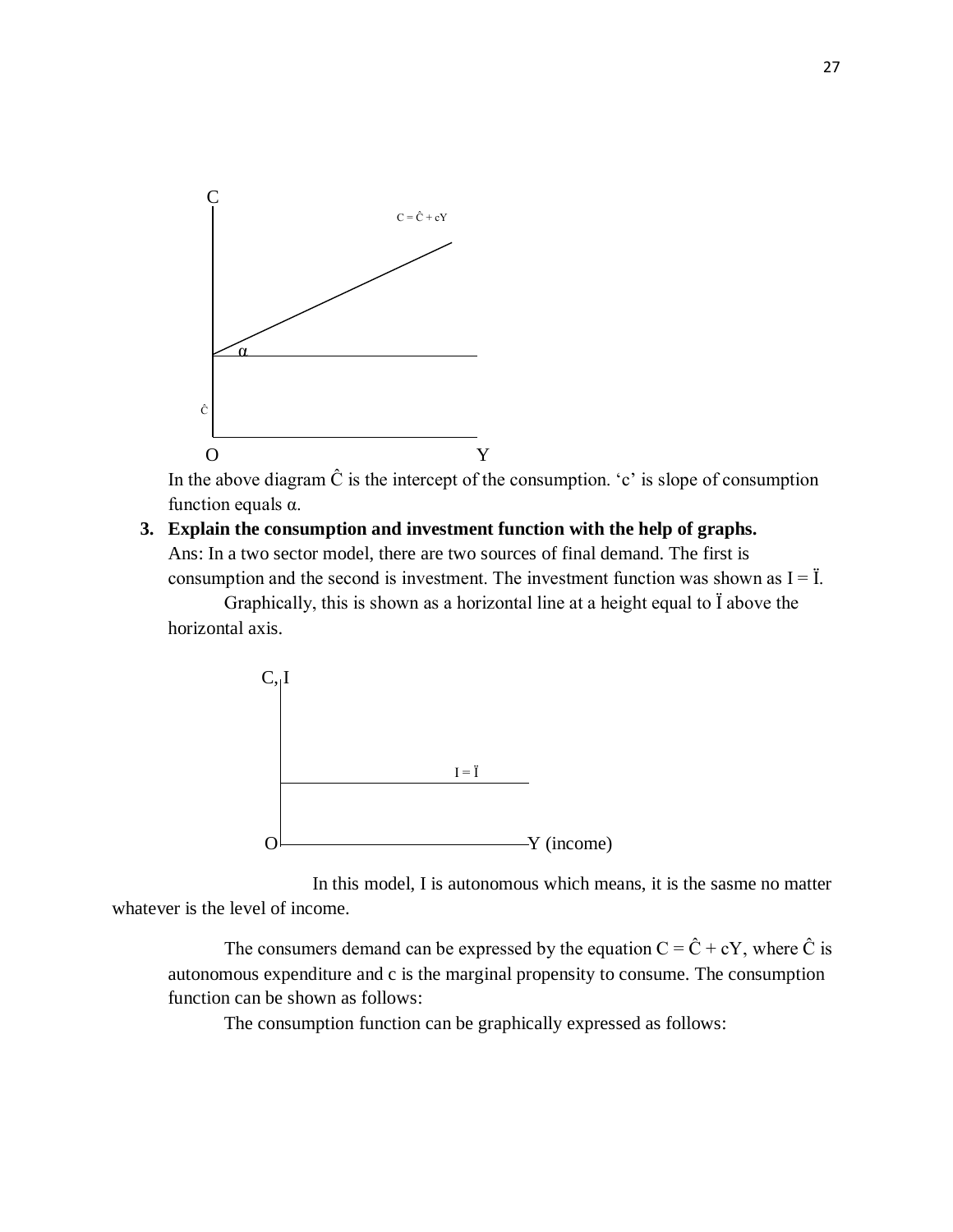

In the above diagram  $\hat{C}$  is the intercept of the consumption. 'c' is slope of consumption function equals  $\alpha$ .

#### **VII Answer the following questions in 20 sentences**

**1. Explain the effect of an autonomous change in aggregate demand on income and output**

Ans: The equilibrium level of income depends on aggregate demand. If aggregate demand changes, the equilibrium level of income also changes. This happens in any one or combination of the following situations.

- a) Change in consumption: The change in consumption can happen due to Change in autonomous consumption  $(\hat{C})$  and marginal propensity to consume (c).
- b) Change in investment: It is assumed that investment is autonomous. That means it does not depend on income. There are other variables which can affect investment, they are
	- **Availability of credit**; easy availability of credit encourages investment.
	- **Interest rate**: Rate of interest is the cost of investible funds and at higher interest rates, firms tend to lower investment.

The effect of an autonomous change in Aggregate demand on Income and output can be explained with the help of following diagram.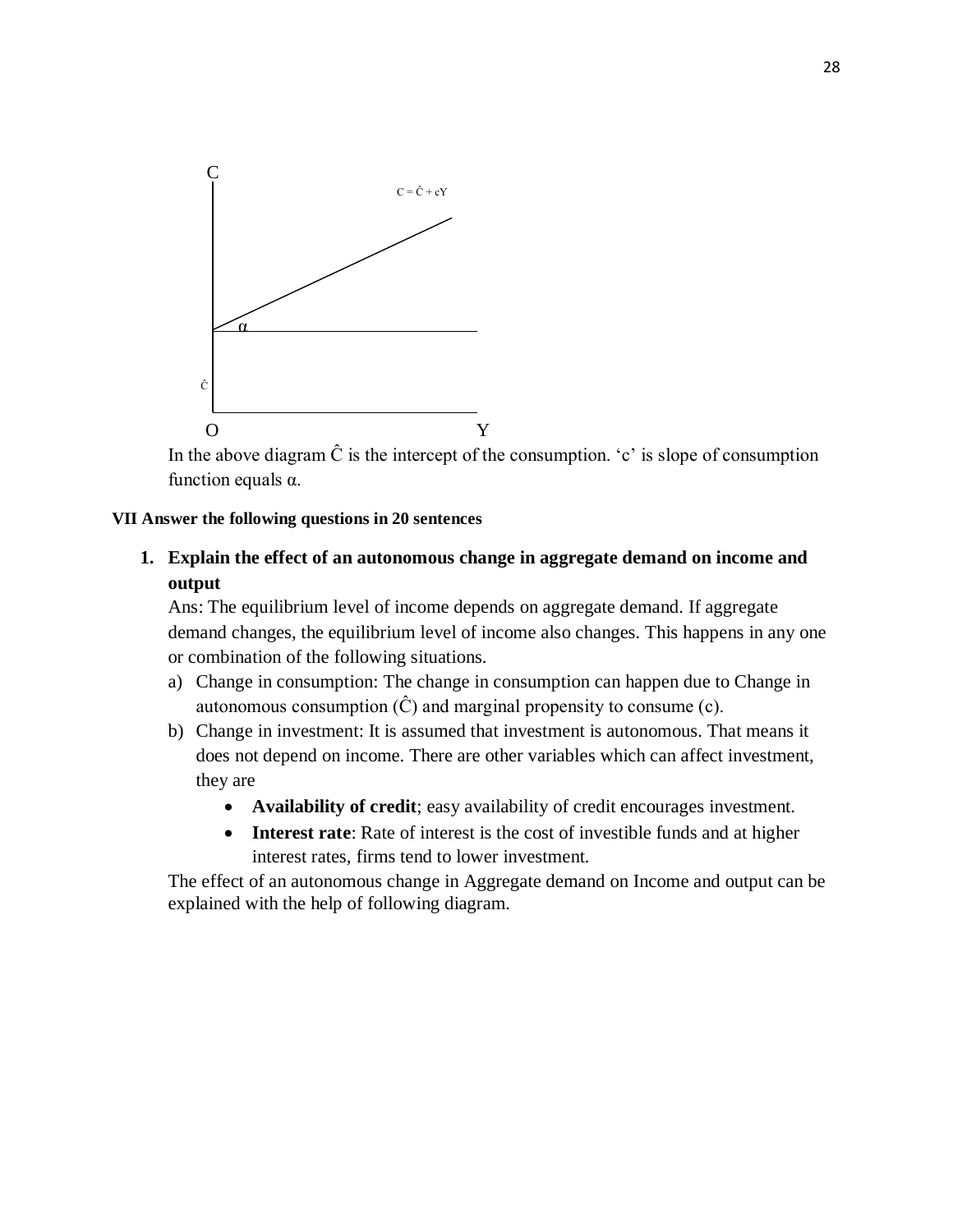

In the above diagram, Income is measured in X axis and Aggregate demand is measured in Y axis. When autonomous investment increases, the  $AD<sub>1</sub>$  line shifts in parallel upwards and assumed the position  $AD_2$ . The value of aggregate demand at output  $Y_1$  is  $Y_1F$ , which is greater than the value of output  $Y_1E_1$  by an amount of  $E_1F$ .  $E_1F$  measures the amount of excess demand that emerges in the economy as a result of the increase in autonomous expenditure. Thus,  $E_1$  is not longer represents the equilibrium. In order to find out new equilibrium in the final goods market we have to see the point where the new aggregate demand line  $AD_2$  intersects the 45<sup>0</sup> line. It occurs at point  $E_2$  which is, therefore, the new equilibrium point. The new equilibrium values of output aggregate demand are  $Y_2$  and  $AD_2$ respectively.

At  $E_2$ , output and aggregate demand have increased by an amount  $E_1G=E_2J$ , which is greater than the initial increment in autonomous expenditure. So  $\Delta I = E_1 G = E_2 J$ . That means, an initial increment in the autonomous expenditure seems to have a multiplier on the equilibrium values of aggregate demand and output.

#### **2. Explain the supply side of macroeconomic equilibrium.**

Ans: Under macroeconomics, we consider the price level as fixed. Here, the aggregate supply or the GDP is assumed to smoothly move up or down since they are unused resources of all types available. Whatever is the level of GDP, that much will be supplied and price level has not role to play. This kind of supply situation is shown by a 45<sup>0</sup> line.

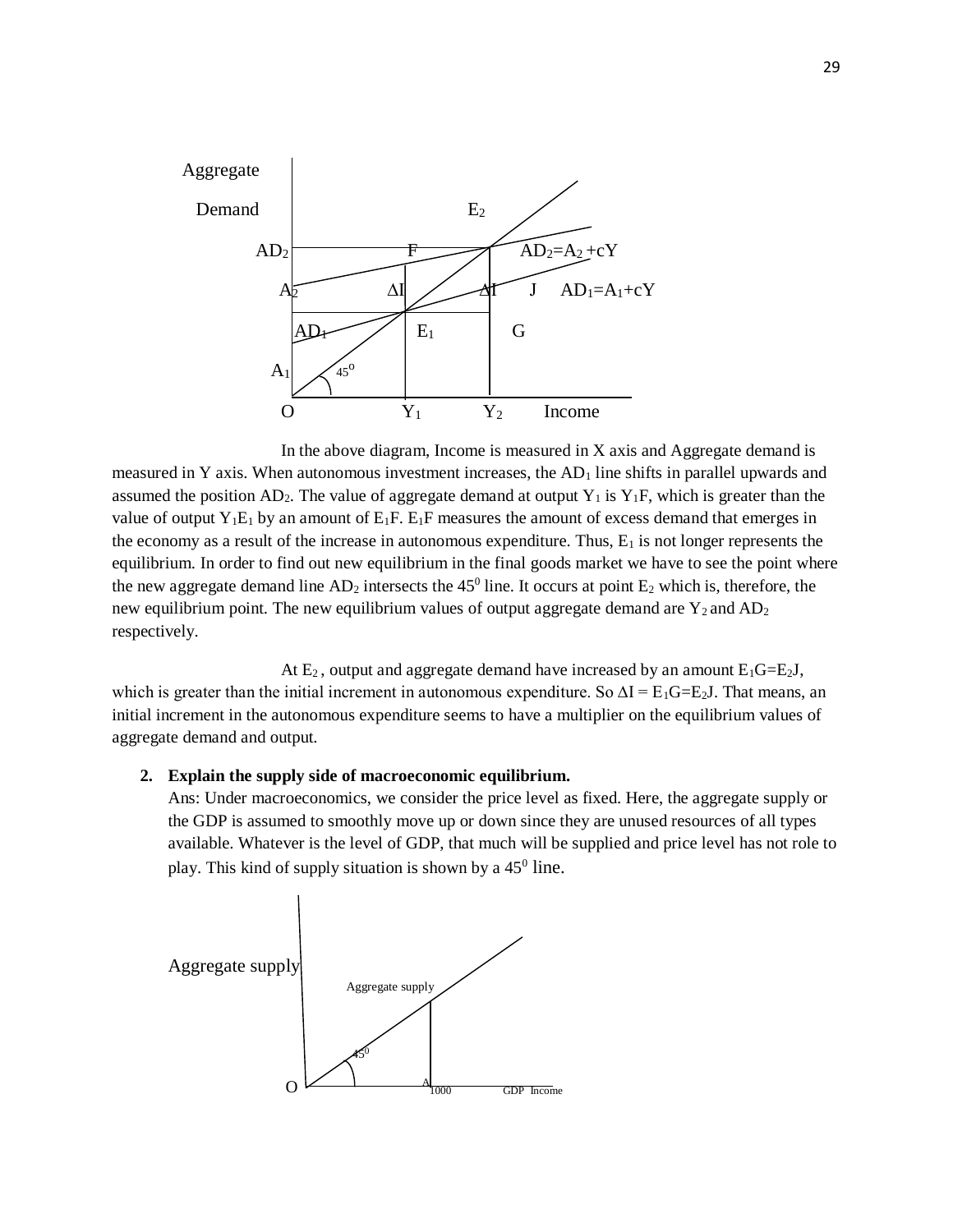In the above diagram Income is measured in horizontal axis and Aggregate supply is measured in vertical axis. If GDP is Rs.1000 at point A, the goods worth of Rs.1000 is supplied.

**Equilibrium:** Equilibrium is shown graphically by putting ex ante aggregate demand and supply together in the following diagram.



The point where ex ante aggregate demand (AD) is equal to ax ante aggregate supply (AS) will be equilibrium. Thus equilibrium point is E and equilibrium level of income is  $OY_1$ .

#### **3. Explain the multiplier mechanism.**

Ans: The production of final goods employs factors like labour, capital, land and entrepreneurship. In the absence of indirect taxes or subsidies, the total value of the final goods output is distributed among different factors of production – wages to labour, interest to capital, rent to land etc. The remaining part is profit to entrepreneur. Thus the sum of aggregate factor payments i.e., National Income, is equal to the aggregate value of the output of final goods.

Example, if the value of the extra output 10 is distributed among various factors of production, the income of the economy also goes by 10. When income increases by 10, consumption expenditures goes up by 10, since people spend 0.9 (marginal propensity to consume) fraction of their additional income on consumption. Hence, in the next round, aggregate demand in the economy goes up by 0.9(10) and there again emerges an excess demand equal to 10 and so on. This can be represented in the following table.

| Rounds  | Consumption   | <b>Aggregate Demand</b>   | Output/Income |
|---------|---------------|---------------------------|---------------|
| Round 1 |               | 10 (Autonomous Increment) |               |
| Round 2 | (0.9)10       | (0.9)10                   | (0.9)10       |
| Round 3 | $(0.9)^210$   | $(0.9)^210$               | $(0.9)^210$   |
| Round 4 | $(0.9)^{3}10$ | $(0.9)^{3}10$             | $(0.9)^{3}10$ |
|         |               |                           |               |
|         |               |                           |               |

According to the above table, the increment in equilibrium value of total output exceeds the initial increment in autonomous expenditure. The ratio of the total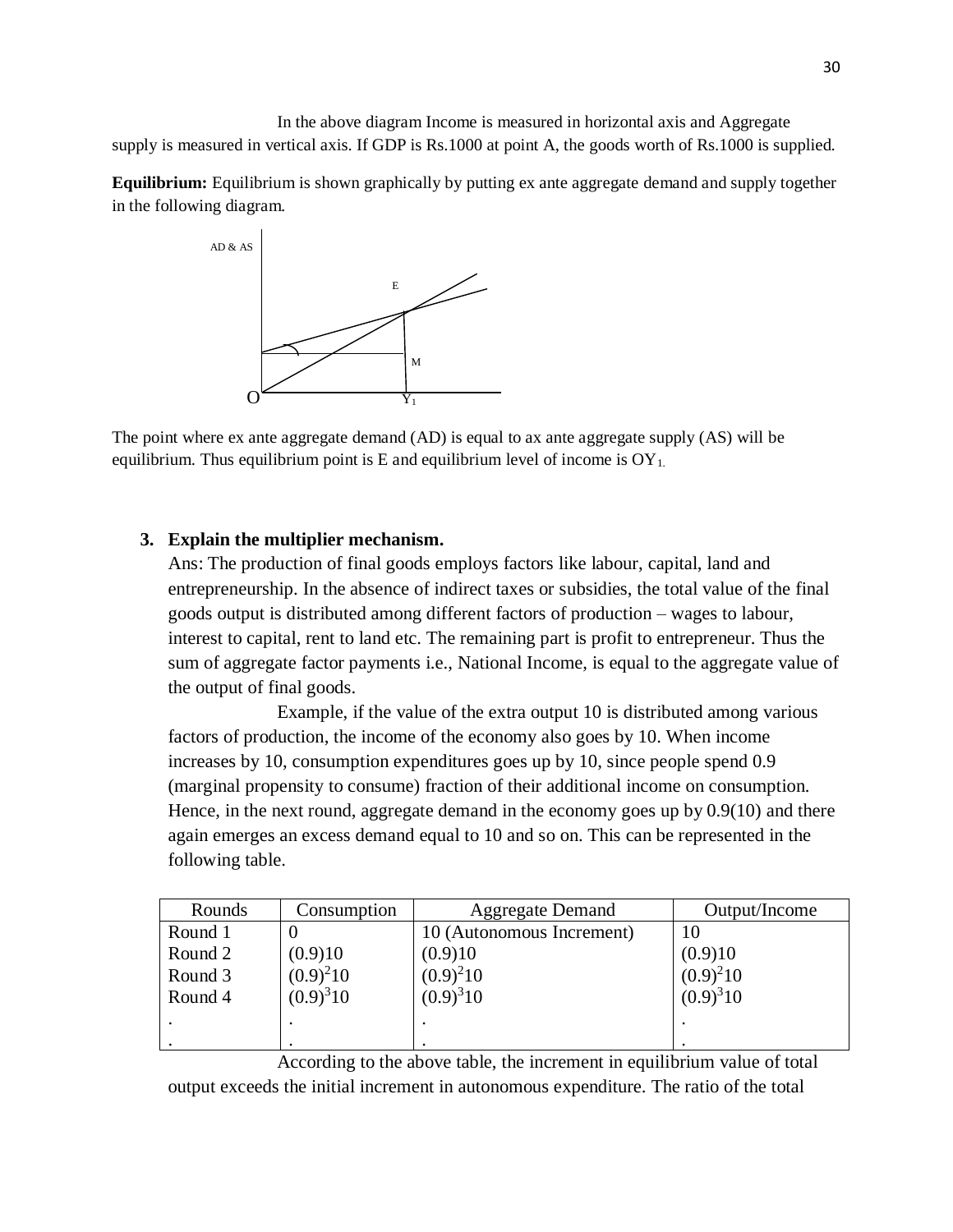increment in equilibrium value of final goods output to the initial increment in autonomous expenditure is called investment multiplier of the economy. The investment multiplier can be expressed as follows:

 $\Delta$ Y/ $\Delta$ A = 1/1-c = 1/S where  $\Delta$ Y is the total increment in final goods output and c = mpc (marginal propensity to consume). Here, the size of the multiplier depends on the value of c. As and when c increases, the multiplier also increases.

#### 4. **Discuss the paradox of thrift.**

Ans: The paradox of Thrift is a situation where, if all the people of the economy increase their savings, the total value of savings in the economy will not increase but it either decreases or remains constant. That means, the people become more thrifty and they end up saving less or same as before.

Suppose, at the initial equilibrium of  $Y=250$ , there is an autonomous shift in people's expenditure pattern- they suddenly become more thrifty. This may happen due to a new information regarding an imminent war or some other disaster, which makes people more conservative about their expenditures. Hence the MPS (marginal propensity to save) of the economy increases or the MPC (marginal propensity to consume) from 0.9 to 0.6. At the initial income of  $Ad_1 = Y_1 = 250$ , this sudden decline in MPC will imply a decrease in aggregate consumption spending and aggregate demand by an amount equal to (0.9-0.6)  $x 250 = 75$ . This can be regarded as an autonomous reduction in consumption expenditure to the extent that the change in marginal propensity consume is occurring from some exogenous cause and is not a consequence of changes in the variables of the model.

As Aggregate demand decreases by 75, it falls short of the output  $Y_1=250$ and there will be excess supply equal to 75 in the economy. Stocks will pile up in warehouses and producers decide to cut the value of production by 75 in the next round to restore equilibrium in the market which further leads to reduction in factor payments in the next round and hence reduction in income by 75. As income decreases people reduce consumption proportionately and aggregate demand goes down again by  $(0.6)^2$  75. The process goes on as follows:

 $75 + (0.6)75 + (0.6)^275 + \dots$   $\infty$ . The total reduction in output turns out to be: 75/1-0.6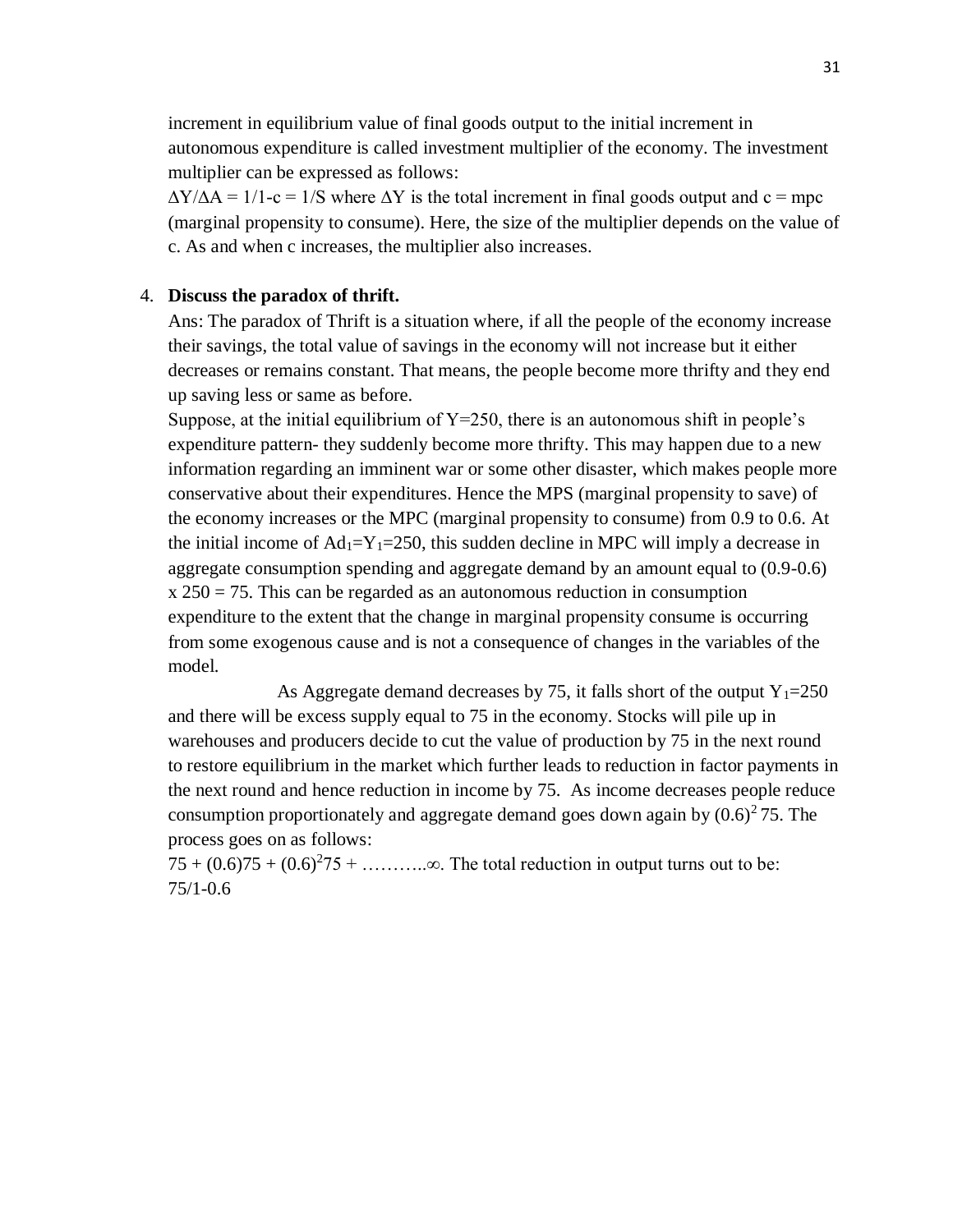The paradox of thrift can be explained in the following diagram.



As per the above diagram, when A changes the line shifts upwards or downwards in parallel. When c changes, however, the line swings up or down. An increase in marginal propensity to save or a decline in marginal propensity to consume reduces the slope of the AD (Aggregate Demand) line and it swings downwards. The above diagram depicts the paradox of thrift – downwards swing of AD line.

\*\*\*\*\*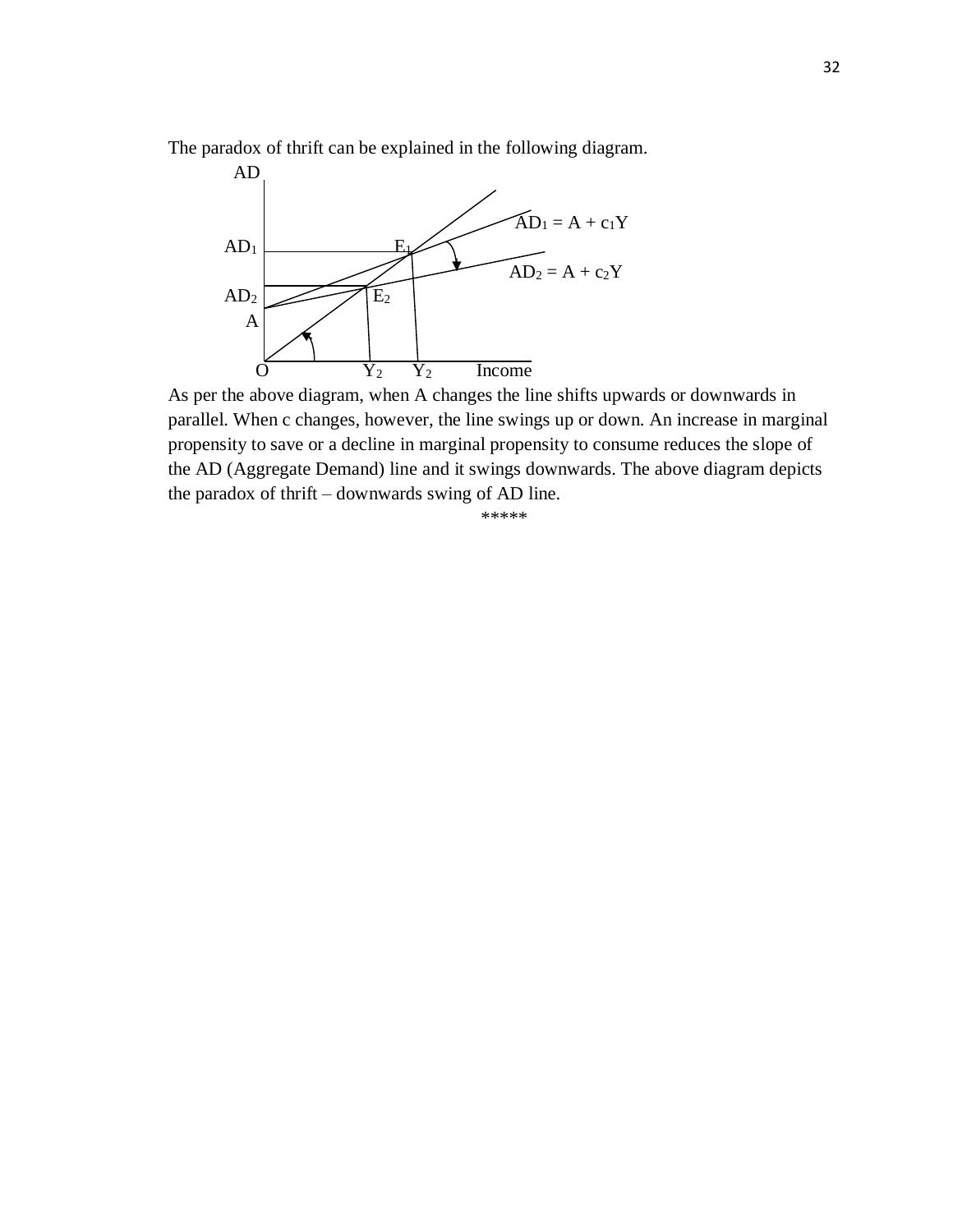#### **CHAPTER 5**

#### **GOVERNMENT BUDGET AND THE ECONOMY**

#### **I Choose the correct answer**

- 1. The taxes on individual and firms are a) Direct taxes b) Indirect taxes c) Fixed taxes d) Non tax revenues **Ans: (a) Direct taxes. 2.** Duties levied on goods produced within the country a) Service tax b) Estate duties c) Excise duties d) customs duties **Ans: (c) Excise duties 3.** The tax which acts as an automatic stabilizer a) Qualitative income tax c) Quantitative tax b) Income tax d) Proportional income tax **Ans: (d) Proportional income tax 4.** Which of the following is an example for 'paper tax'? a) Income tax b) Excise taxes c) Wealth tax d) Customs taxes **Ans: (c) Wealth Tax 5.** When demand exceeds the available output under conditions of high level of employment, this may give rise to a) Inflation b) Deflation c) Stabilisation d) None of the above. **Ans: (a) Inflation II Fill in the blanks: 1.** Non paying users of public goods are known as ………….
	- **Ans: Free riders.**
		- **2.** Financial year runs from ………….to………….in India. **Ans: 1st April to 31st March.**
		- **3.** Taxes imposed on goods imported into and exported out of India re called………. **Ans: Customs duties**
		- **4.** The Government may spend an amount equal to the revenue it collects. This is known as…………

#### **Ans: Balanced budget**

**5.** Revenue deficit = Revenue expenditure minus …………. **Ans: Revenue Receipts.**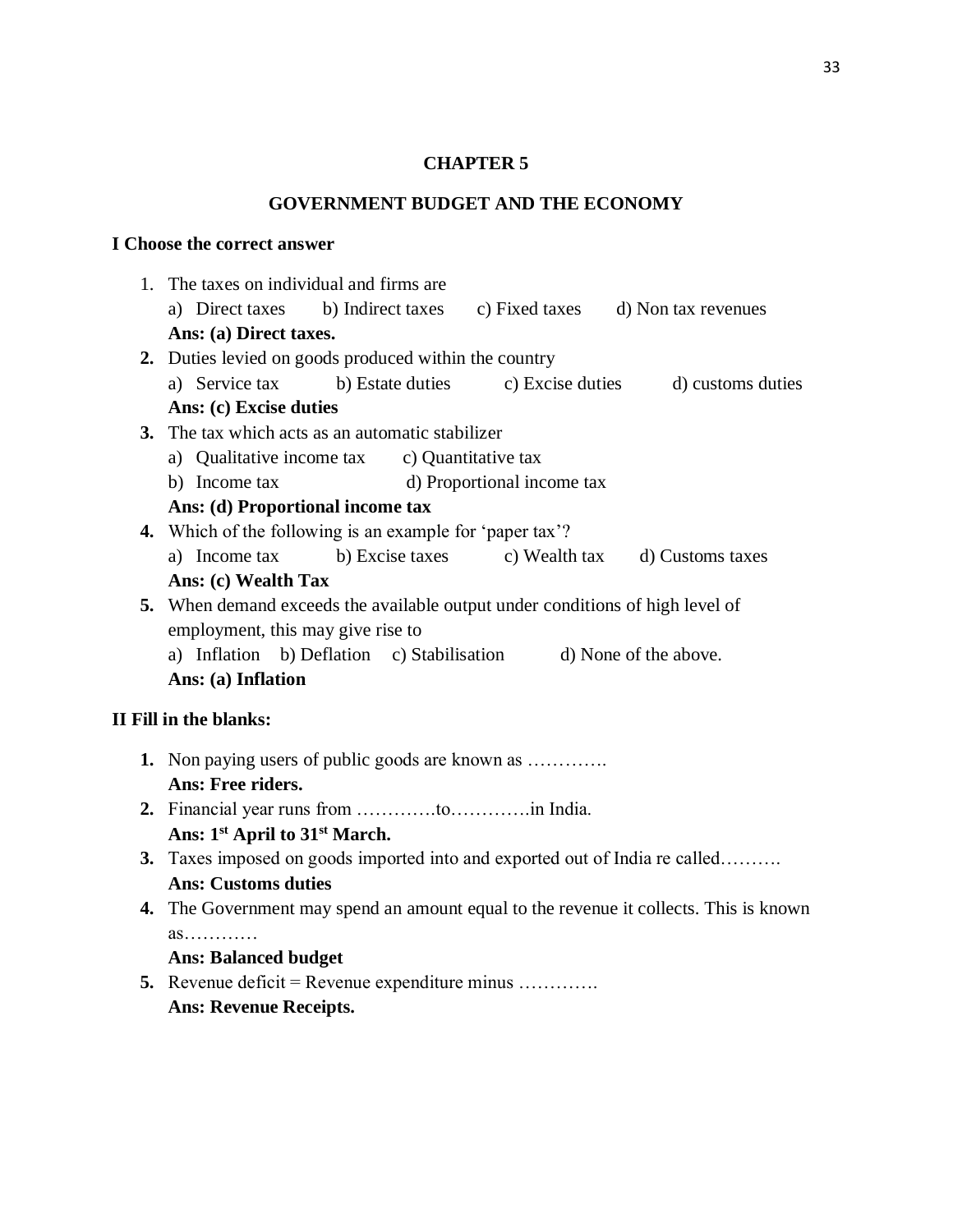### **III Answer the following questions in a sentence/word.**

### 1. **What are public goods?**

Ans: Public goods are the goods and services provided by the Government and which cannot be provided by the market mechanism. Example, Roads, defence, etc.

# 2. **Who are free riders?**

Ans: If some users do not pay and it is difficult and impossible to collect fees for the public good, such non paying users are known as free riders.

### 3. **What do you mean by public provision?**

Ans: Public provision means that they are financed through the budget and can be used without any direct payment.

# **4. Give the meaning of progressive tax.**

Ans: It is the taxation system in which higher the income, higher is the tax rate and lower the income, lower is the tax rate.

# 5. **What are revenue receipts?**

Ans: Revenue receipts are those receipts that do not lead to a claim on the government. They consist of Tax and non-tax revenues.

# **6. Write the meaning of capital receipts.**

Ans: All those receipts of the Government which create liability or reduce financial assets are termed as capital receipts.

# **7. Give the meaning of Revenue expenditure.**

Ans: Revenue Expenditure is expenditure incurred for purposes other than the creation of physical or financial assets of the central government. This expenditure is related to maintain government departments and various services, interest payments, grants given to state governments etc.

# **8. Give the meaning of capital expenditure.**

Ans: The capital expenditures are the expenses of government which result in creation of physical or financial assets or reduction in financial liabilities. It includes expenditure on the acquisition of land, building, machinery, equipment, investment in shares, etc.

### **9. Expand FRBMA**

Ans: Fiscal Responsibility and Budget Management Act.

# **10. What is primary deficit?**

Ans: Primary deficit is the fiscal deficit minus the interest payments. Or Gross Primary deficit = Gross Fiscal deficit – Net interest liabilities.

### **IV Answer the following questions in 4 sentences.**

### **1. Write the difference between public provision and public production.**

Ans: The difference between Public provision and public production are as follows:

| <b>Public Provision</b>             | <b>Public production</b>            |
|-------------------------------------|-------------------------------------|
| A set of facilities financed by the | When the goods produced directly by |
| government through its budget.      | the Government, it is called public |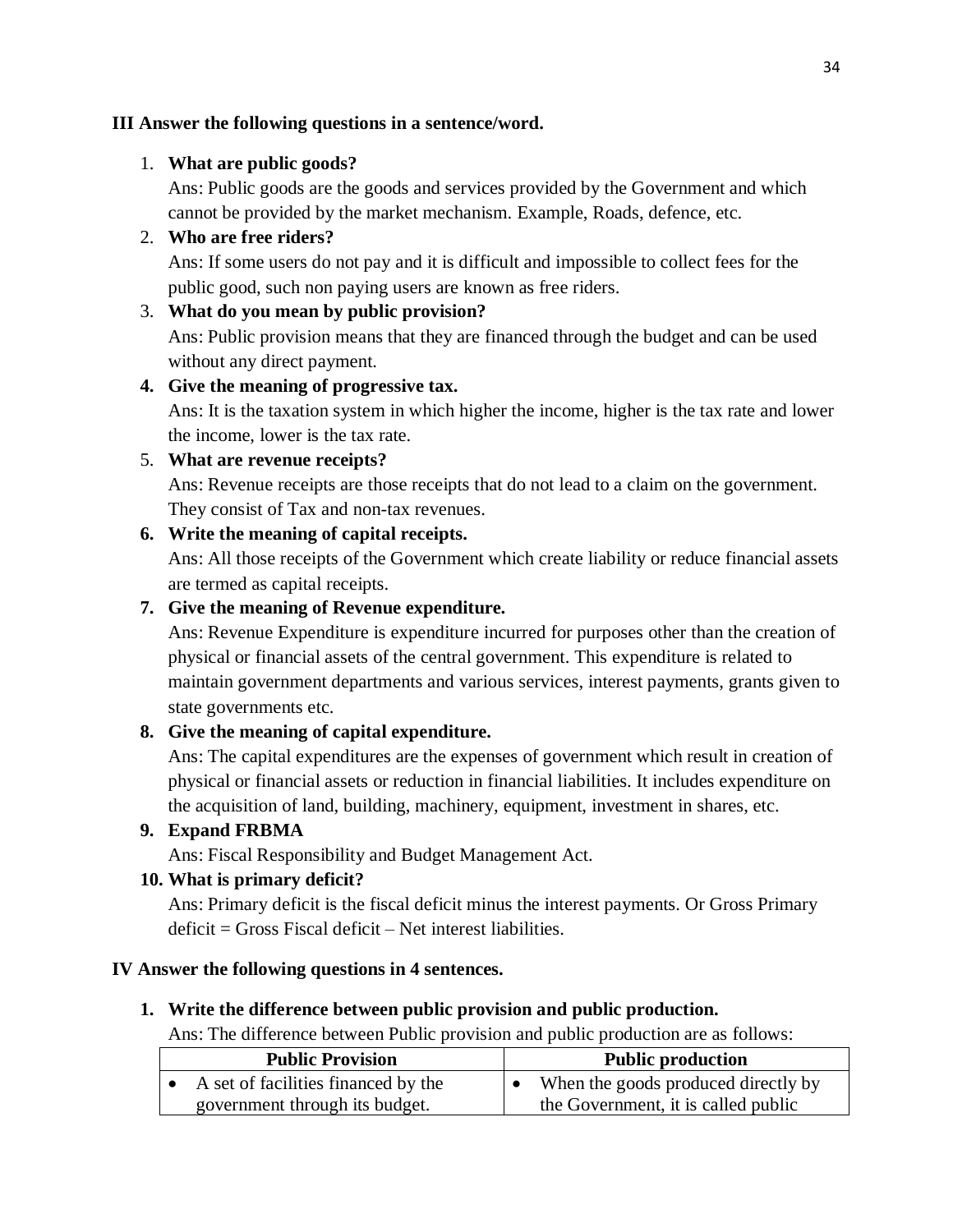|      | • These are used without any direct            | production.                            |
|------|------------------------------------------------|----------------------------------------|
|      | payment. Example Free education, mid $\bullet$ | These are used with direct payment.    |
|      | day meals etc.                                 | Example Electricity, water supply etc. |
| ---- |                                                |                                        |

### **2. Who are free riders? Why are they called so?**

Ans: If some users do not pay and it is difficult and sometimes impossible to collect fees for the public good, such non paying users are known as free riders.

They are called so because, consumers will not voluntarily pay for what they can get for free and for which there is no exclusive title (ownership) to the property being enjoyed.

# **3. Distinguish between surplus budget and deficit budget.**

Ans: The distinction between surplus budget and deficit budget is as follows:

|           | <b>Surplus Budget</b>                  |           | <b>Deficit Budget</b>              |  |
|-----------|----------------------------------------|-----------|------------------------------------|--|
|           | Here, the tax collection of Government | $\bullet$ | Here, the Government's expenditure |  |
|           | exceeds its required expenditure.      |           | exceeds its revenue.               |  |
| $\bullet$ | It generally made by developed         |           | It is generally made by developing |  |
|           | countries.                             |           | countries.                         |  |

# **4. Why public goods must be provided by the Government?**

Ans: In order to understand why public goods need to be provided by the government, we must understand the difference between private goods and public goods. Viz.,

- The benefits of public goods are available to all and are not restricted to one consumer. Example public goods like, park or measures of air pollution, the benefits will accrue to all whereas private goods, say, chocolates, will not be available to others.
- In case of private goods anyone who does not pay for the goods can be excluded from enjoying its benefits. But, in pubic goods, there is no feasibility way of excluding anyone from enjoying the benefits of the good.

Hence, public goods must be provided by the Government.

# **5. Mention the non-tax revenues of the central government.**

Ans: The non-tax revenues of the central government mainly consists of the following:

- Interest receipts on account of loans by the central government.
- Dividends and profits on investments made by the government.
- Fees and other receipts for services rendered by the government.
- Grants-in-aid from foreign countries and international organizations.

### **6. Why the proportional income tax acts as automatic stabilizer.**

Ans: The proportional income tax, acts as an automatic stabilizer because, it makes disposable income and consumer spending less sensitive to fluctuations in GDP. When GDP rises, disposable income also rises but by less than the rise in GDP because a part of it is siphoned off as taxes. This helps to limit the upward fluctuation in consumption spending.

During a recession when GDP falls, disposable income falls less sharply and consumption does not drop as much as it otherwise would have fallen, had the tax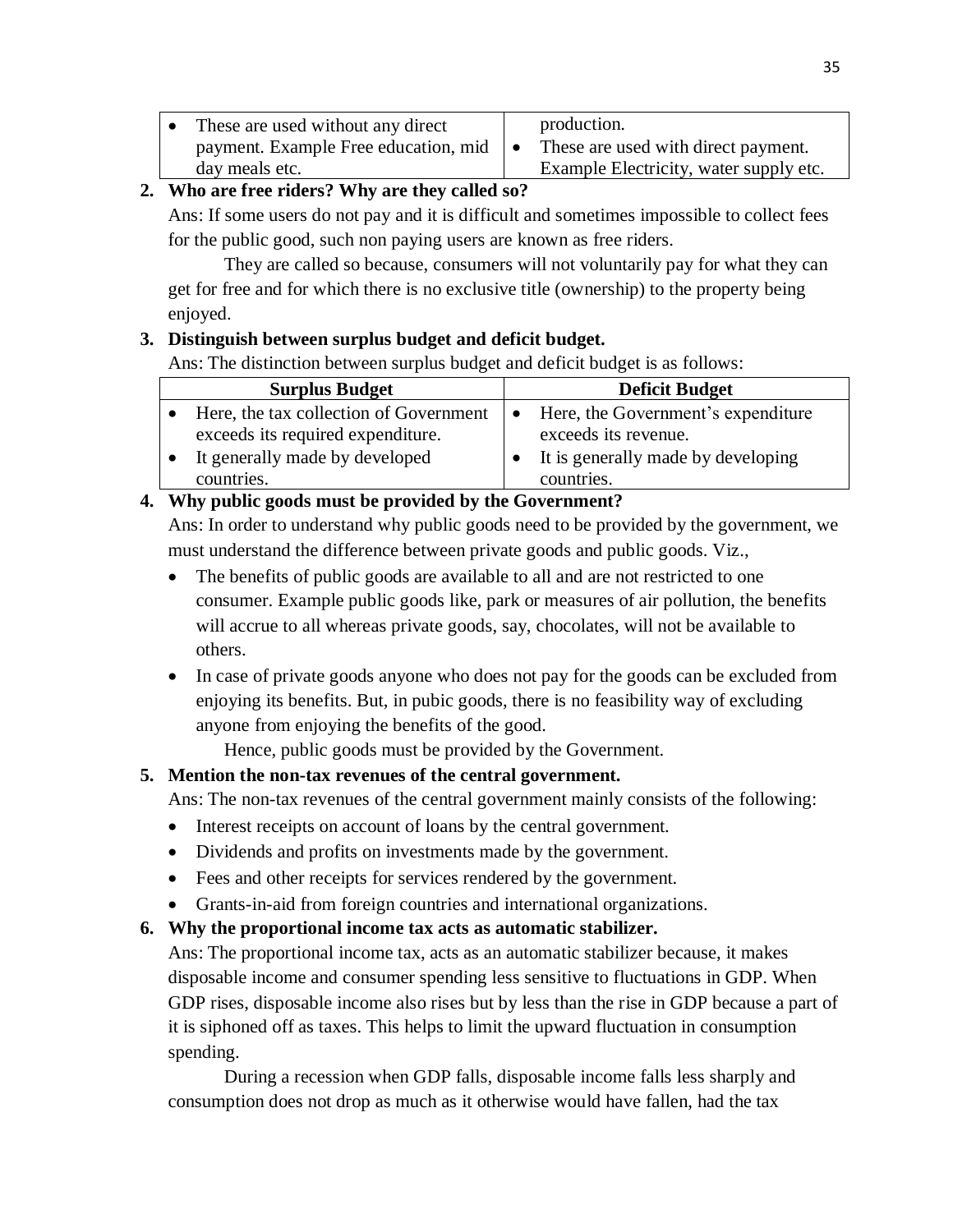liability been fixed. This reduces the fall in aggregate demand and stabilizes the economy.

### **V Answer the following questions in 12 sentences.**

# **1. Write the chart of the Government budget.**

Ans: The chart of Government Budget is represented as follows:



**R E – Revenue Expenditure; C E – Capital Expenditure**

# **2. Distinguish between Revenue expenditure and capital expenditure.**

Ans: The differences between Revenue Expenditure and Capital Expenditure are as follows:

|           | <b>Revenue Expenditure</b>               | <b>Capital Expenditure</b>              |
|-----------|------------------------------------------|-----------------------------------------|
|           | Revenue Expenditure is expenditure.      | The capital expenditures are the        |
|           | incurred for purposes other than the     | expenses of government which result     |
|           | creation of physical or financial assets | in creation of physical or financial    |
|           | of the central government.               | assets or reduction in financial        |
|           | This expenditure is related to           | liabilities.                            |
|           | maintain government departments          | It includes expenditure on the          |
|           | and various services, interest           | acquisition of land, building,          |
|           | payments, grants given to state          | machinery, equipment, investment in     |
|           | governments etc.                         | shares, etc.                            |
| $\bullet$ | It includes Plan Revenue expenditure     | It includes plan capital expenditure    |
|           | and non-plan revenue expenditure.        | and non-plan capital expenditure.       |
|           | Interest payments, external loans and    | Central plan and central assistance for |
|           | from various reserve funds constitute    | state and union territory plans         |
|           | largest component under non-plan         | constitute largest component under      |
|           | revenue expenditure.                     | non-plan capital expenditure.           |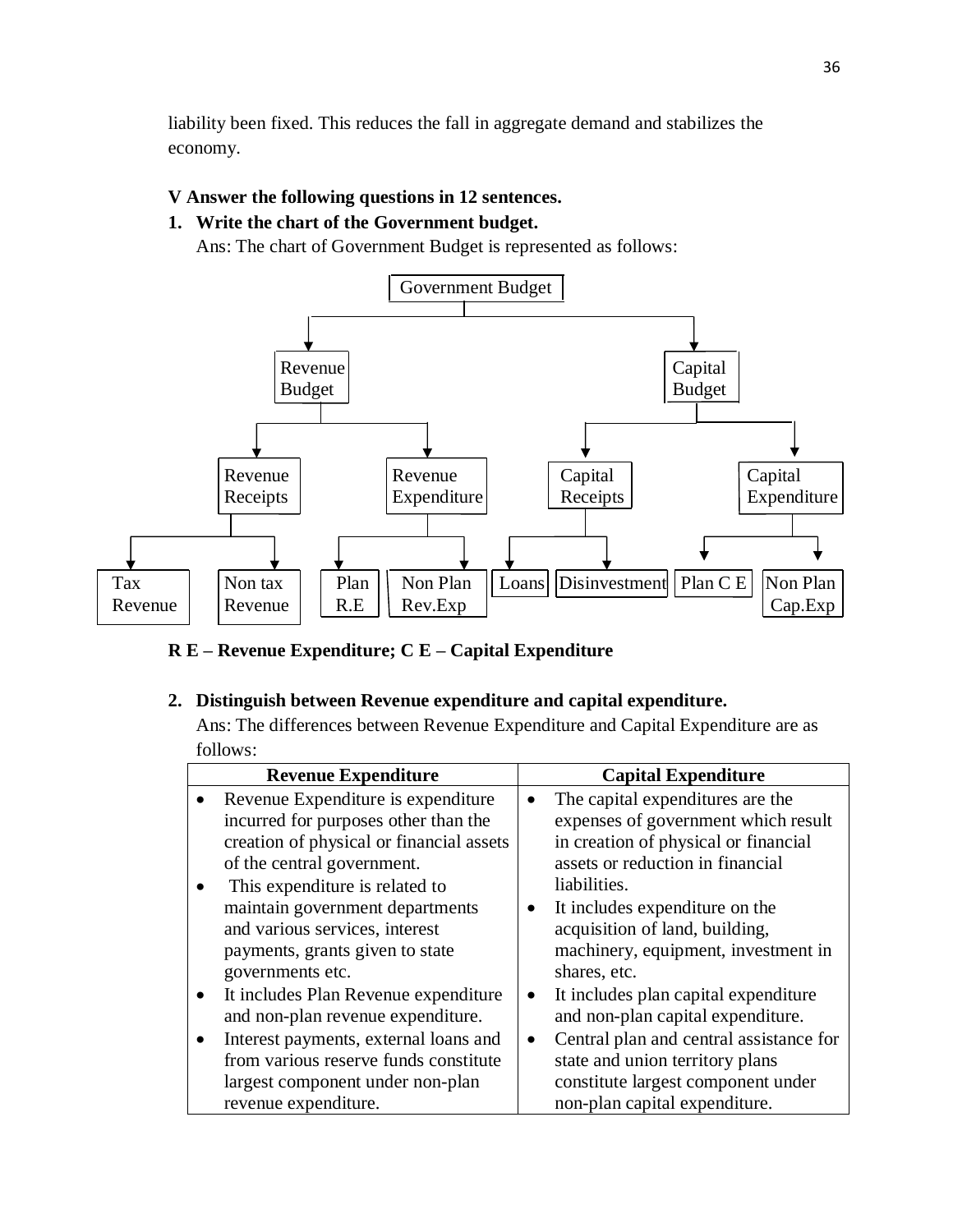#### **3. Briefly explain the revenue deficit and fiscal deficit.**

Ans: If the Government's expenditure exceeds its revenue, it is called Budget deficit. The budget deficit includes Revenue Deficit and Fiscal Deficit.

a) **Revenue Deficit:** The revenue deficit refers to the excess of Government's revenue expenditure over revenue receipts. That means-

Revenue Deficit = Revenue Expenditure – Revenue Receipts.

The revenue deficit includes only such transactions that affect the current income and expenditure of the government. When the government incurs a revenue deficit, it implies that the government is dis-saving and is using up the savings of the other sectors of the economy to finance a part of its consumption expenditure.

b) **Fiscal Deficit:** It is the difference between the government's total expenditure and its total receipts excluding borrowing. That is

Gross Fiscal Deficit = Total Expenditure  $-$  (Revenue receipts  $+$  non-debt creating capital receipts).

The non-debt creating capital receipts are those receipts which are not borrowings and, therefore, do not give rise to debt. Examples are recovery of loans and the proceeds from the sale of public sector undertakings.

The fiscal deficit has to be financed through borrowing. It indicates that the total borrowing requirements of the government from all sources. Therefore, from the financing side,

Gross fiscal deficit = net borrowing at home + borrowing from  $RBI + B$ orrowing from abroad.

The net borrowing at home includes the directly borrowed from the public through debt instruments and indirectly from commercial banks through Statutory Liquidity Ratio.

In fact, revenue deficit is a part of fiscal deficit. A large share of revenue deficit in fiscal deficit indicates that a large part of borrowing is being used to meet its consumption expenditure needs rather than investment.

#### **4. Does public debt impose a burden? Explain.**

Ans: There are two interlinked aspects of perspectives on the appropriate amount of Government Debt. One is whether government debt is a burden and the other is the issue of financing the debt.

The burden of debt can be discussed by keeping in mind that what is true for an individual debt may not be true for the government's debt. Unlike any one individual, the government can raise resources through taxation and other means.

The government, by borrowing, transfers the burden of reduced consumption on future generations. This is because it borrows by issuing indemnity bonds to the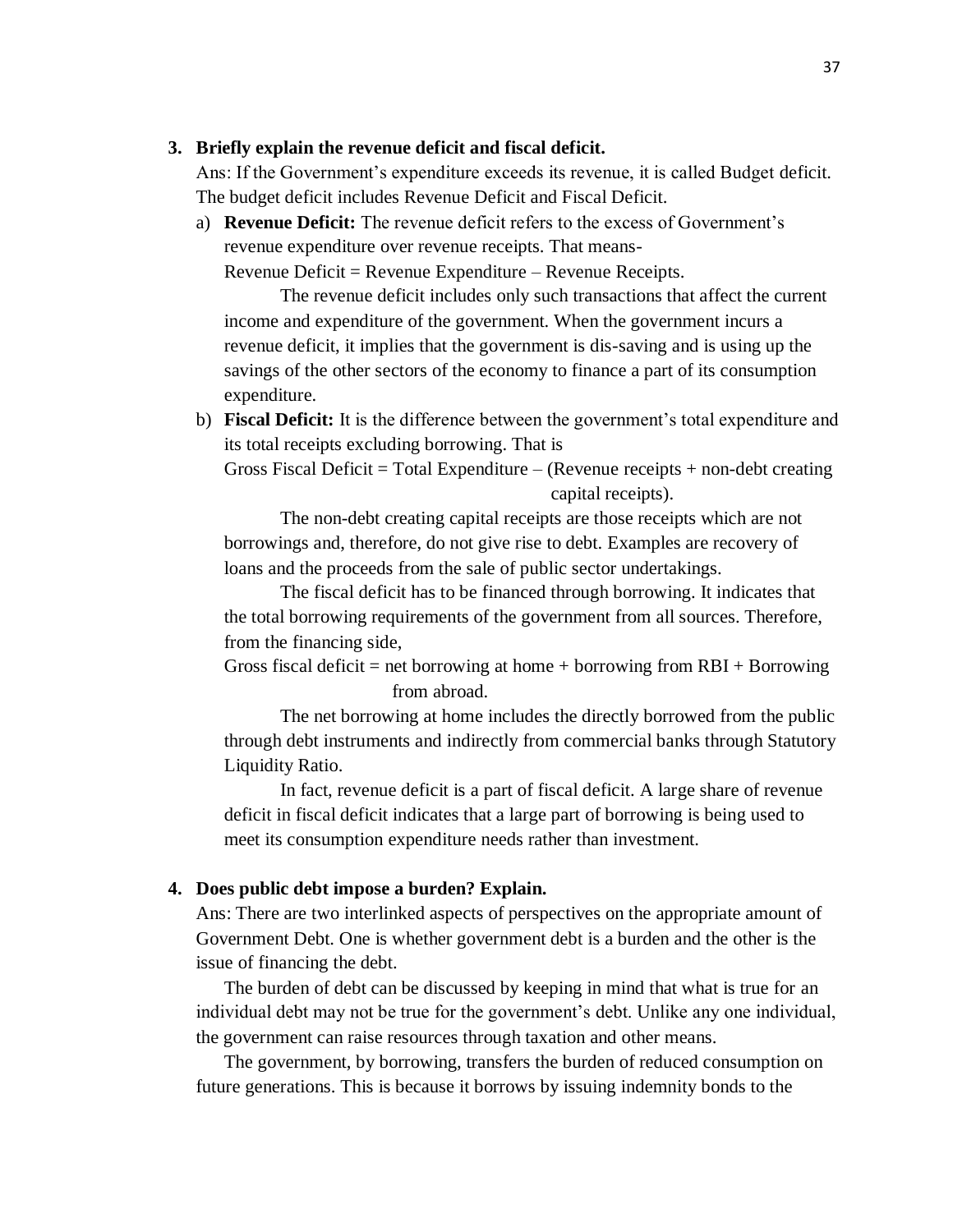people living at present but may decide to pay off the bonds 10 years later by raising taxes. The tax may be levied on the young population that has just entered the work force, whose disposable income will go down and hence consumption. Thus, national savings would fall. Further, government borrowing from the people reduces the savings available to the private sector.

Therefore, to the extent of the reduction in capital formation and growth, debt acts as a burden on future generations.

Traditionally, it has been argued that when a government reduces taxation and runs a budget deficit, consumers respond to their after-tax income by spending more. It is possible that these people are short sighted and do not understand the implications of budget deficits. They may not realize that at some point in the future the government will have to raise taxes to pay off the debt and accumulated interest.

It has been often argued that debt does not matter because we owe it to ourselves. This is because although there is a transfer of resources between generations, purchasing power remains within the nation. However, any debt received from foreign sources involves burden since we need to export goods abroad to make interest payments.

#### **5. Write a short note on the Recardian equivalence.**

Ans: It has been argued that when a government reduces taxation and runs a budget deficit, consumers respond to their after-tax income by spending more. It is possible that these people are short sighted and do not understand the implications of budget deficits. They may not realize that at some point in the future the government will have to raise taxes to pay off the debt and accumulated interest.

A counter argument is that consumes are forward looking and will base their spending not only on their current income but also on their expected future income. They will understand that borrowing today means higher taxes in the future. Further, the consumer will be concerned about future generations. They would increase savings now, which will fully offset the increased government dis-saving so that national savings do not change. This view is called Ricardian equivalence.

David Ricardo said that in the face of high deficits, people save more. It is called equivalence because, the taxation and borrowing are equivalent means of financing expenditure. When the government increases spending by borrowing today, which will be repaid by taxes in the future, it will have the same impact on the economy as an increase in government expenditure that is financed by a tax increase today.

#### **VI Answer the following questions in 20 sentences.**

#### 1. **Explain the classification of receipts.**

Ans: The government budget consists of Revenue Budget and Capital Budget. Both the budgets have receipts viz., Revenue Receipts and Capital receipts.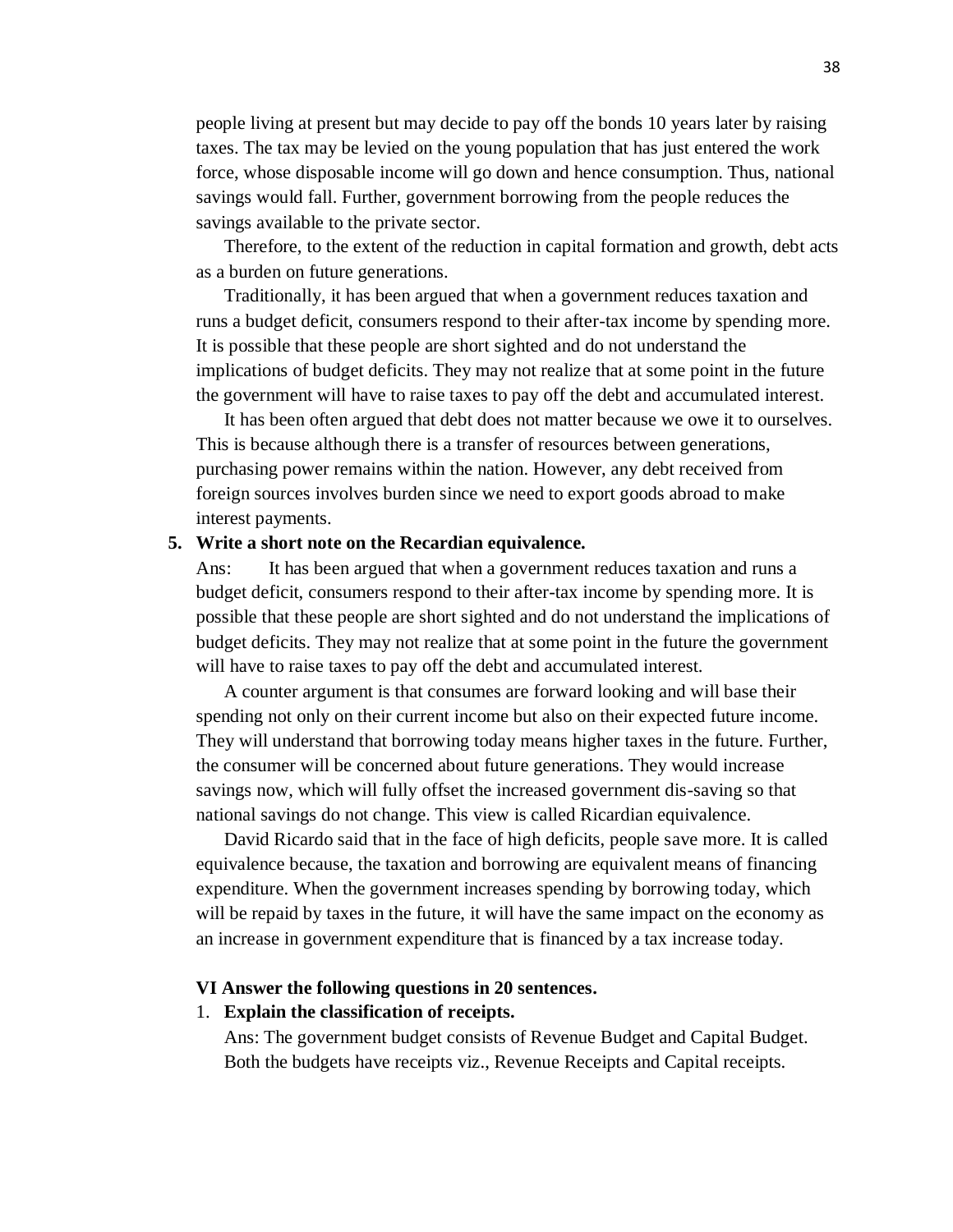**Revenue Receipts:** Revenue receipts are those receipts which do not lead to a claim on the government. They include the following:

- Tax Revenue
- Non Tax Revenue

Tax Revenues are the important component of revenue receipts. Tax revenue consists of Direct tax and indirect taxes. The direct tax includes income tax, corporate tax and indirect tax includes excise duty (tax on production of goods in the country), customs duties (tax on exports and imports) and service tax (GST-Goods and Services Tax has been introduced in place of indirect taxes from  $1<sup>st</sup>$  july 2017). Other direct taxes like wealth tax and gift tax have never brought in large amount of revenue and thus they are called as paper taxes.

The non tax revenue of the central government consists of the following:

- Interest receipts on account of loans by the central government.
- Dividends and profits on investments made by the government.
- Fees and other receipts for services rendered by the government.
- Grants-in-aid from foreign countries and international organizations.

**Capital Receipts:** All those receipts of the government which create liability or reduce financial assets are termed as capital receipts. The government receives money by way of loan or from the sale of its assets. Loans have to be repaid to the agencies from whom the government has borrowed. Thus it creates liability. Sale of government assets like sale of shares in Public Sector Undertakings (disinvestment), reduces the total amount of financial assets of the government.

When government takes fresh loans it means that it has to be returned with interest. Similarly, when government sells an asset it means that in future its earnings from that asset will disappear. Thus, these receipts can be debt creating or non-debt creating.

### **2. Explain the classification of expenditure.**

Ans: The public expenditure can be classified as follows:

- Revenue Expenditure
- Capital Expenditure

**Revenue Expenditure:** It is the expenditure of government spent on the purposes other than the creation of physical or financial assets. It is incurred for the normal functioning of the government departments and various services, interest payments, grants given to state governments and other parties. The revenue expenditure consists of the following:

- ➢ Plan Revenue expenditure; and
- ➢ Non-plan revenue expenditure.

The plan revenue expenditure is related to central plans and central assistance for state and union territory plans.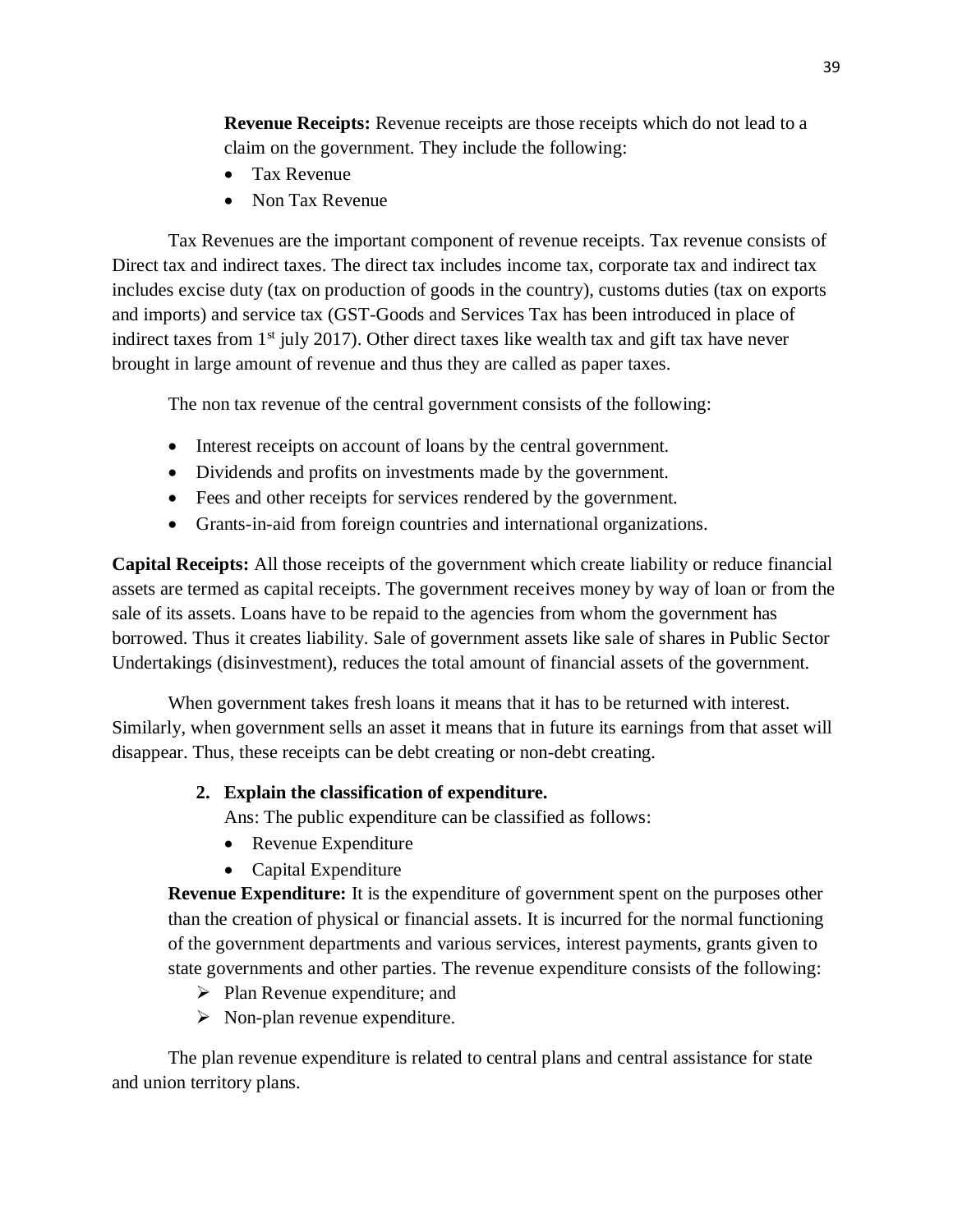The non plan revenue expenditure is the more important component of revenue expenditure. It covers a vast range of general, economic and social services of the government. The main items of non-plan expenditure are interest payments, defence services, subsidies, salaries and pensions.

**Capital Expenditure:** The capital expenditure of the government includes the expenditures which result in creation of physical or financial assets or reduction in financial liabilities. This includes expenditure on the acquisition of land, building, machinery, equipment, investment in shares, and loans and advances by the central government to state and union territory governments, public sector undertakings (PSUs) and other parties.

The capital expenditure is categorized as follows:

- $\triangleright$  Plan capital expenditure and
- $\triangleright$  Non-plan capital expenditure

The plan capital expenditure is related to central plan and central assistance for state and union territory plans.

The non-plan capital expenditure covers various general, social and economic services provided by the government.

> **3. 'The fiscal deficit gives borrowing requirements of the government'. Elucidate.**

Ans: Fiscal deficit is the difference between the government's total expenditure and its total receipts excluding borrowing. It can be expressed as follows: Gross fiscal deficit = Total expenditure  $-$  (Revenue receipts  $+$  non-debt creating capital receipts).

The non-debt creating capital receipts are those receipts which are not borrowings and do not give rise to debt. For example, recovery of loans and the proceeds from the sale of Public sector undertakings. The fiscal deficit will have to be financed through borrowing. Thus, it indicates the total borrowing requirements of the government from all sources. From the financing side the fiscal deficit can be expressed as follows:

Gross Fiscal Deficit = Net borrowing at home + borrowing from  $RBI +$ Borrowing from abroad.

The net borrowing at home includes that directly borrowed from the public through debt instruments (small savings schemes) and indirectly from commercial banks through statutory liquidity ratio.

The gross fiscal deficit is a very important variable in judging the financial health of the public sector and the stability of the economy. Further, revenue deficit is a part of fiscal deficit (i.e., Fiscal Deficit = Revenue Deficit + capital expenditure – non-debt creating capital receipts). A large share of revenue deficit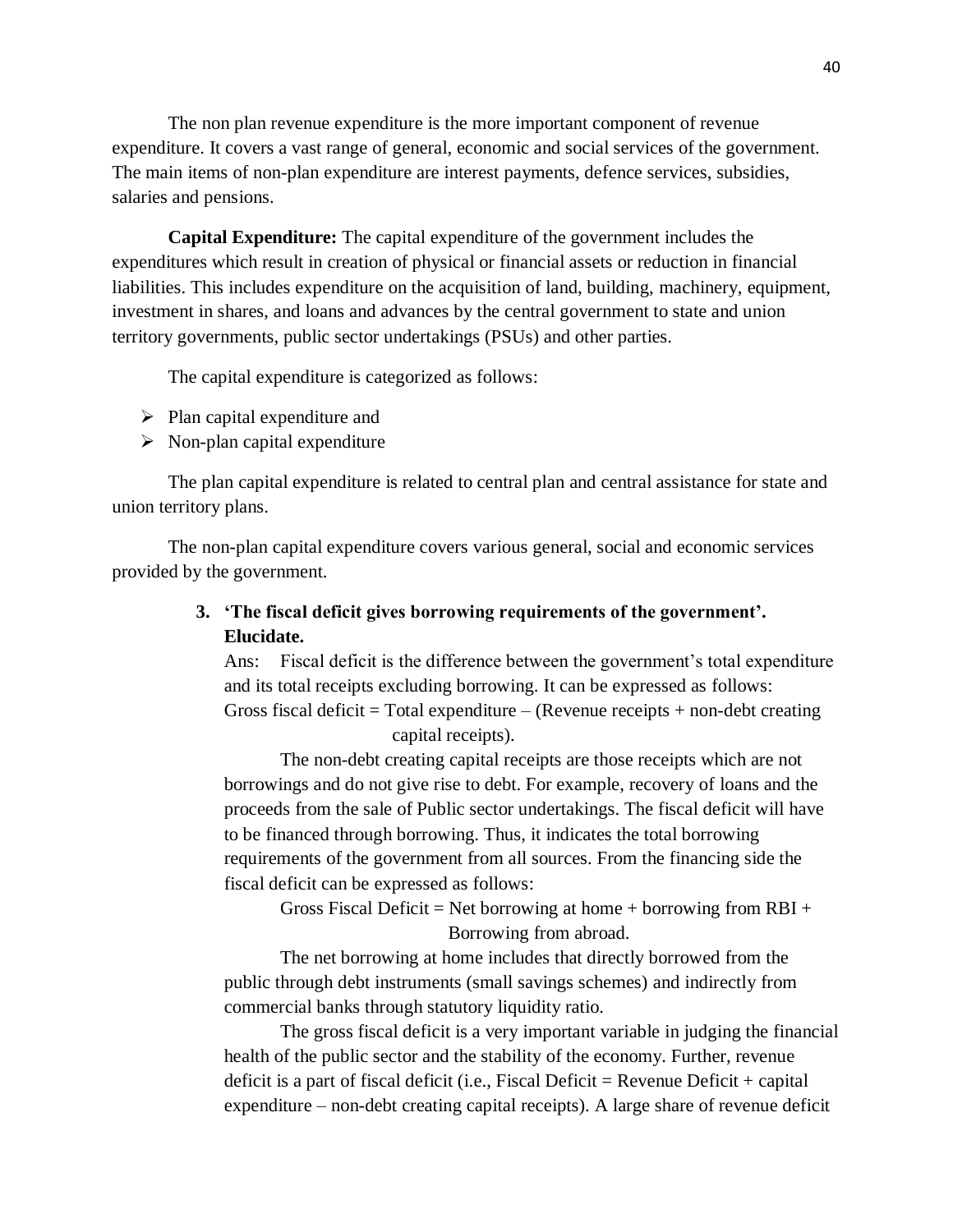in fiscal deficit indicates that a large part of borrowing is being used to meet its consumption expenditure needs rather than investment.

#### 4. **Discuss the issue of deficit reduction.**

Ans: The deficit reduction has become the major issue in recent years. The government deficit can be reduced by an increase in taxes or reduction in expenditure.

In India, the government has been trying to increase tax revenue with greater reliance on direct taxes as the indirect taxes are regressive in nature and have impact on all income groups equally. There is also an attempt made to raise receipts through disinvestment.

The major thrust is towards reduction in government expenditure. This could be achieved through making government activities more efficient through better planning of programmes and better administration. The recent study says that, to transfer Re.1 to the poor, the government spends Rs.3.65.

The other way of reducing government expenditure is to change the scope of the government by withdrawing from some of the areas where it operated before. Cutting back government programmes in vital areas like agriculture, education, health, poverty alleviation etc. would adversely affect the economy. Governments in many countries run huge deficits forcing them to eventually put in place self-imposed constraints of not increasing expenditure over predetermined levels.

These will have to be examined keeping in view the above factors. We must note that larger deficits do not always signify a more expansionary fiscal policy. The same fiscal measures can give rise to a large or small deficit, depending on the state of the economy. For instance, if an economy is facing recession, the GDP falls. The fall in GDP leads to fall in tax collection because the firms and households pay lower taxes when they earn less.

#### **5. Explain the changes in taxes with the help of a diagram.**

Ans: We know that a decrease in tax leads to increase in disposable income at each level of income. This shifts the aggregate expenditure schedule upwards by a fraction c of the decrease in taxes. This can be shown in the following diagram: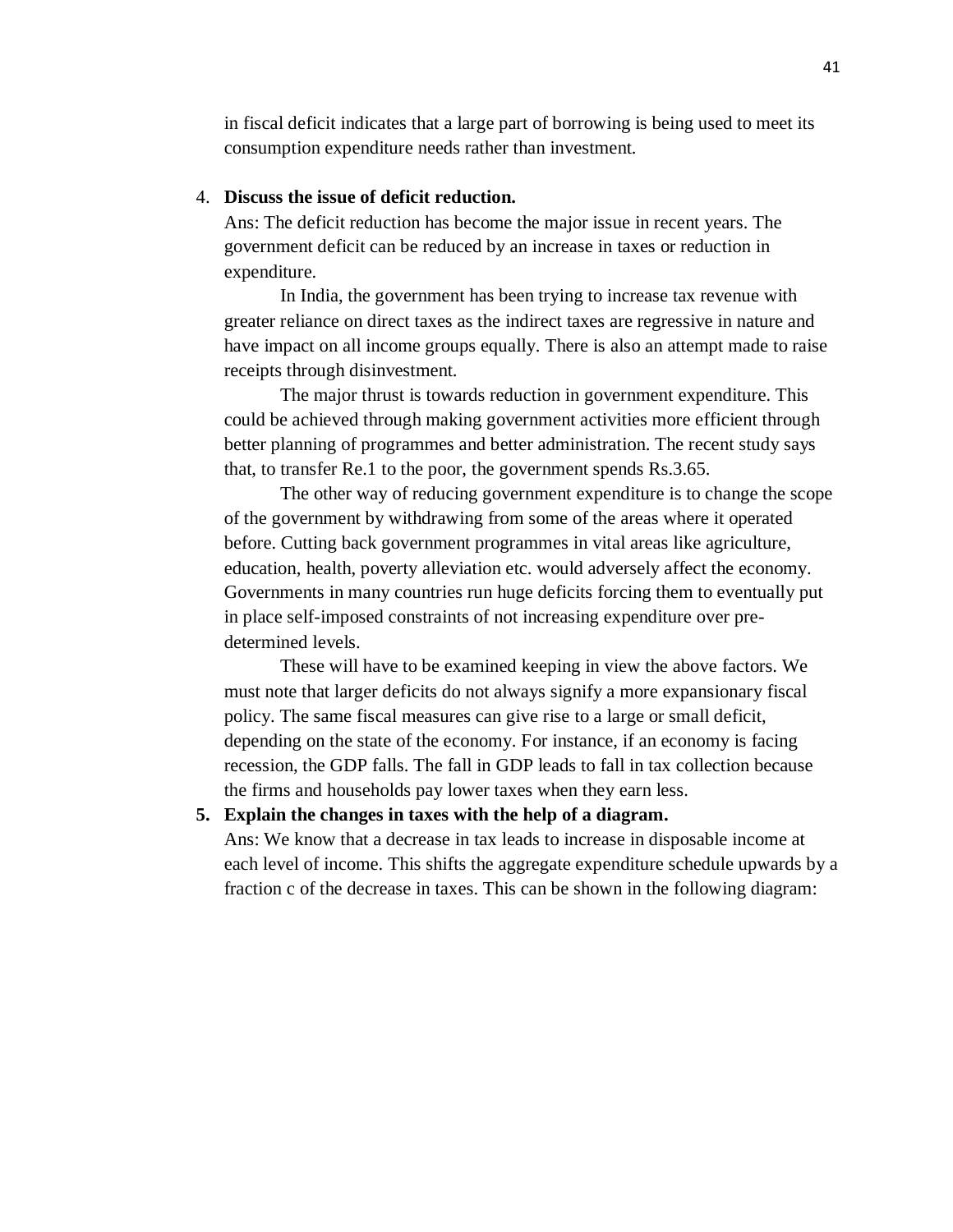

In the above diagram, income is measured in X axis and Aggregate demand is measured in Y axis. When the tax is decreased, there will be increase in consumption and output and the tax multiplier is negative. The tax multiplier is given as

 $\Delta Y/\Delta T = -c/1-c$ .

It shows that the tax multiplier is smaller in absolute value. This is because an increase in government spending directly affects total spending whereas taxes enter the multiplier process through their impact on disposable income, which influences household consumption. Thus, with decrease in taxes, consumption and total spending increases in the first instance by c∆T.

For example, assume that the marginal propensity to consume is 0.8. The government expenditure multiplier will then be

 $1/1-c = 1/1-0.8 = 1/0.2 = 5.$ 

For an increase in government spending by 100, the equilibrium income will increase by 500 (5x100). The tax multiplier is given by  $-c/1-c = -0.8/1-0.8 = -0.8/0.2 = -4$ . Therefore, a tax cut of 100 will increase equilibrium income by 400.

If the different values of the marginal propensity to consume are taken to calculate the values of the two multipliers, we find that the tax multiplier is always one less in absolute value than the government expenditure multiplier. If an increase in government spending is matched by an equal an equal increase in taxes, so that the budget remains balanced, output will rise by the amount of the increase in government spending.

#### **VII Assignment and project oriented questions**

**1. Prepare a budget on monthly income and expenditure of your family. Ans:** The budget is a financial statement which includes anticipated income and anticipated expenditure. An imaginary monthly income and expenditure of a family is given below: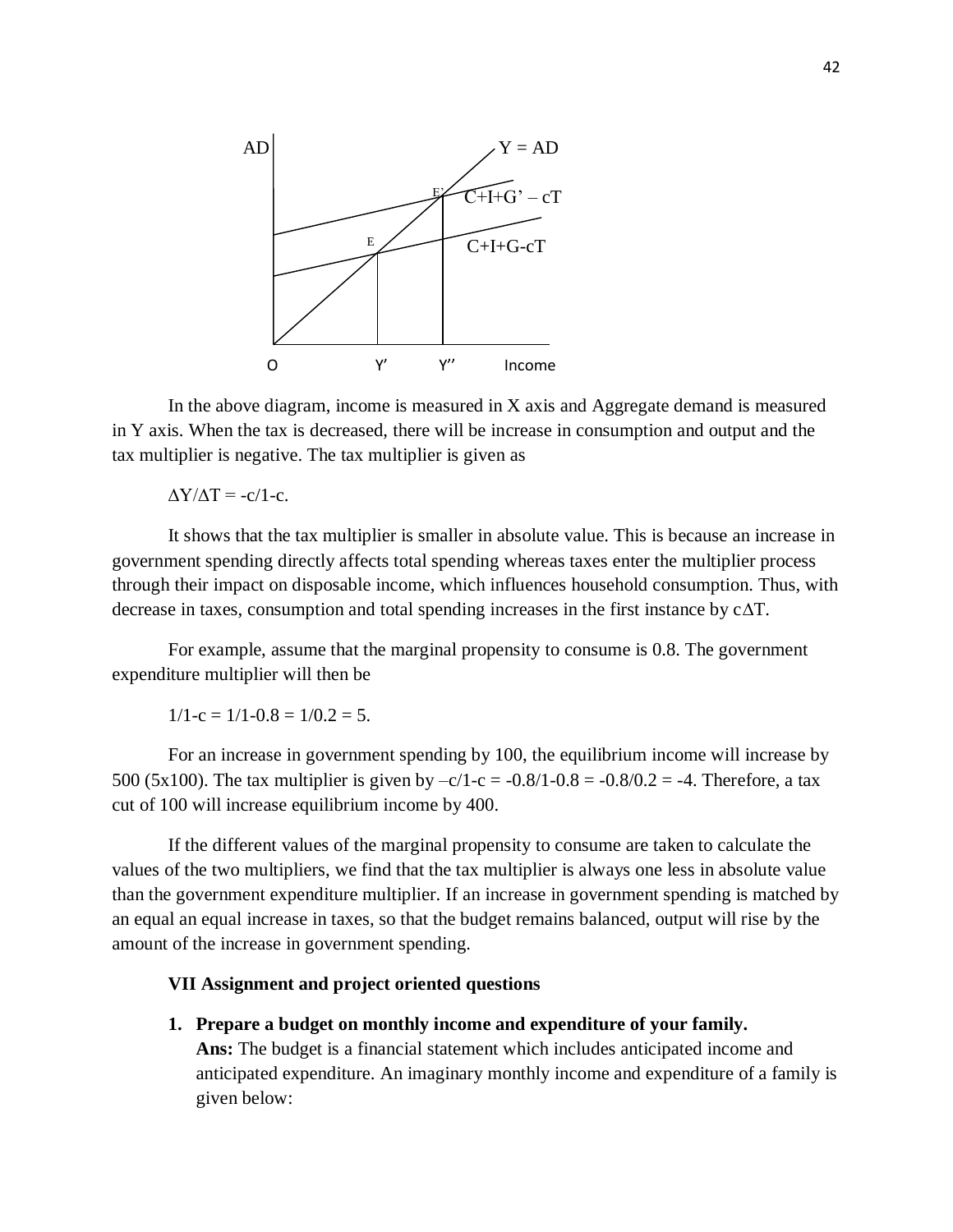| Income             |                  | Expenditure        |            |
|--------------------|------------------|--------------------|------------|
| 1. Father's salary | Rs.50,000        | Food<br>$1_{-}$    | Rs.10,000  |
| Rent from house    | Rs.20,000        | 2. Electricity     | Rs. 1,500  |
| Income from others | Rs.10,000        | 3. Water           | Rs. 1,000  |
|                    |                  | 4. Transportation  | Rs. 6,000  |
|                    |                  | School fees<br>5.  | Rs. 8,000  |
|                    |                  | 6. Newspaper       | 300<br>Rs. |
|                    |                  | 7. Mobile recharge | 500<br>Rs. |
|                    |                  | 8. Milk            | Rs. 1,000  |
|                    |                  | 9. Medicines       | Rs. 2,000  |
|                    |                  | 10. Miscellaneous  | Rs. 5,000  |
|                    | Total: Rs.80,000 | Total:             | Rs.34,800  |

Budget for the month of January-2019

This family has surplus budget as its income is more than expenditure.

\*\*\*\*\*\*\*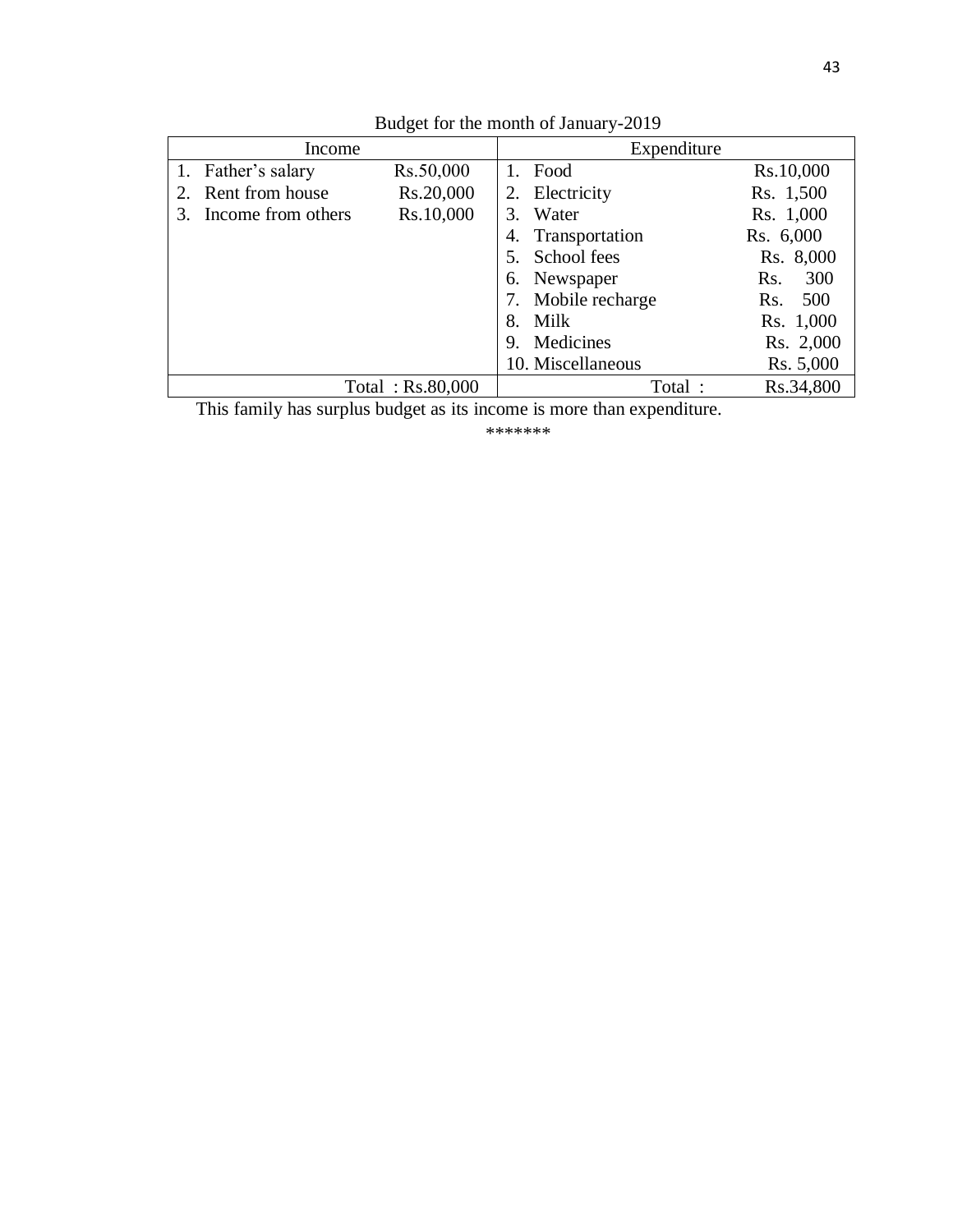### **CHAPTER – 6**

### **OPEN ECONOMY**

#### **I Choose the correct answer**

- 1. The consumers and producers can choose between domestic and foreign goods, this market linkage is called
	- a) Financial Market linkage c) Labour market linkage
	- b) Output market linkage d) None of the above

# **Ans: (b) Output market linkage.**

- 2. The exchange rate is determined by the market forces of demand and supply is called as
	- a) Fixed exchange rate c) Flexible exchange rate
	- b) Dirty floating exchange rate d) None of the above

# **Ans: (c) Flexible exchange rate**

- 3. The balance of payments (BOP) record these transactions between residents and with the rest of the world
	- a) Goods b) Services c) Assets d) All of the above

# **Ans: (d) All of the above**

- 4. The rate at which the price of one currency in terms of foreign currency is called
	- a) Exchange control c) Foreign exchange rate
	- b) Interest rate d) None of the above.

# **Ans: (c) Foreign exchange rate**

5. In this standard all currencies were defined in terms of gold a) Metal standard b) silver standard c) Gold standard d) None of the above **Ans: (c) Gold Standard**

# **II Fill in the blanks:**

- **1.** …………is the record of trade in goods and services and transfer payments **Ans: Current Account**
- **2. ………**account records all international transactions of assets. **Ans: Capital**
- **3.** The price of foreign currency in terms of domestic currency has increased and this is called …………of domestic currency.

### **Ans: Depreciation**

- **4. …………**is a mixture of a flexible and fixed exchange rate system. **Ans: Managed floating exchange rate**
- **5.** The Bretton Woods conference held in the year …………. Ans: 1944.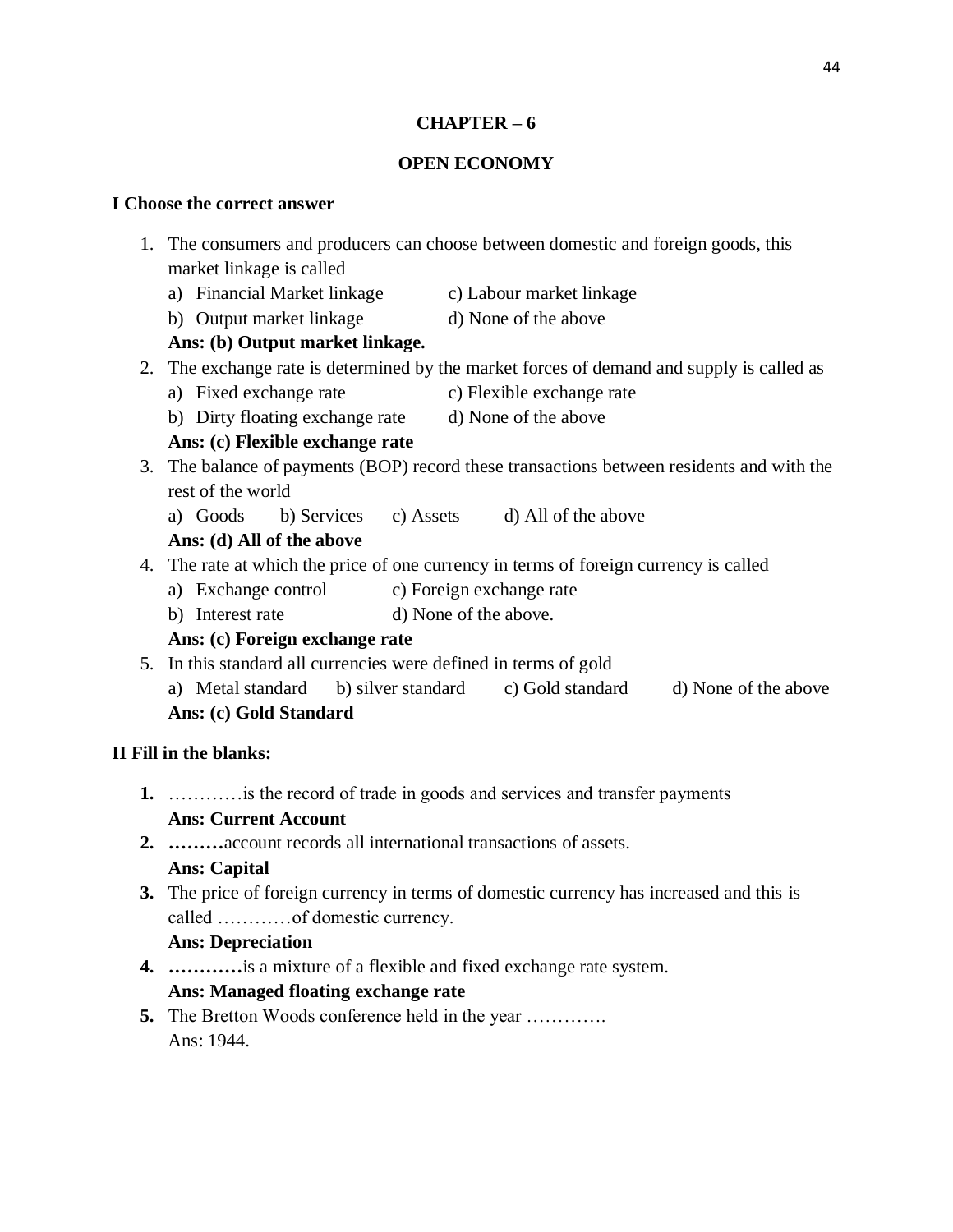### **III Match the following:**

| -SDR                                                   | a) Dirty floating              |  |
|--------------------------------------------------------|--------------------------------|--|
| 2. Balance of payment                                  | b) Flexible exchange rate      |  |
| 3. Balance of trade                                    | c) Paper gold                  |  |
| 4. Floating exchange rate                              | d) Trade in goods              |  |
| 5. Managed floating                                    | e) Trade in goods and services |  |
| Ans: $1 - c$ ; $2 - e$ ; $3 - d$ ; $4 - b$ ; $5 - a$ ; |                                |  |

#### **IV Answer the following questions in a sentence/word.**

### 1. **What do you mean by open economy?**

**Ans:** An open economy is one which interacts with rest of the world through various channels.

### 2. **What is balance of payment?**

**Ans:** The balance of payments is the record of the transactions in goods, services and assets between residents of a country with the rest of the world for a specified period of time i.e., a year.

### 3. **What is balance of trade?**

**Ans:** Balance of trade is the difference between the value of exports and value of imports of goods of a country in a given period of time.

### 4. **What do you mean by fixed exchange rate?**

Ans: Fixed exchange rate is an exchange rate between the currencies of two or more countries that is fixed at some level. Under this system, the government fixes the exchange rate at a particular level.

### 5. **Give the meaning of official reserve sale.**

**Ans:** When the Reserve Bank of India sells foreign exchange when there is deficit balance of payments, it is called official reserve sale.

### 6. **Give the meaning of managed floating.**

**Ans:** The managed floating exchange rate system is the mixture of a flexible exchange rate system and a fixed exchange rate system.

Here, the central banks intervene to buy and sell foreign currencies in an attempt to moderate exchange rate movements whenever they feel that such actions are appropriate.

### **V Answer the following questions in 4 sentences.**

### **1. Mention the three linkages of open economy.**

**Ans:** The three linkages of open economy are as follows:

- Output market linkage
- Financial Market linkage
- Labour market linkage.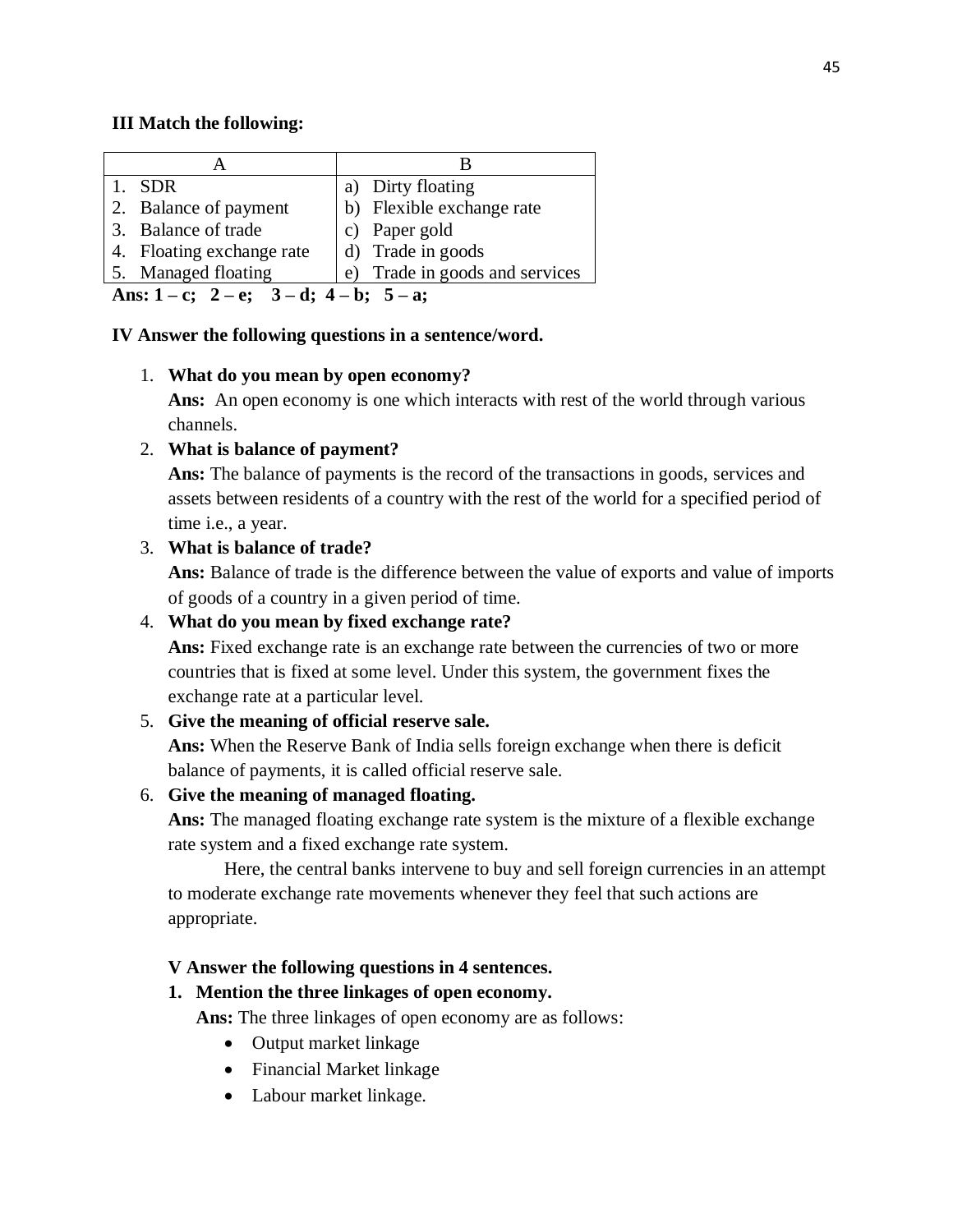# **2. What is the difference between current account and capital account?**

**Ans:** The difference between current account and capital account is as follows:

| <b>Current account</b> |                                                                                              | <b>Capital account</b>                                                     |  |
|------------------------|----------------------------------------------------------------------------------------------|----------------------------------------------------------------------------|--|
|                        | • It is the record of trade in goods and<br>services and transfer payments.                  | $\bullet$ It is the record of all international<br>transactions of assets. |  |
|                        | It consists of factor and non-factor<br>incomes apart from gifts, remittances<br>and grants. | It includes money, stocks, bonds,<br>government debt etc.                  |  |

# **3. When do surplus and deficit arises in capital account?**

Ans: Surplus in capital account arises when the capital inflows are greater than capital outflows.

Deficit in capital account arises when capital inflows are lesser than capital outflows.

# **4. Write the meaning of balanced, surplus and deficit BOT.**

Ans: Balance of trade is said to be in balance when exports of goods are equal to the imports of goods i.e., balanced balance of trade.

Surplus balance of trade arises if country's exports of goods are more than its imports.

Deficit balance of trade arises if a country's imports of goods are more than its exports.

# **5. Why do people demand foreign exchange?**

Ans: People demand foreign exchange rate because of the following reasons:

- To purchase goods and services from other countries.
- To send gifts abroad
- To purchase financial assets abroad.

# **6. What is foreign exchange rate?**

Ans: Foreign exchange rate is the price of one currency in terms of another currency. It links the currencies of different countries and enables comparison of international costs and prices.

For example, if we need to pay Rs.68 for 1 dollar, then the exchange rate is Rs.68 per dollar.

# **7. Differentiate between depreciation and devaluation.**

Ans: The difference between Depreciation and Devaluation is as follows:

| <b>Depreciation</b>                                         |           | <b>Devaluation</b>                  |
|-------------------------------------------------------------|-----------|-------------------------------------|
| Here the price of foreign currency in                       | $\bullet$ | Here, the government deliberately   |
| terms of domestic currency increases.                       |           | makes the domestic currency cheaper |
| It happens because of market forces                         |           | by increasing exchange rate.        |
| i.e., demand for foreign exchange and $\vert \bullet \vert$ |           | It is a deliberate action of        |
| supply of foreign exchange.                                 |           | government.                         |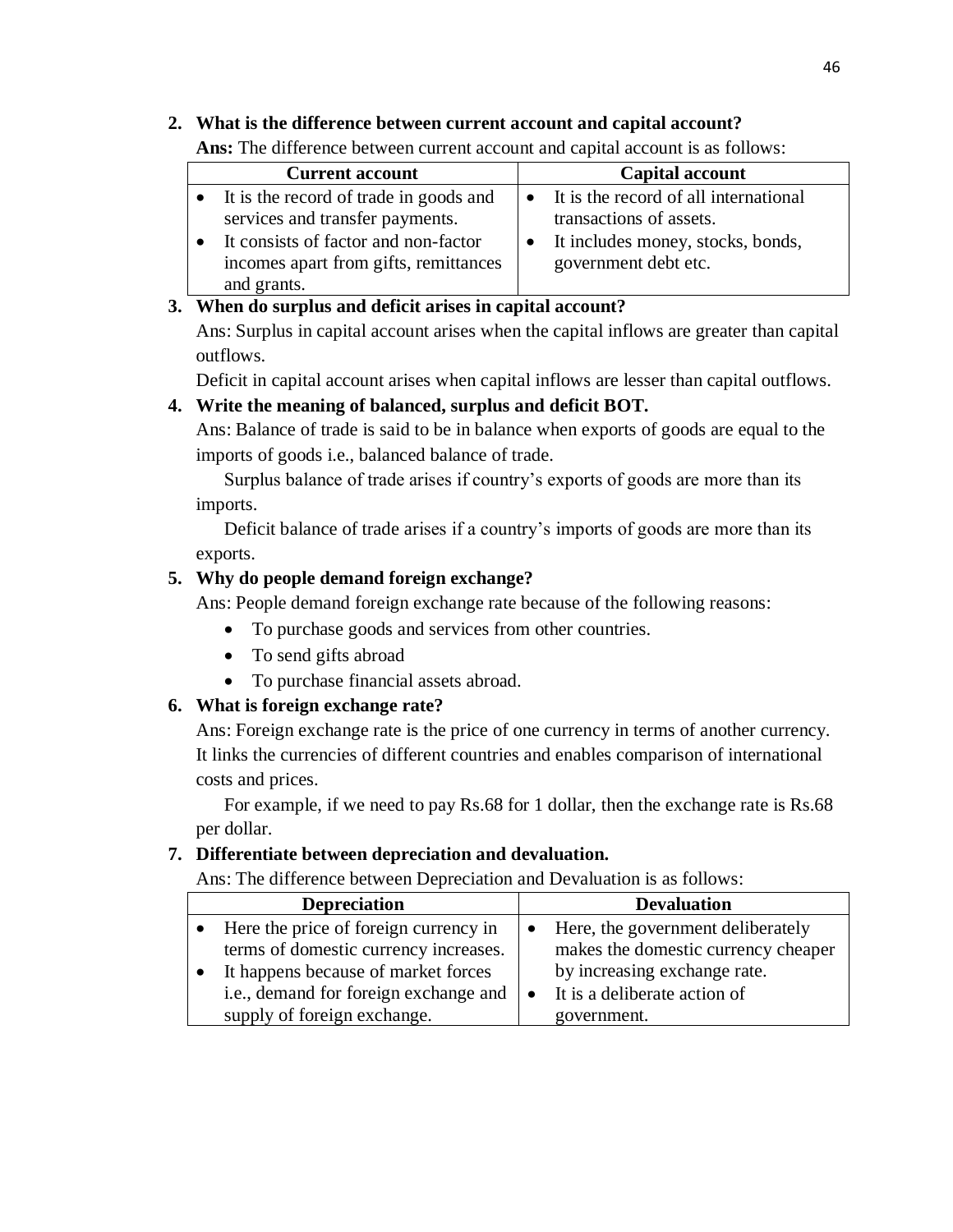#### **VI Answer the following questions in 12 sentences.**

### **1. Write a note on balance of trade.**

**Ans:** Balance of trade is the difference between the value of exports and value of imports of goods of a country in a given period of time. Export of goods is entered as a credit item in balance of trade. Import of goods is entered as a debit item in balance of trade. It is also called as Trade balance.

Balance of trade is said to be in balance when exports of goods are equal to the imports of goods i.e., balanced balance of trade.

Surplus balance of trade arises if country's exports of goods are more than its imports.

Deficit balance of trade arises if a country's imports of goods are more than its exports.

Balance of trade is narrow concept and it may not show the international economic position of an economy. It gives partial picture of international transactions and it is less reliable. It does not include net invisibles i.e., the difference between the value of exports and value of imports of invisibles (services) of a country in a given period of time.

#### **2. Write the chart of components of current account.**

Ans: The chart which consists of different components of current account can be drawn as follows:



#### **3. Write the chart of components of capital account.**

Ans: The chart which consists of different components of capital account can be drawn as follows: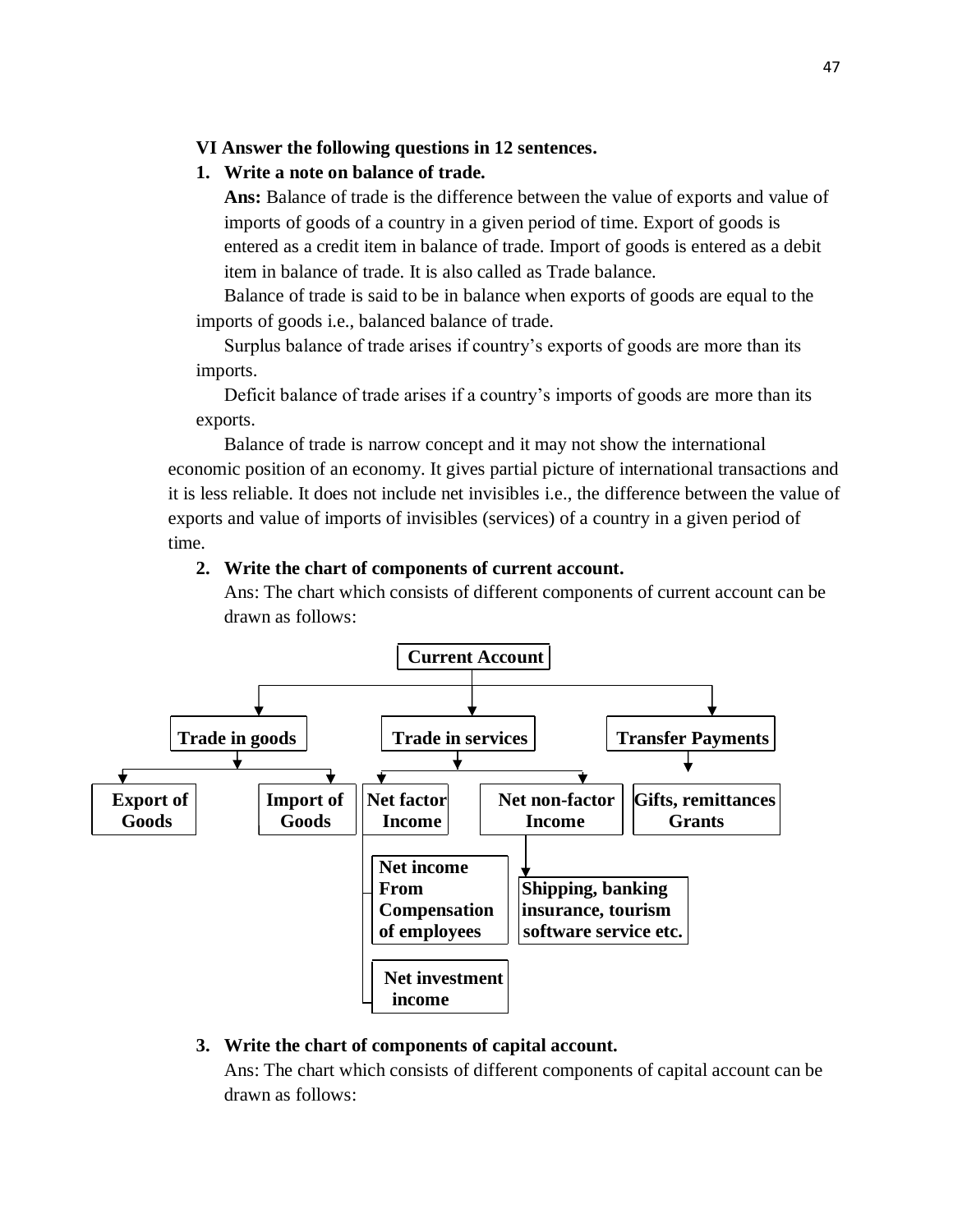

FDI – Foreign Direct Investment; FII – Foreign Institutional Investments

**4. Briefly explain the effect of an increase in demand for imports in the foreign exchange market with the help of a diagram.**

Ans: Foreign exchange market is the market in which national currencies are traded for one another. The major participants in the foreign exchange market are commercial banks, foreign exchange brokers and other authorized dealers and monetary authorities.

 Foreign exchange rate is the price of one currency in terms of another currency. Different countries have different methods of determining their currency's exchange rate. It can be determined through flexible exchange rate, fixed exchange rate or managed floating exchange rate.

The flexible exchange rate is determined by the market forces of demand and supply. Here, the exchange rate is determined at that point where the demand curve intersects with the supply curve.

If the demand for foreign goods and services increases, the demand curve shifts upward and right to the original demand curve. This can be graphically represented as follows:

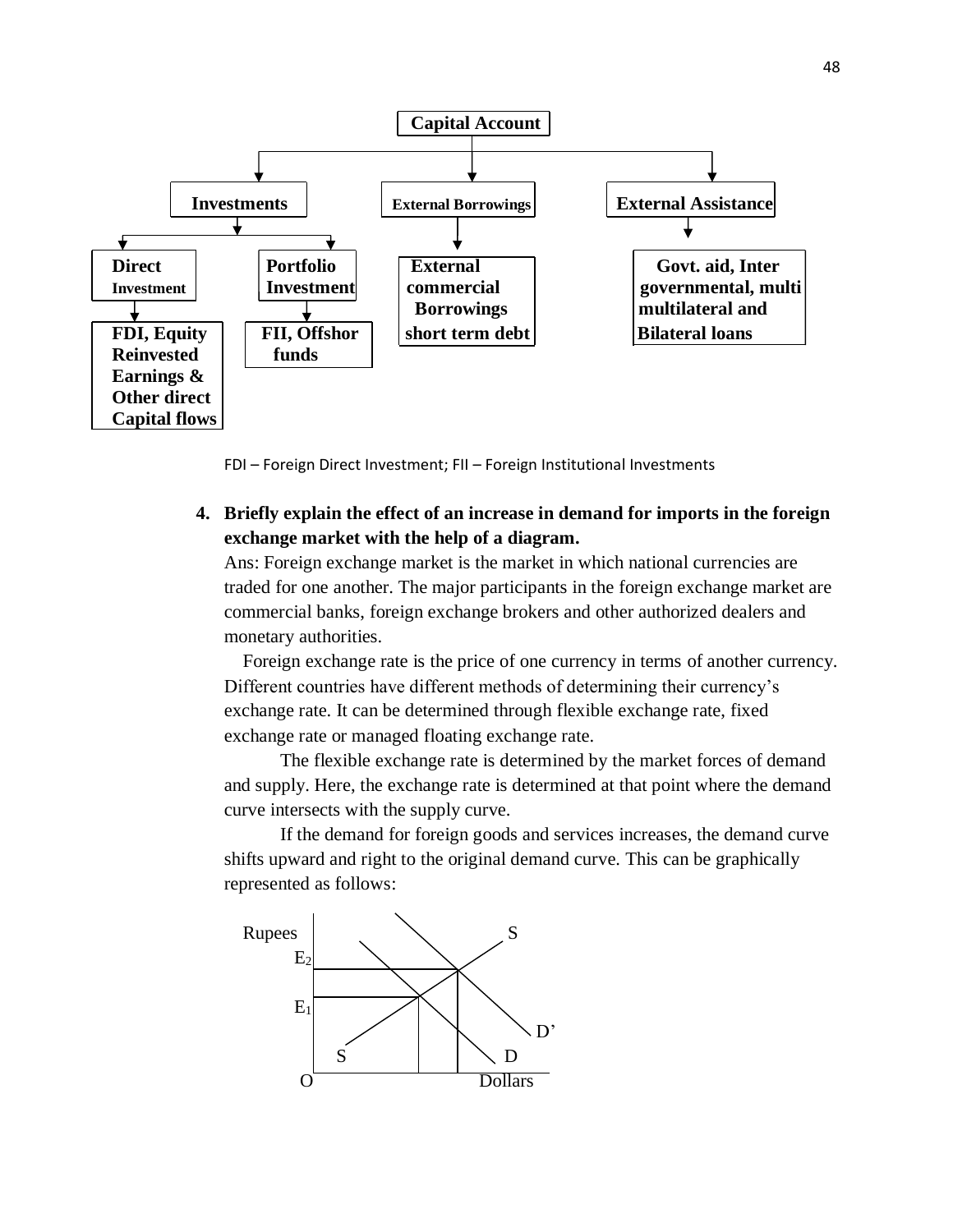The increase in demand for imports, results in a change in the exchange rate. The initial exchange rate is  $E_1 = 60$ , which means that we need to exchange Rs.60 for one dollar. At the new equilibrium, the exchange rate becomes  $E_2=70$ , which means that we need to pay more rupees for a dollar.

The increase in the price of dollars due to rise in demand for imports indicates that the value of rupees in terms of dollars has fallen and the value of dollar in terms of rupees has increased.

**5. Explain the merits and demerits of flexible and fixed exchange rate system.** Ans:

**Flexible exchange rate:** The flexible exchange rate is determined by the market forces of demand and supply. Here, the exchange rate is determined at that point where the demand curve intersects with the supply curve.

#### **Merits of Flexible exchange rate:**

- The flexible exchange rate system gives the government more flexibility and they do not need to maintain large stocks of foreign exchange reserves.
- The movements in the exchange rate automatically take care of the surpluses and deficits in the Balance of payments.

#### **Demerits of Flexible Exchange rate:**

- It is subject to international market fluctuations as the rate of exchange is determined by market forces demand and supply.
- It may lead to uncertainties in foreign exchange market due speculations.

**Fixed exchange rate:** Under this exchange rate system, the Government fixes the exchange rate at a particular level. Here, the central monetary authority or the Government decides the exchange rate in accordance with the international market requirements.

#### **Merits of Fixed Exchange rate:**

- There is more credibility that the government will be able to maintain the exchange rate at the level specified.
- In case of deficit balance of payments, the governments will interfere to take care of the gap by use of its official reserves.

#### **Demerits of Fixed exchange rate:**

- If the foreign exchange reserves are inadequate, people would begin to doubt the ability of the government.
- There may be aggressive buying of one currency forcing the government to devalue, so there may be speculative attack on a currency.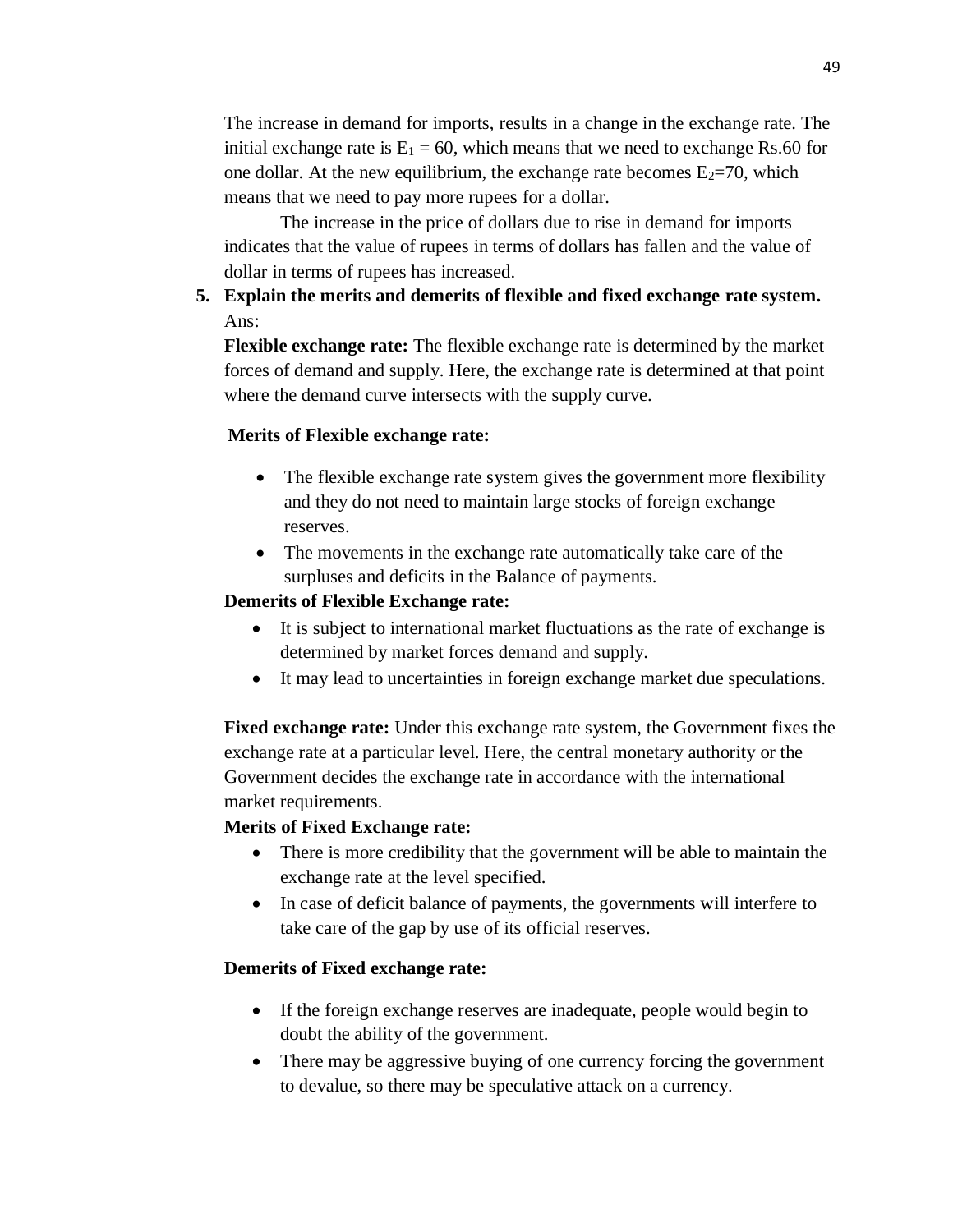#### **VII Answer the following questions in 20 sentences**

#### **1. Write a note on balance of payment.**

Ans: The balance of payments is the record of the transactions in goods, services and assets between residents of a country with the rest of the world for a specified time period i.e., a year. The balance of payments consists of two accounts viz.,

- ➢ Current Account
- ➢ Capital Account.

**Current Account:** It is the record of trade in goods and services and transfer payments. The main components of current account are trade in goods i.e., exports and imports of goods. The Trade in services includes the factor income and non-factor income transactions. Transfer payments are the receipts which the residents of a country get for free without having to provide any goods or services in return. They consists of gifts, remittances and grants. They could be given by the government or by private citizens living abroad.

Current account is in balance when receipts on current account are equal to the payments on the current account. A surplus current account means that the nation is a lender to other countries and a deficit current account means that the nation is a borrower from other countries.

**Capital Account:** It is the record of all international transactions of assets. An asset is any one of the forms in which wealth can be held.

For example, stocks, bonds, government debt etc. Purchase of assets is a debit item on the capital account. If an Indian buys a UK car company it inters capital account transactions as a debit item. On the other hand, sale of assets like sale of share of an Indian company to a USA customer is a credit item on the capital account.

The capital account mainly consists of foreign direct investment, foreign institutional investments, external borrowings and assistance.

The capital account will in balance when capital inflows are equal to capital outflows. Surplus in capital account arises when capital flows are greater than capital outflows and deficit in capital account arises when capital inflows are lesser than capital outflows. **(Capital inflows**: Loans from abroad, sale of assets or shares in foreign companies) **(Capital outflows**: Repayment of loans, purchase of assets or shares in foreign countries)

### **2. Briefly explain the foreign exchange market with fixed exchange rates with the help of a diagram.**

Ans: Under fixed exchange rate system, the government decides the exchange rate at a particular level. The foreign exchange market with fixed exchange rates can be explained with the help of following diagram: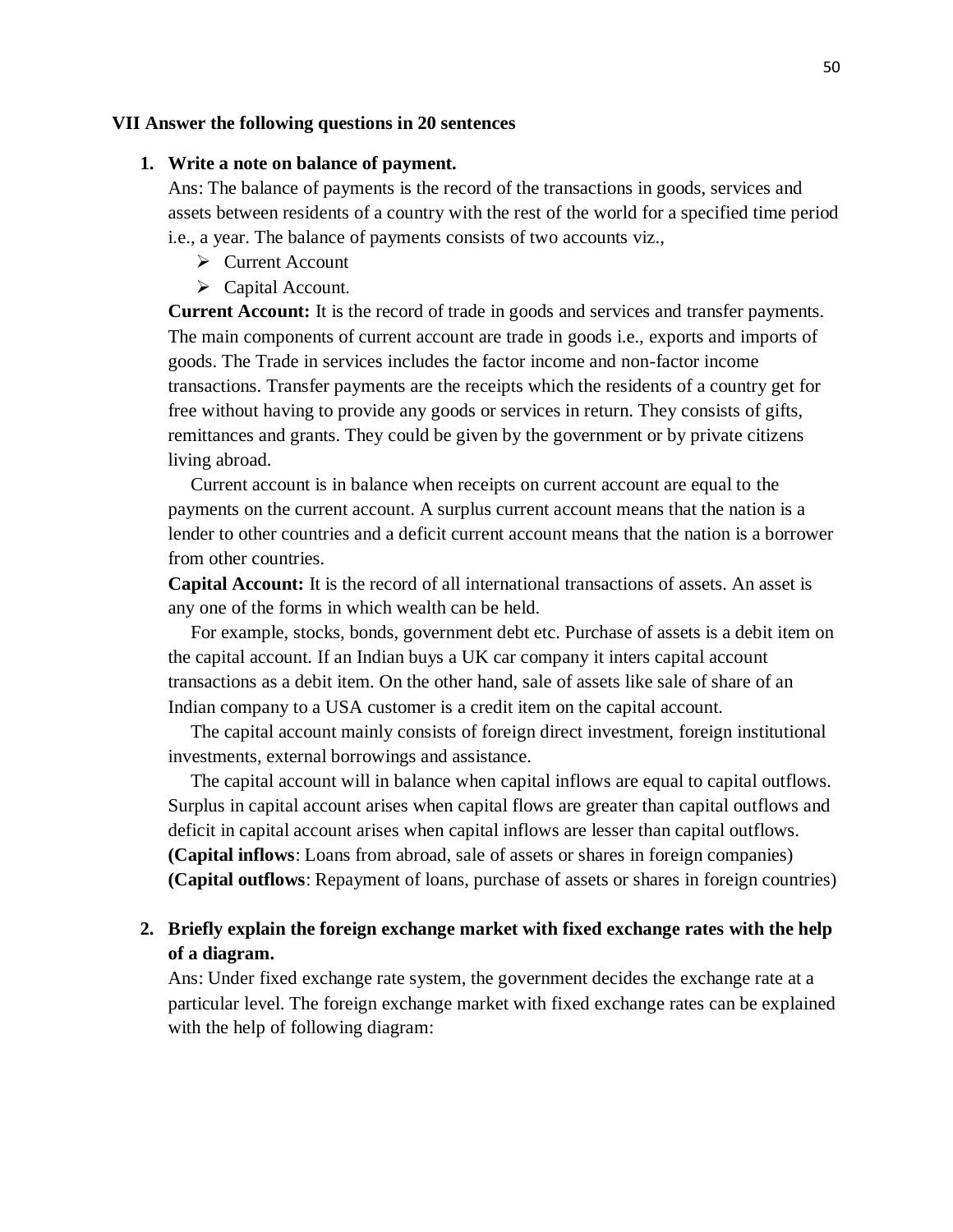

In the above diagram, the market determined exchange rate is e where demand and supply intersect. However, if the government wants to encourage exports for which it needs to make rupee cheaper for foreigners it would do so by fixing a higher exchange rate say, Rs.70 per dollar from the current exchange rate of Rs.65 per dollar. Thus, the new exchange rate set by the government is  $E_1$  where  $E_1$  is greater E. At this exchange rate, supply of dollars exceeds the demand for dollars. The RBI intervenes to purchase the dollars for rupees in the foreign exchange market in order to absorb this excess supply which has been marked as AB in the diagram.

Thus, by interfering, the government can maintain any exchange rate in the economy. If the government wants to set an exchange rate at a level  $E_2$  there would be an excess demand for dollars, the government would have to withdraw dollars from its past holds of dollar. If the government fails to do so, it will encourage black market transactions.

#### **3. Write a short note on the gold standard.**

Ans: The gold standard was prevailing from 1870 to 1914. All currencies were defined in terms of gold; indeed some were actually made of gold. Each participant country committed to guarantee the free convertibility of its currency into gold lat a fixed price. That means a domestic currency which was free convertible at fixed price into another asset acceptable in international payments. This also made it possible for each currency to be convertible into all others at a fixed price.

Exchange rates were determined by its worth in terms of gold. For example, if one unit currency A was worth one gram of gold, one unit of currency B was worth two grams of gold, currency B would be worth twice as much as currency A. Economic agents could directly convert one unit of currency B into two units of currency A, without having to first buy gold and then sell it. The rates would fluctuate between an upper and a lower limit, these limits being set by the costs of melting, shipping and recoining between